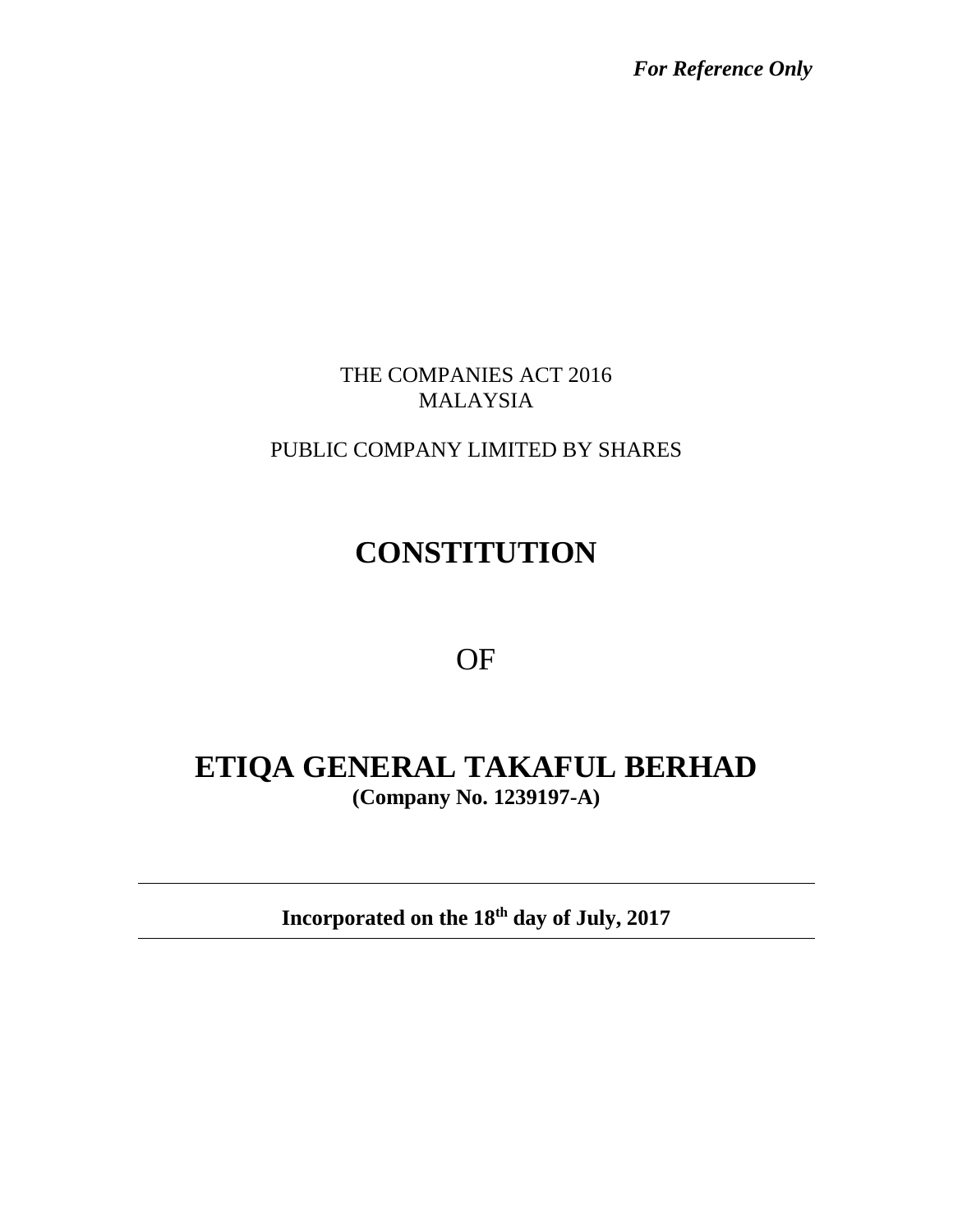1239197 A

#### THE COMPANIES ACT 2016 MALAYSIA

## **PUBLIC COMPANY LIMITED BY SHARES**

#### **CONSTITUTION**

#### OF

#### **ETIQA GENERAL TAKAFUL BERHAD**

| Definition<br>1.1                | DEFINITION AND INTERPRETATION                                                                                                                                                                      |
|----------------------------------|----------------------------------------------------------------------------------------------------------------------------------------------------------------------------------------------------|
|                                  |                                                                                                                                                                                                    |
|                                  | In this Constitution, unless the context otherwise requires:                                                                                                                                       |
| <b>WORDS</b>                     | <b>MEANINGS</b>                                                                                                                                                                                    |
| "Act"                            | the Companies Act 2016 and any statutory modification, amendment or<br>re-enactment thereof.                                                                                                       |
| "Ageas"                          | Ageas Insurance International NV                                                                                                                                                                   |
| "Ageas<br>Nominated<br>Director" | a Director that is appointed by Ageas.                                                                                                                                                             |
| "Article"                        | the article in this Constitution.                                                                                                                                                                  |
| "BNM"                            | Bank Negara Malaysia or the Central Bank of Malaysia.                                                                                                                                              |
| "Board"                          | the Board of Directors of the Company.                                                                                                                                                             |
| "Business Day"                   | a day on which banks are open (other than Saturday, Sunday or a public<br>holiday) for general banking business in Kuala Lumpur, Malaysia and<br>which are not public or bank holidays in Belgium. |
| "Chairman"                       | the chairman of the Board.                                                                                                                                                                         |
| "Company"                        | Etiqa General Takaful Berhad.                                                                                                                                                                      |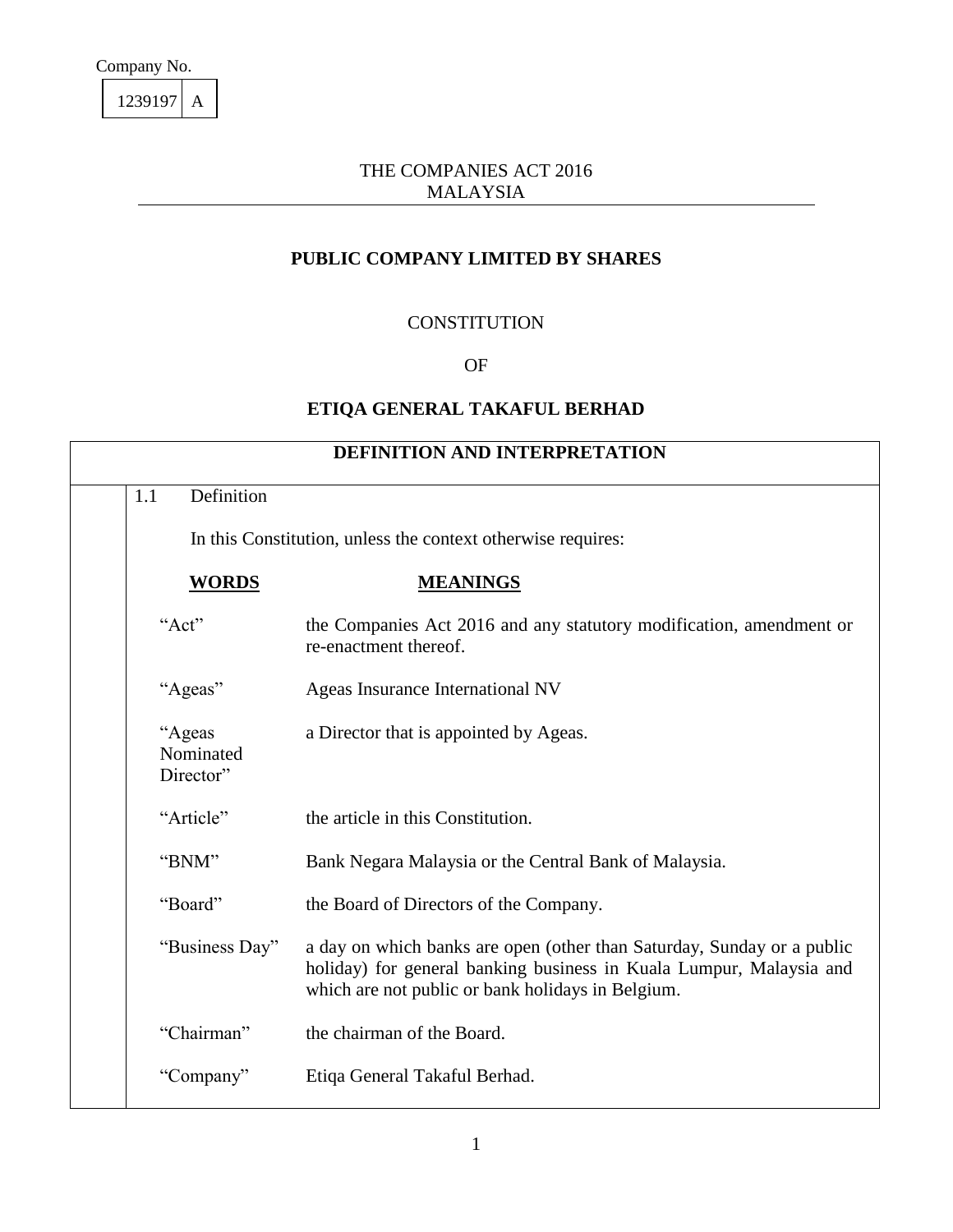| "Constitution"                         | this constitution of the Company including any changes made to it.                                                                         |
|----------------------------------------|--------------------------------------------------------------------------------------------------------------------------------------------|
| "Deed<br>Adherence"                    | of the deed substantially in the form of Schedule 3 pursuant to which<br>parties agrees to be bound by the Shareholders' Agreement.        |
| "Directors"                            | such persons as may from time to time occupy the position of Director of<br>the Company.                                                   |
| "General<br>Meeting"                   | a meeting of the Members held in accordance with the Constitution.                                                                         |
| "Islamic<br>Financial<br>Services Act" | the Islamic Financial Services Act 2013 and any statutory modification,<br>amendment or re-enactment thereof.                              |
| "MAHB"                                 | Maybank Ageas Holdings Berhad.                                                                                                             |
| "Maybank"                              | Malayan Banking Berhad.                                                                                                                    |
| "Maybank<br>Nominated<br>Director"     | a Director that is appointed by Maybank.                                                                                                   |
| "Member"                               | Any person/ persons for the time being holding shares in the Company.                                                                      |
| "Office"                               | the registered office for the time being of the Company.                                                                                   |
| "Ordinary<br>Resolution"               | the meaning ascribed to it in Section 291 of the Act.                                                                                      |
| "Register"                             | the register of Members to be kept pursuant to the Act.                                                                                    |
| "Registrar"                            | the registrar designated under Section 20A(1) of the Companies<br>Commission of Malaysia Act 2001.                                         |
| "Related<br>Company"                   | bears a meaning identical to that provided in Section 7 of the Act.                                                                        |
| "Seal"                                 | the common seal of the Company.                                                                                                            |
| "Secretary"                            | any person or persons appointed to perform the duties of a secretary of<br>the Company and shall include an assistant or deputy secretary. |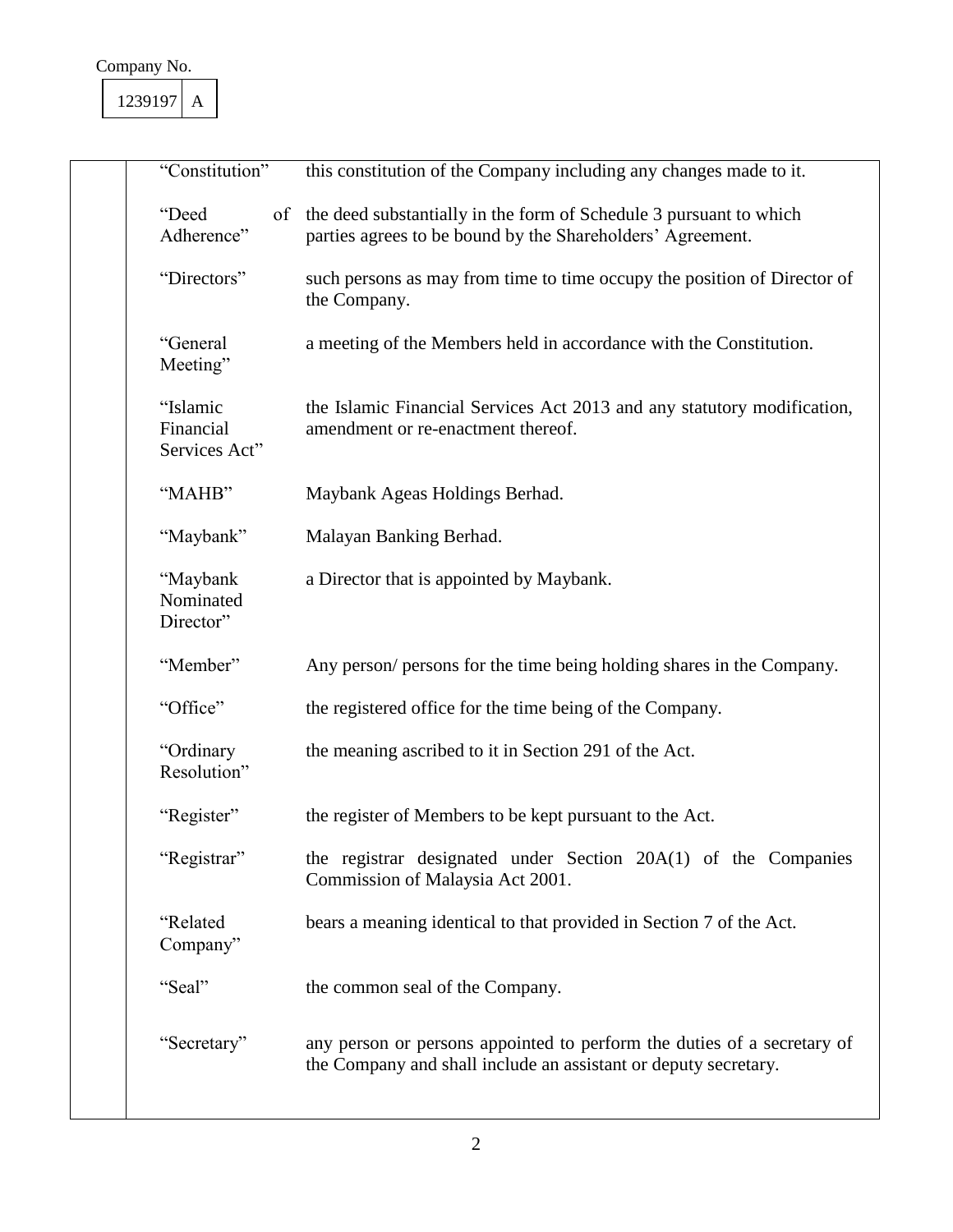| 239197 |  |
|--------|--|
|        |  |

| "Shareholders"<br>Agreement"  | the shareholders' agreement of MAHB dated 8 February 2001 entered<br>into between Maybank and Ageas or as it may be amended and<br>supplemental from time to time.                                                                                     |
|-------------------------------|--------------------------------------------------------------------------------------------------------------------------------------------------------------------------------------------------------------------------------------------------------|
| "Shareholding"<br>Percentage" | means with respect to a shareholder's equity interest in:                                                                                                                                                                                              |
|                               | (a) the MAHB, that shareholder's direct shareholding in the issued<br>share capital of the MAHB expressed as a percentage of the total<br>issued share capital of the MAHB, or                                                                         |
|                               | (b) an operating subsidiary of MAHB, that shareholder's shareholding<br>in the issued share capital of that operating subsidiary of MAHB<br>expressed as a percentage held directly or indirectly to be<br>determined based on the following formula:- |
|                               | $S_P = S_D + \underline{\alpha} x S_I x \underline{100}$<br><b>ST</b><br>β                                                                                                                                                                             |
|                               | $S_{P}$<br>denotes the Shareholding Percentage;                                                                                                                                                                                                        |
|                               | $S_{D}$<br>denotes the percentage of the issued shares capital directly<br>held by that shareholder in the share capital of the operating<br>subsidiary of MAHB;                                                                                       |
|                               | denotes the number of shares directly held by that<br>$\alpha$<br>shareholder in the share capital of MAHB;                                                                                                                                            |
|                               | β<br>denotes the total number of shares in the issued share capital<br>of MAHB;                                                                                                                                                                        |
|                               | $S_I$<br>denotes the number of shares directly held by MAHB in the<br>share capital of that operating subsidiary of MAHB;                                                                                                                              |
|                               | $S_T$<br>denotes the total number of shares in the issued share capital<br>of that operating subsidiary of MAHB.                                                                                                                                       |
| "Special Issues"              | the matters as described in Article 128 of this Constitution and clause<br>8.18 of the Shareholders' Agreement.                                                                                                                                        |
| "Special"<br>Resolution"      | the meaning ascribed to it in Section 292 of the Act.                                                                                                                                                                                                  |
| "Statutes"                    | the Act, the Islamic Financial Services Act and any statutory<br>modification, amendments or re-enactment thereof and all other                                                                                                                        |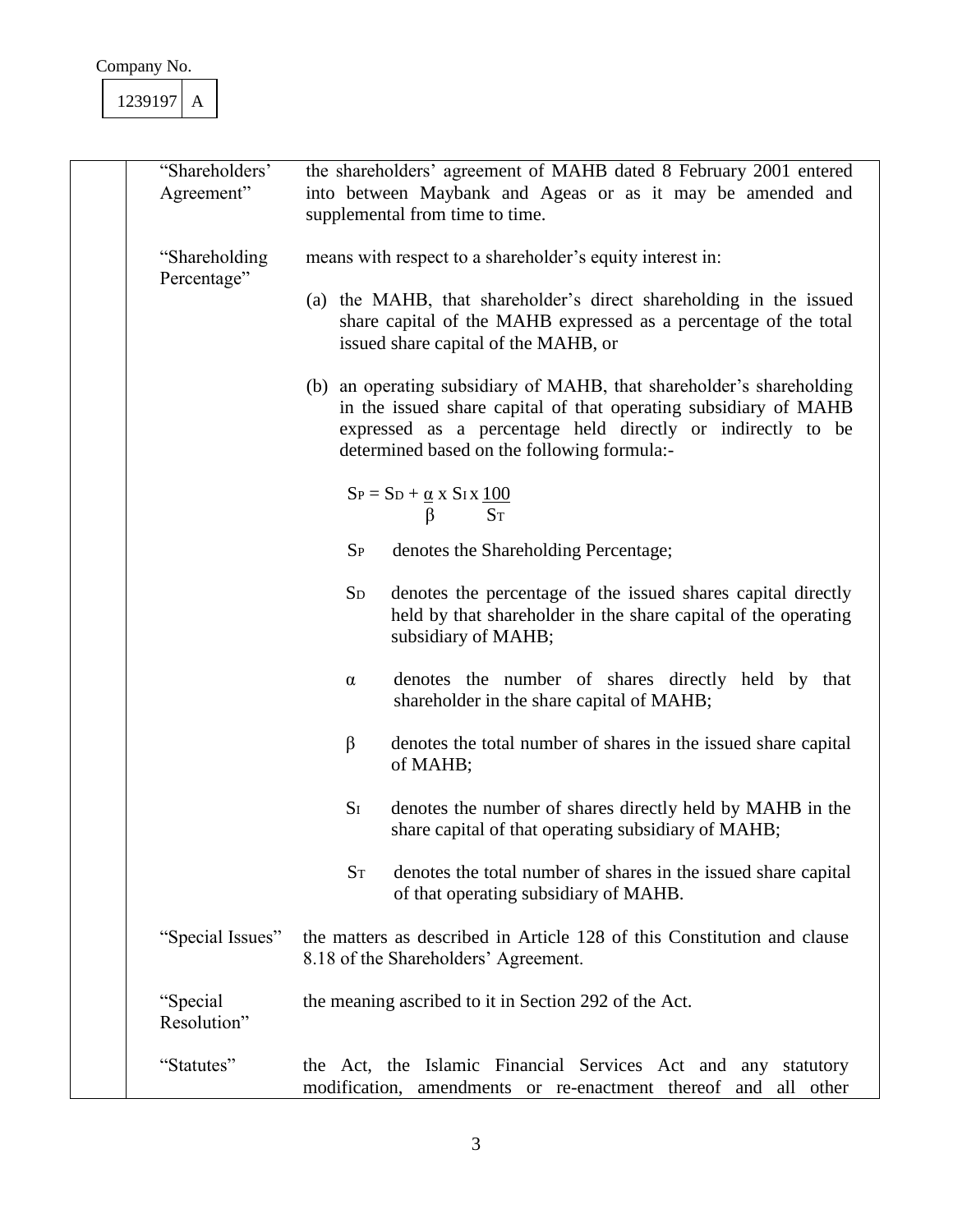

|    |                                                                                                                                                                                                                                                                                                                         | legislation for the time being in force concerning and affecting the<br>Company.                                                                                                                                                           |  |  |
|----|-------------------------------------------------------------------------------------------------------------------------------------------------------------------------------------------------------------------------------------------------------------------------------------------------------------------------|--------------------------------------------------------------------------------------------------------------------------------------------------------------------------------------------------------------------------------------------|--|--|
|    | 1.2<br>Interpretation                                                                                                                                                                                                                                                                                                   |                                                                                                                                                                                                                                            |  |  |
|    | Expressions referring to writing shall, unless the contrary intention appears, be construed as<br>(a)<br>including references to printing, lithography, photography and other modes of representing<br>or reproducing words in a visible form.                                                                          |                                                                                                                                                                                                                                            |  |  |
|    | (b)<br>Words importing the singular only shall include the plural and the masculine gender shall<br>include the feminine and neuter genders and the word "person" shall include a firm,<br>partnership, company and corporation.                                                                                        |                                                                                                                                                                                                                                            |  |  |
|    | Words or expressions contained in this Constitution shall be interpreted in accordance with<br>(c)<br>the provisions of the Interpretation Act, 1967 as amended from time to time and any re-<br>enactment thereof and of the Acts as in force at the date at which these regulations become<br>binding on the Company. |                                                                                                                                                                                                                                            |  |  |
|    | (d)                                                                                                                                                                                                                                                                                                                     | A reference to a statute or a statutory provision herein shall be deemed to include any<br>modification, re-enactment or consolidation thereof and any regulations, rules, orders or<br>other statutory instruments made pursuant thereto. |  |  |
|    |                                                                                                                                                                                                                                                                                                                         | <b>INTRODUCTION</b>                                                                                                                                                                                                                        |  |  |
| 2. | (a)                                                                                                                                                                                                                                                                                                                     | <b>Company Name</b>                                                                                                                                                                                                                        |  |  |
|    |                                                                                                                                                                                                                                                                                                                         | The name of the Company is Etiqa General Takaful Berhad.                                                                                                                                                                                   |  |  |
|    | ( <b>b</b> )                                                                                                                                                                                                                                                                                                            | <b>Office</b>                                                                                                                                                                                                                              |  |  |
|    |                                                                                                                                                                                                                                                                                                                         | The Office will be situated in Malaysia.                                                                                                                                                                                                   |  |  |
|    | <b>Object and power of the Company</b><br>(c)                                                                                                                                                                                                                                                                           |                                                                                                                                                                                                                                            |  |  |
|    |                                                                                                                                                                                                                                                                                                                         | The objects for which the Company is established are:-                                                                                                                                                                                     |  |  |
|    |                                                                                                                                                                                                                                                                                                                         | (i)<br>To establish and transact all kinds of takaful and retakaful business including<br>general takaful business and to do all such other things as are incidental or<br>conducive to the attainment of those objects.                   |  |  |
|    |                                                                                                                                                                                                                                                                                                                         | To carry on any other takaful businesses which may seem to the Company capable<br>(ii)<br>of being conveniently carried on in connection with the above, or calculated directly                                                            |  |  |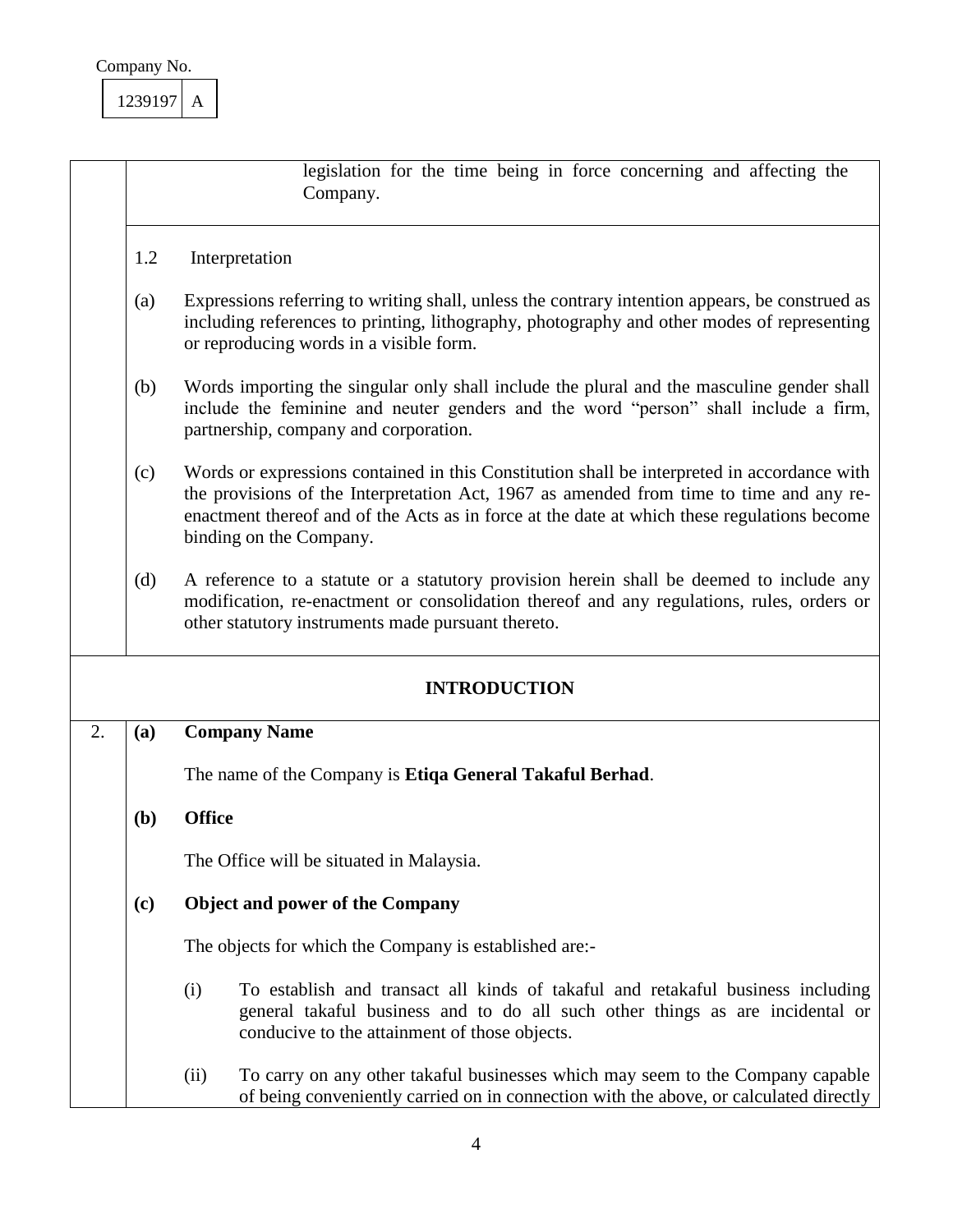or indirectly to enhance the value of or render more profitable any of the Company's assets. (iii) To undertake and execute trusts of all kinds and to act as trustee, executor or administrator, receiver, guardian committee or in other fiduciary position and generally to transact all of kinds of trust and agency business either gratuitously or otherwise. **(d) Members' liability** The liability of the Members is limited. **SHARE** 3.  $\vert$  (a) Without prejudice to any special rights previously conferred on the Members of any existing shares or class of shares, but subject to the Act and to this Constitution, shares in the Company may be issued by the Directors and any such shares may be issued on such terms and conditions and with such preferred, deferred or other special rights or such restrictions, whether in regard to dividend, voting, return of capital, or otherwise as the Directors, subject to any Ordinary Resolution of the Company, determine. (b) No share shall be issued to transfer a controlling interest in the Company without the prior approval of Members at a General Meeting. Issuance of shares. 4.  $\vert$  (a) Subject to the Act, any preference shares may, with the sanction of an Ordinary Resolution, be issued on the terms that they are, or at the option of the Company are liable to be redeemed. (b) No issue of preference shares shall be made which would result in the total number of the issued preference shares exceeding the total number of issued ordinary shares at the time of such issue. Preference shares. 5. (a) Subject to Section 75 of the Act, the shares shall be at the disposal of the Directors, and they may allot, grant options over, or otherwise deal with or dispose of them to such persons at such times and generally on such terms and conditions as they think proper. The Directors shall, as regards, any offer or allotment of shares, comply with the provisions of the Act if and insofar as such provisions may be applicable thereto. Subject to Section 72 of the Act, any preference shares may be issued on the terms that they are, or at the Shares at disposal of Directors.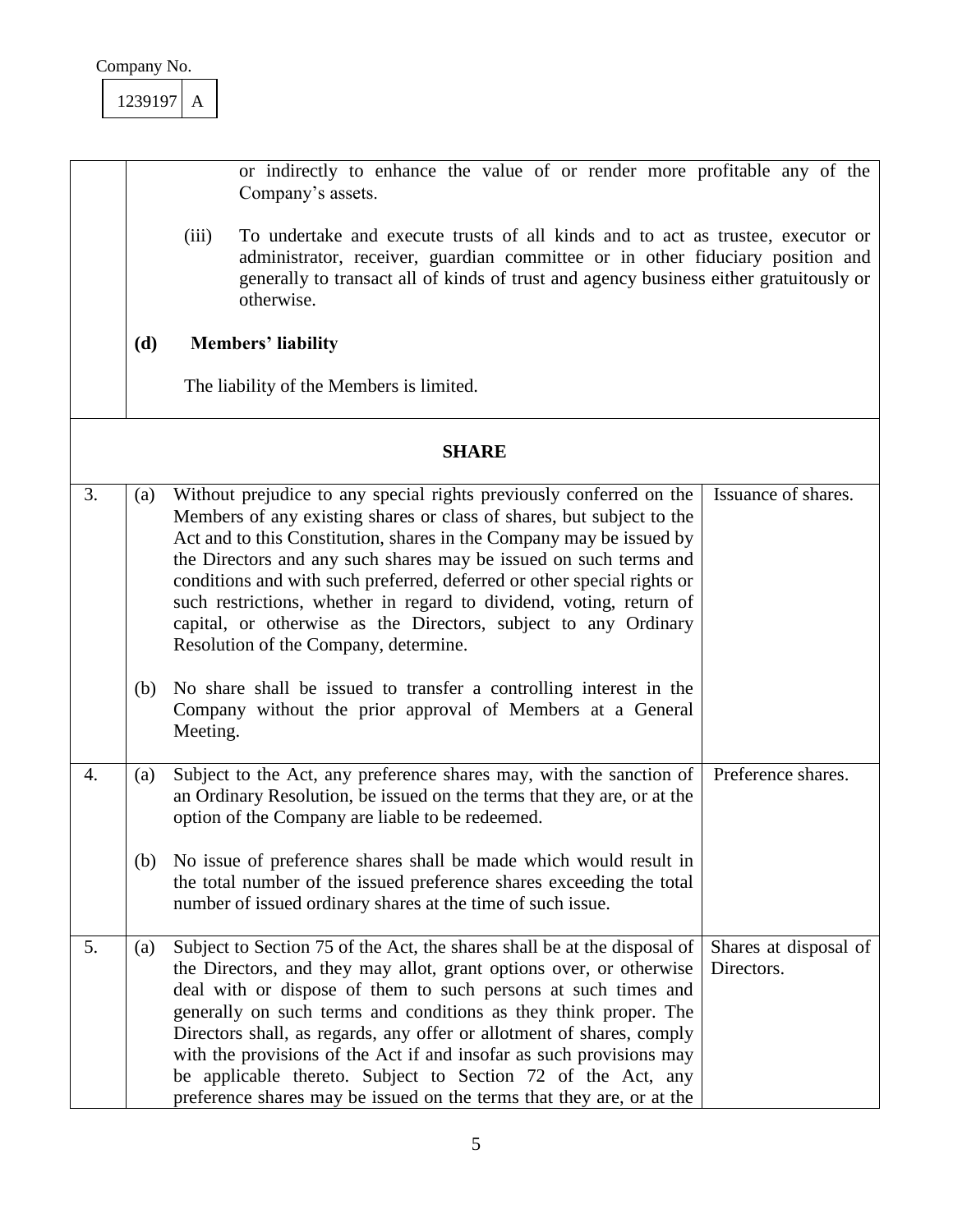| 239197 |
|--------|
|--------|

|    |     |       | option of the Company are liable, to be redeemed.                                                                                                                                                                                                                                                                                                                                                                                                                                                                                                                                       |                                                           |
|----|-----|-------|-----------------------------------------------------------------------------------------------------------------------------------------------------------------------------------------------------------------------------------------------------------------------------------------------------------------------------------------------------------------------------------------------------------------------------------------------------------------------------------------------------------------------------------------------------------------------------------------|-----------------------------------------------------------|
|    | (b) |       | Nothing in this Constitution contained shall preclude the Directors<br>from recognising a renunciation on the allotment of any share by the<br>allottee in favour of some other person.                                                                                                                                                                                                                                                                                                                                                                                                 |                                                           |
| 6. |     |       | Subject to any direction to the contrary that may be given by the Company<br>in General Meeting, all shares (which rank equally to the existing shares<br>as to the voting or distribution rights) shall, before issue, be offered to<br>such Members of existing shares in a manner which would, if the offer<br>were accepted, maintain the relative voting and distribution rights of those<br>Members. The offer shall be made by notice specifying the number of<br>shares offered, and limiting a time within which the offer, if not accepted,<br>will be deemed to be declined. | New shares to be<br>offered to Members.                   |
| 7. | (a) |       | Only Maybank shall have the pre-emptive right to subscribe for<br>any new shares issued by any of the Company's subsidiaries not<br>acquired by any of the minority shareholders of the Company's<br>subsidiaries. Notwithstanding the foregoing this Article shall not<br>restrict and Maybank agrees to, the right of Ageas to acquire any<br>existing shares in the issued share capital of the Company's<br>subsidiaries not taken up by Maybank.                                                                                                                                   | Pre-emption<br>rights<br>Company's<br>in<br>subsidiaries. |
|    | (b) |       | No Member shall be entitled to sell, transfer, charge encumber,<br>grant, options over or otherwise dispose of any of the ordinary<br>shares or any beneficial interest in any of the ordinary shares now<br>owned or to be acquired after the date of the Shareholders'<br>Agreement by it in the Company except with the written approval<br>of other Member(s).                                                                                                                                                                                                                      | Restriction<br>against<br>sale etc.                       |
|    | (c) |       | Subject to Article 7(b) of this Constitution, the Member may at any<br>time sell, transfer, assign or otherwise dispose of any of its shares<br>in the Company to any of the wholly-owned subsidiaries of the<br>Member provided that:                                                                                                                                                                                                                                                                                                                                                  | Exception<br>the<br>to<br>restriction.                    |
|    |     | (i)   | such subsidiary ("Said Subsidiary") executes a Deed of<br>Adherence;                                                                                                                                                                                                                                                                                                                                                                                                                                                                                                                    |                                                           |
|    |     | (ii)  | the Member guarantees the observance and performance by<br>the Related Company of all its obligations and liabilities<br>undertaken pursuant to such Deed of Adherence;                                                                                                                                                                                                                                                                                                                                                                                                                 |                                                           |
|    |     | (iii) | the Said Subsidiary is not a shareholder of or holds<br>interests exceeding five per centum (5%) in the equity                                                                                                                                                                                                                                                                                                                                                                                                                                                                          |                                                           |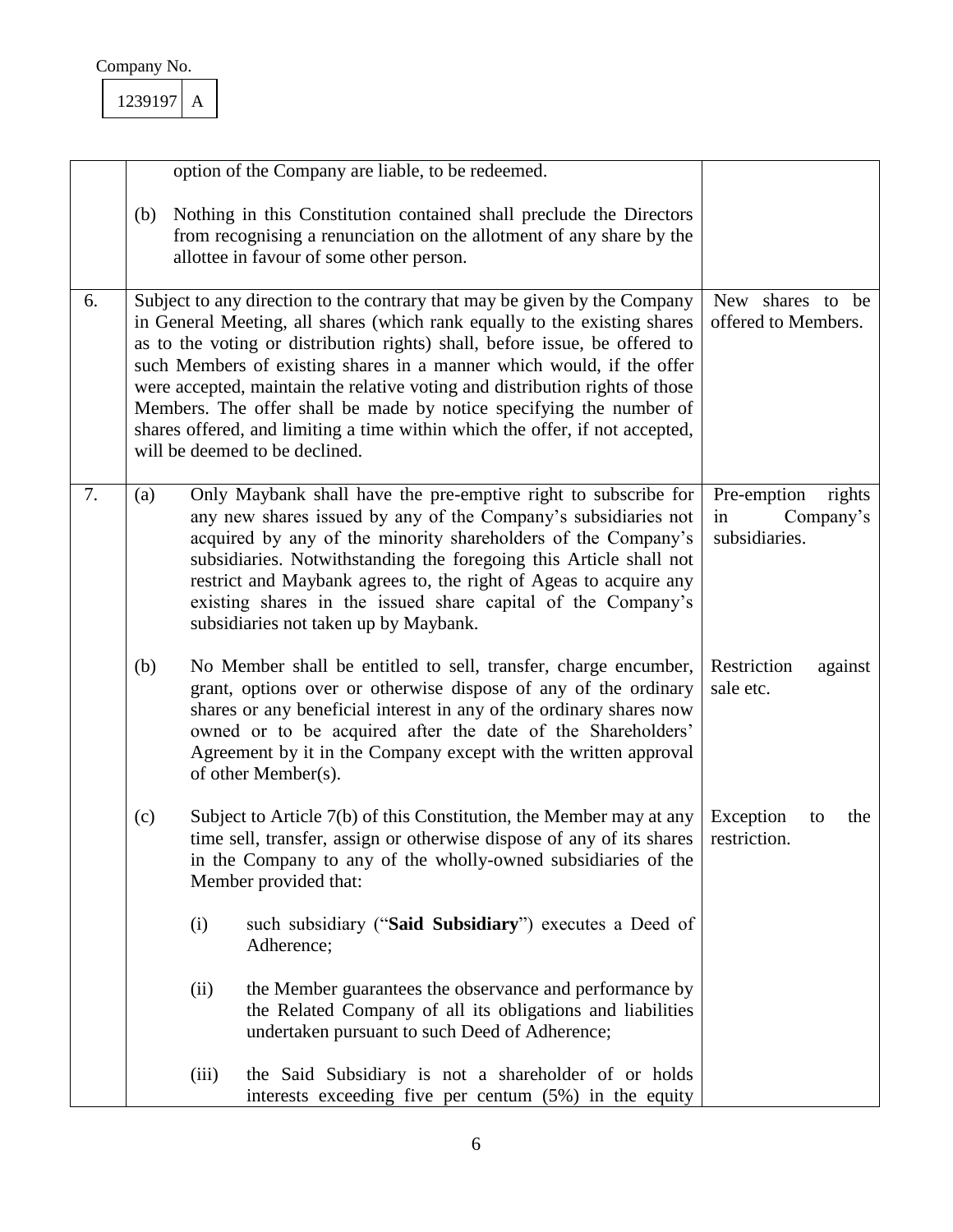|     | 1239197<br>A |                                                                                                                                                                                                                                                                                                                                                                                                                                                                                                                                                                                                                                                                                                                                                                                                                                                                                                                                                                                                                                                                                                                                                                                                                                      |                                                                          |
|-----|--------------|--------------------------------------------------------------------------------------------------------------------------------------------------------------------------------------------------------------------------------------------------------------------------------------------------------------------------------------------------------------------------------------------------------------------------------------------------------------------------------------------------------------------------------------------------------------------------------------------------------------------------------------------------------------------------------------------------------------------------------------------------------------------------------------------------------------------------------------------------------------------------------------------------------------------------------------------------------------------------------------------------------------------------------------------------------------------------------------------------------------------------------------------------------------------------------------------------------------------------------------|--------------------------------------------------------------------------|
|     |              | capital or convertible securities of any competitors of the<br>Company; and                                                                                                                                                                                                                                                                                                                                                                                                                                                                                                                                                                                                                                                                                                                                                                                                                                                                                                                                                                                                                                                                                                                                                          |                                                                          |
|     | (iv)         | the Said Subsidiary does not have any shareholder(s) who<br>holds interests exceeding five per centum (5%) in the<br>equity capital or convertible securities of any competitors<br>of the Company.                                                                                                                                                                                                                                                                                                                                                                                                                                                                                                                                                                                                                                                                                                                                                                                                                                                                                                                                                                                                                                  |                                                                          |
|     |              | In the event the Said Subsidiary ceases to be a wholly-owned<br>subsidiary of the Member which sold, transferred, assigned or<br>disposed of any of its shares to the Said Subsidiaries all such<br>shares shall forthwith be transferred back to the Member.                                                                                                                                                                                                                                                                                                                                                                                                                                                                                                                                                                                                                                                                                                                                                                                                                                                                                                                                                                        |                                                                          |
| 8.  |              | If at any time the share capital is divided into different classes of shares,<br>the rights attached to any class (unless otherwise provided by the terms of<br>issue of the shares of that class) may, whether or not the Company is<br>being wound up, be varied with the consent in writing of the Members of<br>not less than seventy-five per centum (75%) of the total voting rights of<br>the Members in that class, or with the sanction of a Special Resolution<br>passed at a separate General Meeting of the Members of the shares of the<br>class. To every such separate General Meeting, the provisions of this<br>Constitution relating to General Meetings shall mutatis mutandis apply,<br>but so that the necessary quorum shall be formed in accordance with<br>Section 328 of the Act and such Member(s) shall be at least holding or<br>representing by proxy one-tenth $(1/10)$ of the issued shares of the class<br>and that any Member of shares of the class present in person or by proxy<br>may demand a poll to one vote for every such share held by the<br>Member(s). To every such Special Resolution the provisions of Section<br>292 of the Act shall with such adaptations as are necessary apply. | Variation to rights<br>attached to shares.                               |
| 9.  |              | The Company shall not give, whether directly or indirectly and whether by<br>means of a loan, guarantee, the provision of security or otherwise, any<br>financial assistance for the purpose of, or in connection with, a purchase<br>or subscription made or to be made by any person of or for any shares in<br>the Company or in its holding company (if any) nor shall the Company<br>make a loan for any purpose whatsoever on the security of its shares or<br>those of its holding company (if any) but nothing in this Article shall<br>prohibit transactions not prohibited by the Act.                                                                                                                                                                                                                                                                                                                                                                                                                                                                                                                                                                                                                                     | Funds<br>not<br>be<br>to<br>employed<br>in<br>purchase of shares<br>etc. |
| 10. |              | The rights conferred upon the Members of the shares of any class issued<br>with preferred or other rights shall not, unless otherwise expressly<br>provided by the terms of issue of the shares of that class, be deemed to be<br>varied by the creation or issue of further shares ranking as regards<br>participation in the profits or assets of the Company in some or in all                                                                                                                                                                                                                                                                                                                                                                                                                                                                                                                                                                                                                                                                                                                                                                                                                                                    | No deemed variation<br>to rights attached to<br>shares.                  |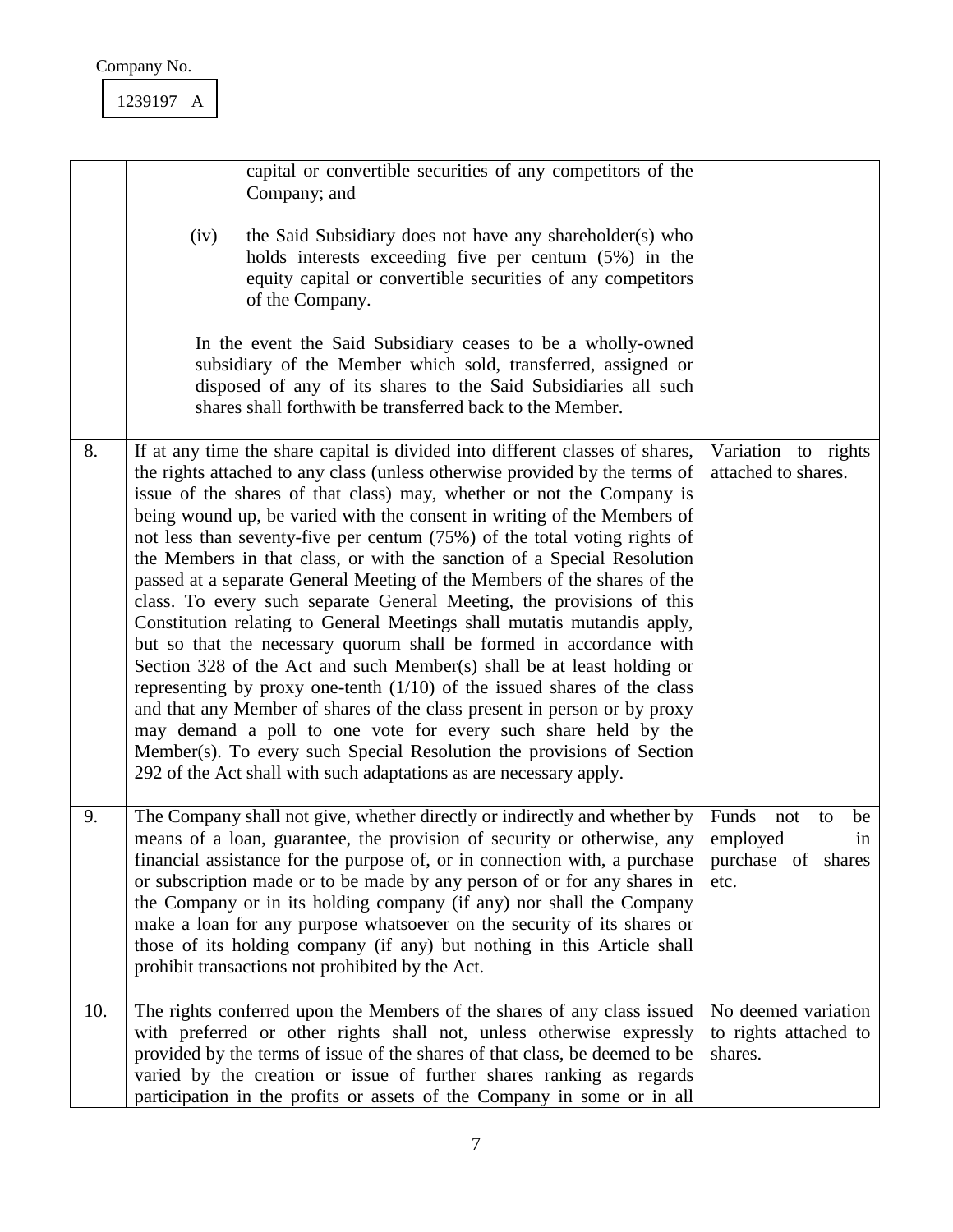| 239197 |  |
|--------|--|
|        |  |

|     | respects pari passu therewith.                                                                                                                                                                                                                                                                                                                                                                                                                                                                                                                                                                                                                                                                                                                                                                                                                                                                              |                                                        |
|-----|-------------------------------------------------------------------------------------------------------------------------------------------------------------------------------------------------------------------------------------------------------------------------------------------------------------------------------------------------------------------------------------------------------------------------------------------------------------------------------------------------------------------------------------------------------------------------------------------------------------------------------------------------------------------------------------------------------------------------------------------------------------------------------------------------------------------------------------------------------------------------------------------------------------|--------------------------------------------------------|
| 11. | Subject to provision of Section 80 of the Act, the Company may pay<br>commissions and brokerage as is provided for therein.                                                                                                                                                                                                                                                                                                                                                                                                                                                                                                                                                                                                                                                                                                                                                                                 | Power of<br>paying<br>commissions<br>and<br>brokerage. |
| 12. | Where any shares are issued for the purpose of raising money to defray<br>the expenses of the construction of any works or buildings or the provision<br>of any plant which cannot be made profitable for a long period the<br>Company may pay returns on so much of such share capital as is for the<br>time being paid up for the period and subject to the conditions and<br>restrictions mentioned in Section 130 of the Act and may charge the same<br>to share capital as part of the cost of construction of the works or buildings<br>or the provision of the plant.                                                                                                                                                                                                                                                                                                                                | Payment of returns<br>out of capital.                  |
| 13. | No person shall be recognised by the Company as holding any share upon<br>any trust, and the Company shall not be bound by or be required in any<br>way to recognise (even when having notice thereof) any equitable,<br>contingent, future or partial interest in any share or any other rights in<br>respect of any share other than an absolute right to the entirety thereof in<br>the registered member, except only as by these Articles otherwise<br>provided for or as required by the Act or pursuant to any order of Court.                                                                                                                                                                                                                                                                                                                                                                       | No trust recognised.                                   |
| 14. | The Company shall not be required to issue a share certificate unless an<br>application by a member for a certificate relating to the member's shares<br>in the Company has been received. Any share certificate issued by the<br>Company shall be made in accordance with Sections 97, 98, 99 and 100 of<br>the Act.                                                                                                                                                                                                                                                                                                                                                                                                                                                                                                                                                                                       | Share certificate.                                     |
|     | <b>LIEN ON SHARES</b>                                                                                                                                                                                                                                                                                                                                                                                                                                                                                                                                                                                                                                                                                                                                                                                                                                                                                       |                                                        |
| 15. | The Company shall have a first and paramount lien upon all not fully<br>paid shares, for unpaid calls and instalments upon the specific shares in<br>respect of which such monies are due and unpaid, and to such amounts as<br>the Company may be called upon by law to pay and has paid in respect of<br>such shares registered in the name of any Member or deceased Member;<br>such lien shall have priority over all debts, obligations,<br>and<br>engagements, and liabilities of any such Member to or with any other<br>person notwithstanding that any such debt, obligation, engagement, or<br>liability was incurred or undertaken prior to the date when any debt,<br>obligation, engagement, or liability to the Company in respect of which<br>the Company may claim to exercise the lien conferred by this Article<br>was incurred. The Company's lien, if any, on any security shall extend | Company to have a<br>paramount lien.                   |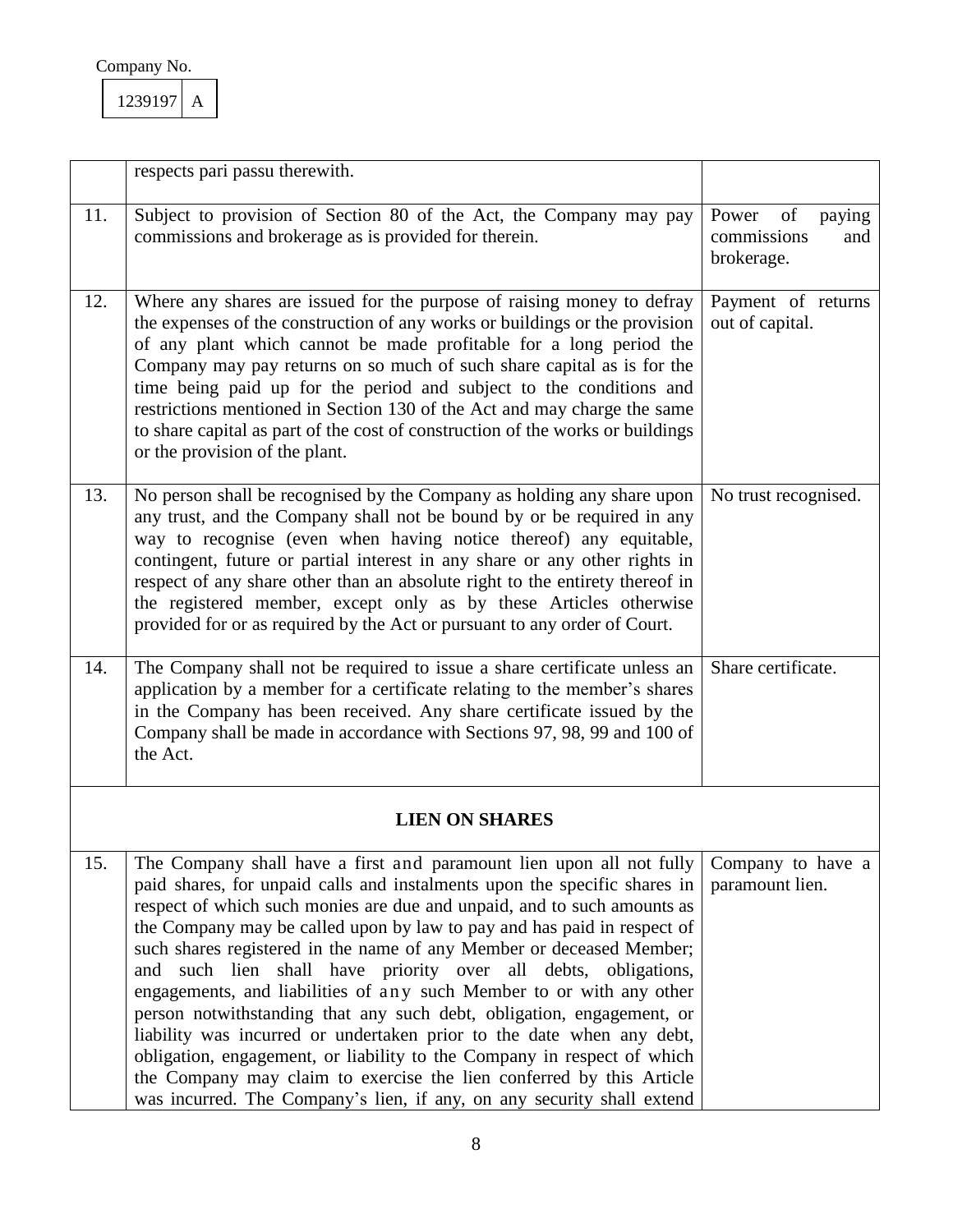| 239197 |  |
|--------|--|
|        |  |

|     | to all dividends payable in respect of such shares.                                                                                                                                                                                                                                                                                                                                                                                                                                                                                                                                                                                                                                                                                                                                                                                                                                                                            |                                                                                    |
|-----|--------------------------------------------------------------------------------------------------------------------------------------------------------------------------------------------------------------------------------------------------------------------------------------------------------------------------------------------------------------------------------------------------------------------------------------------------------------------------------------------------------------------------------------------------------------------------------------------------------------------------------------------------------------------------------------------------------------------------------------------------------------------------------------------------------------------------------------------------------------------------------------------------------------------------------|------------------------------------------------------------------------------------|
| 16. | The Directors may serve upon any Member or any person entitled to<br>such shares by reason of the death or bankruptcy of a Member who is<br>indebted or under obligation, engagement, or liability to the Company, a<br>notice requiring him to pay the amount due to the Company or satisfy the<br>said obligation, engagement, or liability and stating that if payment is not<br>made or the said obligation, engagement, or liability is not satisfied within<br>a given time (not being less than fourteen $(14)$ days) as specified in such<br>notice, any shares held by such Member which are subject to a lien in<br>favour of the Company will be liable to be sold, and if such Member<br>shall not comply with such notice within the time aforesaid the Directors,<br>without further notice, may for the purposes of enforcing the lien of the<br>Company sell such shares in any such manner as they think fit. | Notice<br>to<br>pay<br>amount due.                                                 |
| 17. | The proceeds of the sale shall be received by the Company and applied in<br>payment of such part of the amount in respect of which the lien exists as is<br>presently payable and all costs of such sale, and the residue, if any, shall<br>(subject to a like lien for sums not presently payable as existed upon the<br>shares before the sale) be paid to the Member or his executors,<br>administrators or his permitted assignees or as he shall otherwise direct.                                                                                                                                                                                                                                                                                                                                                                                                                                                        | Application of sale<br>proceeds.                                                   |
| 18. | To give effect to any such sale the Directors may authorise a person to<br>transfer the shares sold to the purchaser thereof or in accordance with the<br>direction of such purchaser. The purchaser shall be registered as the<br>Member of the shares comprised in any such transfer and the Director<br>shall not be bound to see to the application of the purchase money, nor<br>shall the title of the purchaser to the shares be affected by any irregularity<br>or invalidity in the proceedings in reference to the sale.                                                                                                                                                                                                                                                                                                                                                                                             | Transfer of forfeited<br>share.                                                    |
| 19. | A person whose shares have been sold shall cease to be a Member in<br>respect of the shares sold but shall, notwithstanding the sale, remain liable<br>to pay the Company all monies which at the date of sale were payable by<br>him to the Company in respect of the shares; his liability shall only cease<br>if and when the Company has received payment in full of such monies in<br>respect of the shares.                                                                                                                                                                                                                                                                                                                                                                                                                                                                                                              | Liability<br>to<br>pay<br>monies<br>shares<br>on<br>which<br>have<br>been<br>sold. |
| 20. | Notice of any sale shall be given to the Member of the share or to the<br>person entitled by transmission to the share sold as the case may be. An<br>entry of such notice having been given and the sale, with the date thereof,<br>shall be made in the Register opposite to the share. The provisions of this<br>Article are directory only, and no sale shall be in any manner invalidated<br>by any omission or neglect to give such notice or to make such entry as<br>aforesaid.                                                                                                                                                                                                                                                                                                                                                                                                                                        | Notice to be given.                                                                |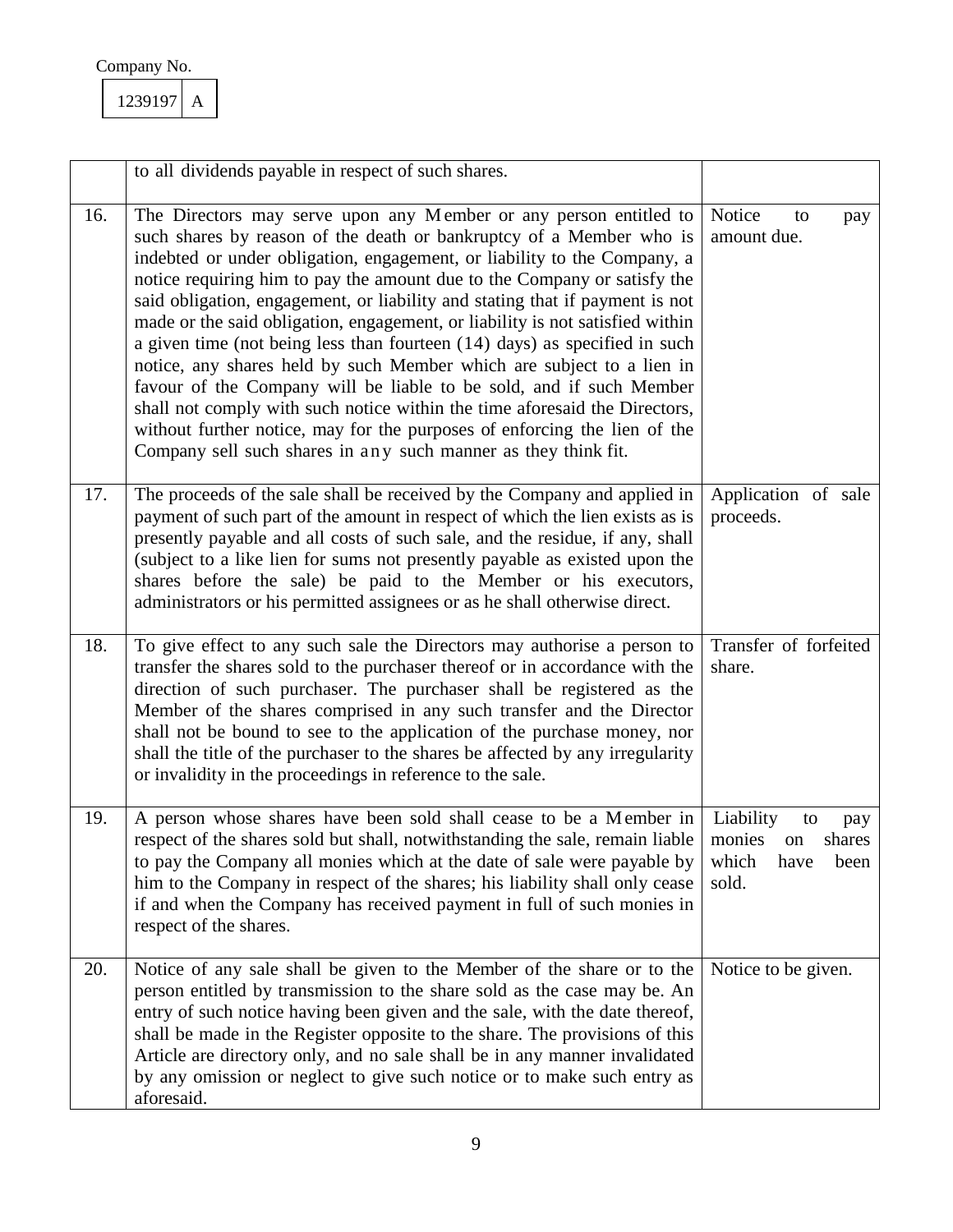| 21. | A statutory declaration in writing that the declarant is a Director or the<br>Secretary of the Company and that a share in the Company has been duly<br>sold on a date stated in the declaration shall be conclusive evidence of the<br>facts therein stated against all persons claiming to be entitled to the share.                                                                                                                                                                                                                                                                                                                                                                                                         | Evidence of sale.                                         |
|-----|--------------------------------------------------------------------------------------------------------------------------------------------------------------------------------------------------------------------------------------------------------------------------------------------------------------------------------------------------------------------------------------------------------------------------------------------------------------------------------------------------------------------------------------------------------------------------------------------------------------------------------------------------------------------------------------------------------------------------------|-----------------------------------------------------------|
|     | <b>CALLS ON SHARES</b>                                                                                                                                                                                                                                                                                                                                                                                                                                                                                                                                                                                                                                                                                                         |                                                           |
| 22. | The Directors may, subject to the provisions of this Constitution, from<br>time to time make calls upon the Members in respect of any money unpaid<br>on their shares and not by the conditions of allotment thereof made<br>payable at fixed times, provided that no call shall exceed one-fourth (1/4)<br>of the issued price of the share or be payable at less than thirty (30) days<br>from the date fixed for the payment of the last preceding call, and each<br>Member shall (subject to receiving at least fourteen (14) days' notice<br>specifying the date, time and place of payment) pay to the Company the<br>amount called on his shares. A call may be revoked or postponed as the<br>Directors may determine. | Calls<br>when<br>and<br>payable.                          |
| 23. | A call shall be deemed to have been made at the time when the resolution<br>of the Directors authorising the call was passed and may be required to be<br>paid by instalments. No Member shall be entitled to receive any dividend<br>or to vote at a meeting until he shall have paid all calls for the time being<br>due and payable on every share held by him together with expenses (if<br>any).                                                                                                                                                                                                                                                                                                                          | Calls when deemed.                                        |
| 24. | If before or on the day appointed for payment thereof, a call or instalment<br>payable in respect of a share is not paid, the person from whom the same<br>is due shall bear all expenses reasonably incurred by the Company, if any,<br>arising from such non-payment. The Directors may waive payment of<br>such expenses wholly or in part.                                                                                                                                                                                                                                                                                                                                                                                 | Unpaid calls.                                             |
| 25. | Any sum, which by the terms of issue of a share, becomes payable on<br>allotment or any fixed date shall for the purposes of this Constitution be<br>deemed to be a call duly made and payable on the date on which by the<br>terms of issue the same becomes payable, and in case of non-payment all<br>the relevant provisions of this Constitution as to payment of expenses,<br>forfeiture and otherwise and all other relevant provisions of Act or this<br>Constitution shall apply as if the sum were a call duly made and notified<br>as hereby provided.                                                                                                                                                              | payable<br>Sum<br>on<br>allotment deemed to<br>be a call. |
| 26. | The Director may from time to time make arrangements on the issue of<br>shares for a difference between the Members of such shares in the amount<br>of calls to be paid and in the time of payment of such calls.                                                                                                                                                                                                                                                                                                                                                                                                                                                                                                              | Arrangements<br>and<br>time for payments of<br>calls.     |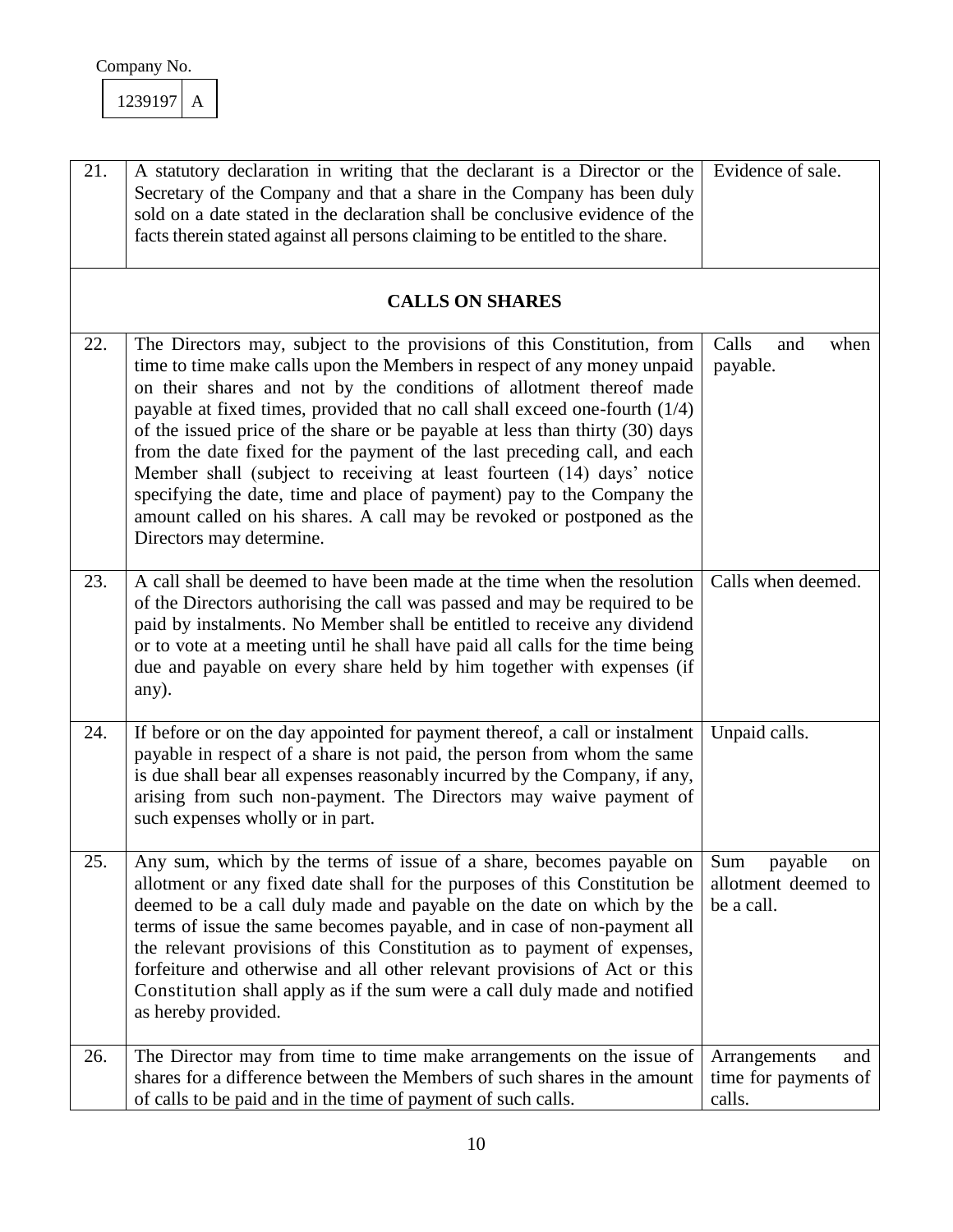

| 27. | The Directors may, if they think fit, receive from any Member willing to<br>advance in a Shariah-compliant arrangement the same all or any part of<br>the money uncalled and unpaid upon any shares held by him, and upon all<br>or any part of the money so advanced may (until the same would, but for<br>the advance, become payable) pay or allow such payment of profit where<br>applicable under the said Shariah-compliant arrangement as may be<br>agreed upon between the Directors and the Member paying the sum in<br>advance. Except in liquidation, sums paid in advance of calls shall not,<br>until the same would but for such advance have become payable, be<br>treated as paid up on the shares in respect of which they have been paid.<br>Any capital paid on shares in advance of calls shall not confer a right to<br>participate in profits. | Advance on calls.                  |
|-----|----------------------------------------------------------------------------------------------------------------------------------------------------------------------------------------------------------------------------------------------------------------------------------------------------------------------------------------------------------------------------------------------------------------------------------------------------------------------------------------------------------------------------------------------------------------------------------------------------------------------------------------------------------------------------------------------------------------------------------------------------------------------------------------------------------------------------------------------------------------------|------------------------------------|
|     | <b>TRANSFER OF SHARES</b>                                                                                                                                                                                                                                                                                                                                                                                                                                                                                                                                                                                                                                                                                                                                                                                                                                            |                                    |
| 28. | Subject to the restrictions of this Constitution, any Member may transfer<br>all or any of his shares, but every transfer must be in writing and in the<br>prescribed form, or in any other form which the Directors may approve,<br>and may be under hand only, and must be left at the Office or at such<br>other place as the Director may determine for registration, accompanied<br>by such other evidence (if any) as the Directors may require to prove the<br>title of the intending transferor or his right to transfer the shares.                                                                                                                                                                                                                                                                                                                         | Transfer to be in<br>writing.      |
| 29. | The instrument of transfer of a share shall be signed both by the transferor<br>and by the transferee, and the transferor shall be deemed to remain the<br>Member of the share until the name of the transferee is entered in the<br>Register in respect thereof, provided that the Directors may dispense with<br>the signing of the instrument of transfer by the transferee in any case in<br>which they think fit in their discretion so to do. Shares of different classes<br>shall not be comprised in the same instrument of transfer.                                                                                                                                                                                                                                                                                                                        | Execution of transfer<br>etc.      |
| 30. | All instruments of transfer which shall be registered shall be retained by<br>the Company, but any instrument of transfer which the Directors may<br>refuse to register shall (except in any case of fraud) be returned to the<br>party presenting the same.                                                                                                                                                                                                                                                                                                                                                                                                                                                                                                                                                                                                         | When transfer to be<br>returned.   |
| 31. | The Directors may decline to register the transfer of a share on which the<br>Company had a lien. The Members shall procure that the Company will<br>not register any transfer of shares until:<br>the Board is satisfied that the transfer will not infringe any laws or<br>(a)<br>the Statutes or the terms of the Shareholders' Agreement;                                                                                                                                                                                                                                                                                                                                                                                                                                                                                                                        | Registration of share<br>transfer. |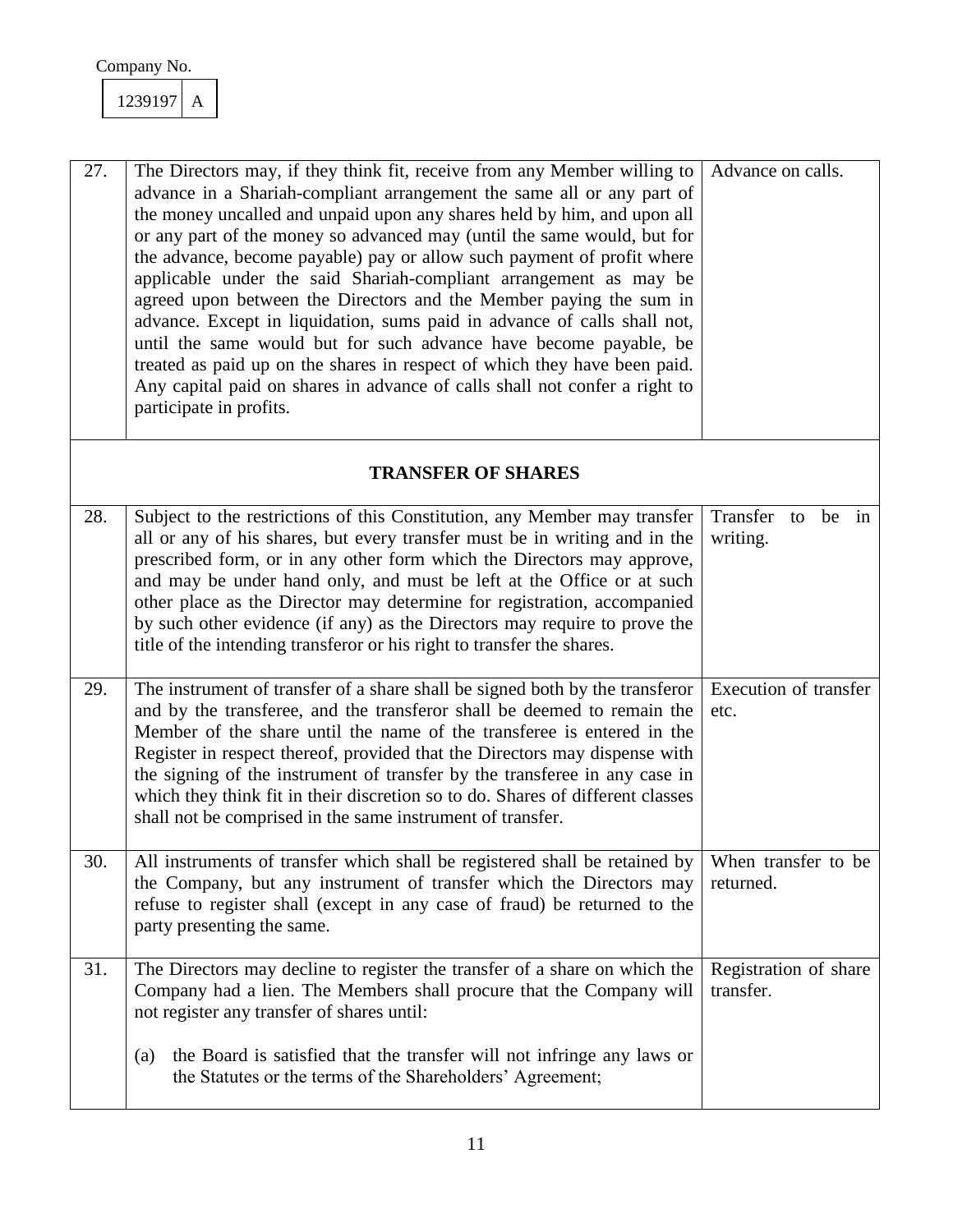|     | all stamp duties and transfer taxes payable pursuant to the transfer<br>(b)<br>have been paid by the transferee.                                                                                                                                                                                                                                                                                                                                                                                                                                                                                                                                                                                                                       |                                                        |
|-----|----------------------------------------------------------------------------------------------------------------------------------------------------------------------------------------------------------------------------------------------------------------------------------------------------------------------------------------------------------------------------------------------------------------------------------------------------------------------------------------------------------------------------------------------------------------------------------------------------------------------------------------------------------------------------------------------------------------------------------------|--------------------------------------------------------|
| 32. | The Directors may, at their discretion, refuse to register a transfer of any<br>share to any person whom it shall in their opinion be undesirable in the<br>interests of the Company to admit to membership, and they may also<br>refuse to register a transfer of any share on which the Company has a lien.<br>If the Directors refuse or delay to register a transfer, they shall pass a<br>resolution within thirty (30) days from the receipt of the instrument of<br>transfer and the resolution shall set out in full the reasons for refusing or<br>delaying the registration and the notice of resolution shall be sent to the<br>transferor and to the transferee within seven $(7)$ days of the resolution<br>being passed. | Notice of refusal.                                     |
| 33. | No share shall in any circumstances be transferred to any person who has<br>not attained the age of majority, is a bankruptcy or a person of unsound<br>mind. An instrument of transfer must be in respect of only one class of<br>shares.                                                                                                                                                                                                                                                                                                                                                                                                                                                                                             | Person<br>whom<br>to<br>shares<br>not<br>transferable. |
| 34. | The Company shall before it closes the Register give at least fourteen (14)<br>days' notice of such closure to the Registrar for such reasons and for such<br>periods as the Directors may from time to time determine, provided<br>always that such Register shall not be closed for more than thirty (30)<br>days in the aggregate in any calendar year.                                                                                                                                                                                                                                                                                                                                                                             | Closing of Register                                    |
|     | <b>TRANSMISSION OF SHARES</b>                                                                                                                                                                                                                                                                                                                                                                                                                                                                                                                                                                                                                                                                                                          |                                                        |
| 35. | In the case of the death of a Member, legal personal representatives of the<br>deceased where he was a sole Member, shall be the only person<br>recognised by the Company as having any title to his interest in the shares;<br>but nothing herein contained shall release the estate of a deceased Member<br>from any liability in respect of any share which had been held by him.                                                                                                                                                                                                                                                                                                                                                   | Transmission.                                          |
| 36. | Any person becoming entitled to a share in consequence of the death or<br>bankruptcy of a Member may, upon such evidence being produced as may<br>from time to time properly be required by the Directors and subject as<br>hereinafter provided, elect either to be registered himself as Member of<br>the share or to have some person nominated by him registered as the<br>transferee thereof, but the Directors shall, in either case, have the same<br>right to decline or suspend registration as they would have had in the case<br>of a transfer of the share by that Member before his death or bankruptcy.                                                                                                                  | Death<br>and<br>bankruptcy<br>of<br>Member.            |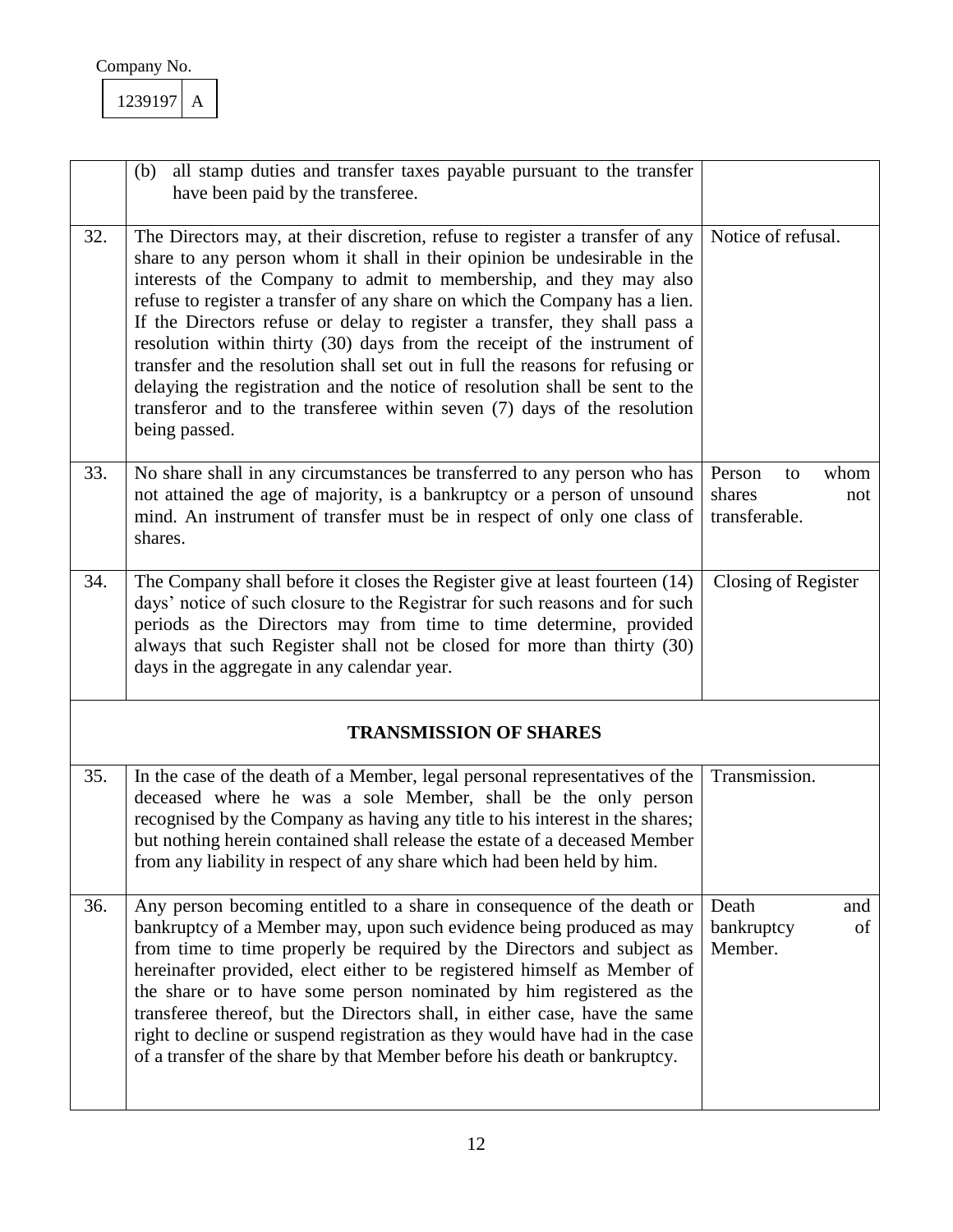| 37. | If the person so becoming entitled elects to be registered himself, he shall<br>deliver or send to the Company a notice in writing signed by him stating<br>that he so elects. If he elects to have another person registered he shall<br>testify his election by executing to that person a transfer of the share. All<br>the limitations, restrictions and provisions of this Constitution relating to<br>the rights to transfer and the registration of transfers of shares shall be<br>applicable to any such notice or transfer as aforesaid as if the death or<br>bankruptcy of the Member had not occurred and the notice or transfer<br>were a transfer signed by that Member.                                                                                                                                                                                                                                                                                                                 | Election of person<br>becoming entitled to<br>a share.                               |
|-----|--------------------------------------------------------------------------------------------------------------------------------------------------------------------------------------------------------------------------------------------------------------------------------------------------------------------------------------------------------------------------------------------------------------------------------------------------------------------------------------------------------------------------------------------------------------------------------------------------------------------------------------------------------------------------------------------------------------------------------------------------------------------------------------------------------------------------------------------------------------------------------------------------------------------------------------------------------------------------------------------------------|--------------------------------------------------------------------------------------|
| 38. | Save as otherwise provided by or in accordance with there present, a<br>person becoming entitled to a share in consequence of the death or<br>bankruptcy of a Member shall be entitled to the same dividends,<br>bonuses, or other monies payable in respect of the share to which he<br>would be entitled if he were the registered Member of the share, except<br>that he shall not be entitled to receive notices of or to attend or vote at<br>General Meetings of the Company or, save as aforesaid, to any of the rights<br>or privileges of a Member, unless and until he shall have become a<br>Member in respect of the share. Should such person fail either to transfer<br>the share or to be registered as a Member in respect thereof within sixty<br>(60) days of being required so to do by the Directors, he shall in the case<br>of shares which are fully paid up be deemed to have elected to be<br>registered as a Member in respect thereof and may be registered<br>accordingly. | Person<br>entitled<br>to<br>receive<br>and<br>give<br>discharge<br>for<br>dividends. |
| 39. | Such fee, not less than Ringgit Malaysia One (RM1/-) for each transfer, as<br>the Directors may from time to time determine, may be charged for<br>registration of a transfer. There shall also be paid to the Company in<br>respect of the registration of any probate, letters of administration,<br>certificate of marriage or death, power of attorney or other document<br>relating to or affecting the title to any share or for making any entry in the<br>Register affecting the title to any share such fee not less than Ringgit<br>Malaysia One (RM1/-) as the Directors may from time to time require or<br>prescribe.                                                                                                                                                                                                                                                                                                                                                                     | Fees on registration<br>of instruments.                                              |
|     | <b>FORFEITURE OF SHARES</b>                                                                                                                                                                                                                                                                                                                                                                                                                                                                                                                                                                                                                                                                                                                                                                                                                                                                                                                                                                            |                                                                                      |
| 40. | If a Member fails to pay the whole or any part of any call or installments<br>of a call on the day appointed for payment thereof, the Directors may, at<br>any time thereafter during such time as any part of the call or instalment<br>remains unpaid, serve a notice on him requiring payment of so much of<br>the call or installment as is unpaid together with any late payment charges<br>and expenses which may have accrued by reason of such non-payment.                                                                                                                                                                                                                                                                                                                                                                                                                                                                                                                                    | Notice to pay calls.                                                                 |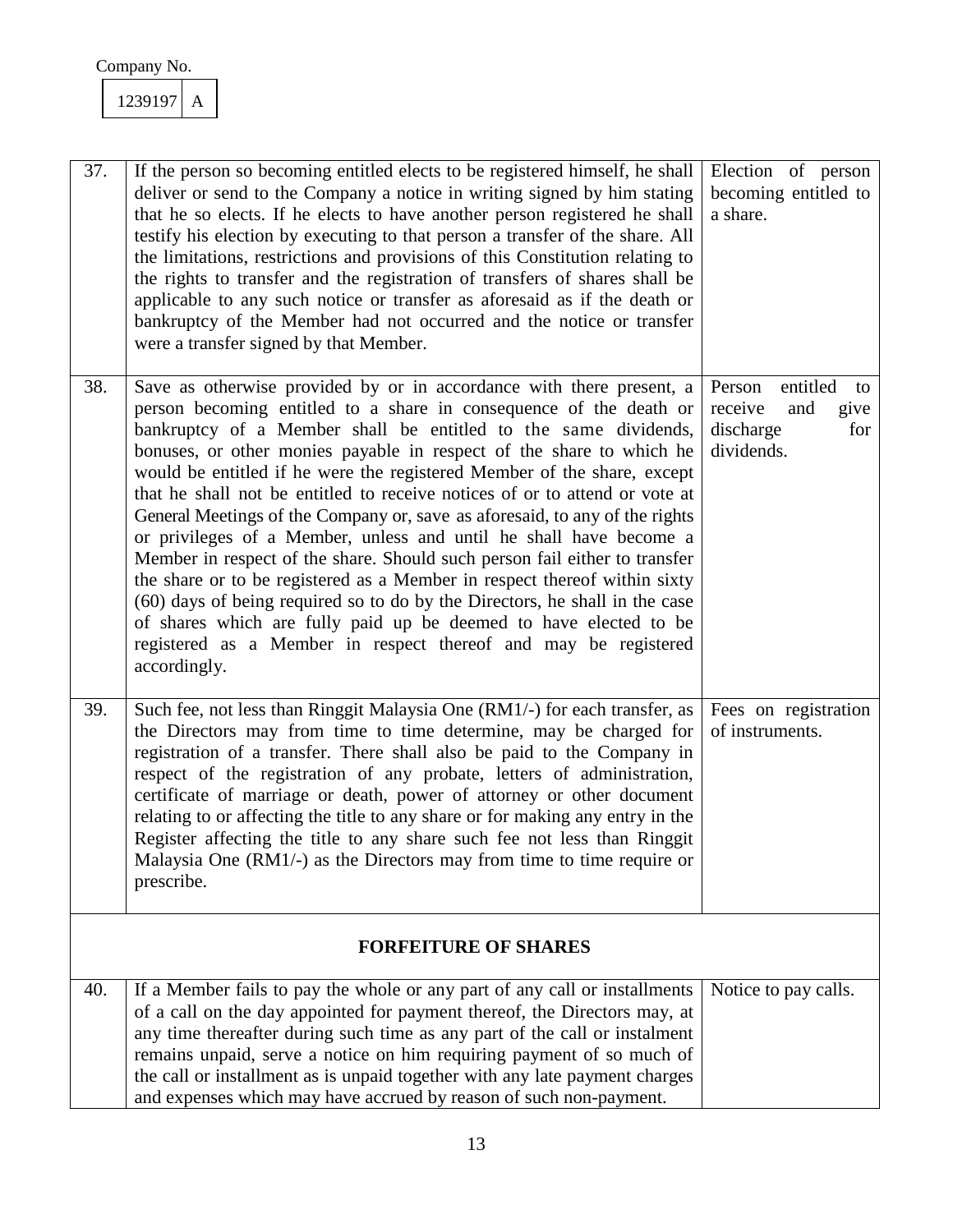| 41. | The notice shall:                                                                                                                                                                                                                                                                                                                                                                                                                                                                                                                                                                                  | Content of notice to                                                  |
|-----|----------------------------------------------------------------------------------------------------------------------------------------------------------------------------------------------------------------------------------------------------------------------------------------------------------------------------------------------------------------------------------------------------------------------------------------------------------------------------------------------------------------------------------------------------------------------------------------------------|-----------------------------------------------------------------------|
|     | require that Member to pay the call or instalment and any late<br>(a)<br>payment charges and expenses of the Company which arise from<br>the non-payment;                                                                                                                                                                                                                                                                                                                                                                                                                                          | pay calls.                                                            |
|     | give a date which is not earlier than the expiration of fourteen $(14)$<br>(b)<br>days from the date of service of the notice by which payment is to<br>be made; and                                                                                                                                                                                                                                                                                                                                                                                                                               |                                                                       |
|     | say that if payment is not made by that date, the shares which relate<br>(c)<br>to that call or instalment are liable to be forfeited.                                                                                                                                                                                                                                                                                                                                                                                                                                                             |                                                                       |
| 42. | If the requirements of any such notice as aforesaid are not complied with,<br>any share in respect of which the notice has been given may at any time<br>thereafter, before the payment required by the notice has been made, be<br>forfeited by a resolution of the Directors to that effect. A forfeiture of<br>shares shall include all dividends declared in respect of the shares not<br>actually paid before the forfeiture notwithstanding that they shall have<br>been declared.                                                                                                           | Failure to<br>comply<br>with notice to pay<br>calls.                  |
| 43. | When any share has been forfeited in accordance with this Constitution,<br>notice of the forfeiture shall forthwith be given to the Member or to the<br>person entitled to the share by transmission, as the case may be, and an<br>entry of such notice having been given, and of the forfeiture with the date<br>thereof, shall forthwith be made in the Register opposite to the share, but<br>the provisions of this Article are directory only, and no forfeiture shall be<br>in any manner invalidated by any omission or neglect to give such notice<br>or to make such entry as aforesaid. | Notice of forfeiture<br>be given<br>and<br>to<br>entered in Register. |
| 44. | Notwithstanding any such forfeiture as aforesaid the Directors may, at any<br>time before the forfeited share has been otherwise disposed of, annul the<br>forfeiture upon the terms of payment of all calls due thereon and all<br>expenses incurred in respect of the share and upon such further terms (if<br>any) as they shall see fit to impose.                                                                                                                                                                                                                                             | Directors may annul<br>forfeiture<br>upon<br>terms.                   |
| 45. | Every share which shall be forfeited may be sold re-allotted or<br>(a)<br>otherwise disposed of either to the person who was before<br>forfeiture the holder thereof or entitled thereto, or to any other<br>person upon such terms and in such manner as the Directors shall<br>think fit, and the Directors may, if necessary, authorise some<br>person to transfer the same to such other person as aforesaid<br>provided always that the provisions of the Shareholders'<br>Agreement in respect of transfer of shares are complied with.                                                      | <b>Directors</b><br>may<br>dispose of forfeited<br>shares.            |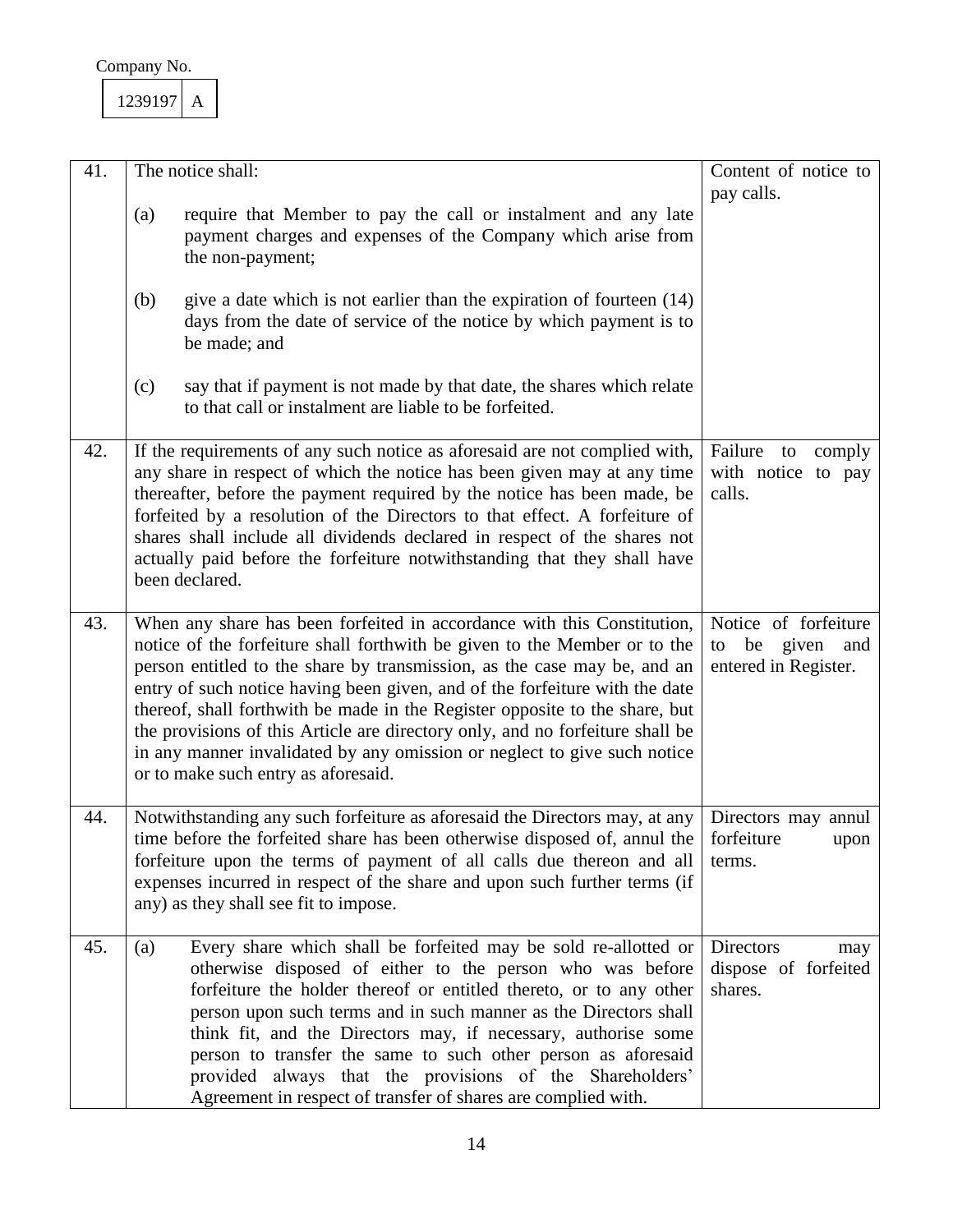|     | (b)<br>The provisions of Articles 18 to 21 of this Constitution shall apply<br>mutatis mutandis to any sale made in pursuant to the provisions of<br>this Article.                                                                                                                                                                                                                                                                                                                                                                                                                                                                                                                                                                                                                                                                                                                                                                                                                                                                                                                                                                                                                                                                                     |                                                             |
|-----|--------------------------------------------------------------------------------------------------------------------------------------------------------------------------------------------------------------------------------------------------------------------------------------------------------------------------------------------------------------------------------------------------------------------------------------------------------------------------------------------------------------------------------------------------------------------------------------------------------------------------------------------------------------------------------------------------------------------------------------------------------------------------------------------------------------------------------------------------------------------------------------------------------------------------------------------------------------------------------------------------------------------------------------------------------------------------------------------------------------------------------------------------------------------------------------------------------------------------------------------------------|-------------------------------------------------------------|
| 46. | A person whose shares have been forfeited shall cease to be a Member in<br>respect of the forfeited shares, but shall, notwithstanding, remain liable to<br>pay to the Company all money which, at the date of forfeiture, was<br>payable by him to the Company in respect of the shares (together with any<br>expenses incurred by reason of such non-payment, and to satisfy all (if<br>any) the claims and demand which the Company might have enforced in<br>respect of the shares at the time of forfeiture), but his liability shall cease<br>if and when the Company receives payment in full of all such money in<br>respect of the shares.                                                                                                                                                                                                                                                                                                                                                                                                                                                                                                                                                                                                    | Liability of person<br>whose shares have<br>been forfeited. |
| 47. | The forfeiture of a share shall involve the extinction at the time of<br>forfeiture of all interest in and all claims and demands against the<br>Company in respect of the share, and all other rights and liabilities<br>incidental to the share as between the shareholder whose share is forfeited<br>and the Company except only such of those rights and liabilities as are by<br>this Constitution expressly saved, or as are by the Act given or imposed in<br>the case of past Members.                                                                                                                                                                                                                                                                                                                                                                                                                                                                                                                                                                                                                                                                                                                                                        | Consequences<br>of<br>forfeiture.                           |
| 48. | A statutory declaration in writing that the declarant is a Director of the<br>Company, and that a share has been duly forfeited in pursuance of this<br>Constitution, and stating the date upon which it was forfeited, shall, as<br>against all persons claiming to be entitled to the share adversely to the<br>forfeiture thereof, be conclusive evidence of the facts therein stated, and<br>such declaration, together with the receipt to the Company for the<br>consideration (if any) given for the share on the sale or disposition thereof,<br>and a certificate of proprietorship of the share under the Seal delivered to<br>the person to whom the same is sold or disposed of, shall constitute a good<br>title to share, and (subject to the execution of any necessary transfer) such<br>person shall be registered as the Member of the share and shall be<br>discharged from all calls made prior to such sale or disposition, and shall<br>not be bound to see the application of the purchase money (if any) nor<br>shall his title to the share be affected by any act, omission or irregularity<br>relating to or connected with the proceedings in reference to the forfeiture,<br>sale, re-allotment or disposal of the share. | Title<br>forfeited<br>to<br>share.                          |
| 49. | The Company may receive the consideration, if any, given for a forfeited<br>share on any sale or disposition thereof and may execute a transfer of the<br>share in favour of the person to whom the share is sold or disposed off and<br>he shall thereupon be registered as the Member of the share and shall not<br>be bound to see the application of the purchase money, if any, nor shall his                                                                                                                                                                                                                                                                                                                                                                                                                                                                                                                                                                                                                                                                                                                                                                                                                                                     | Transfer of forfeiture<br>shares.                           |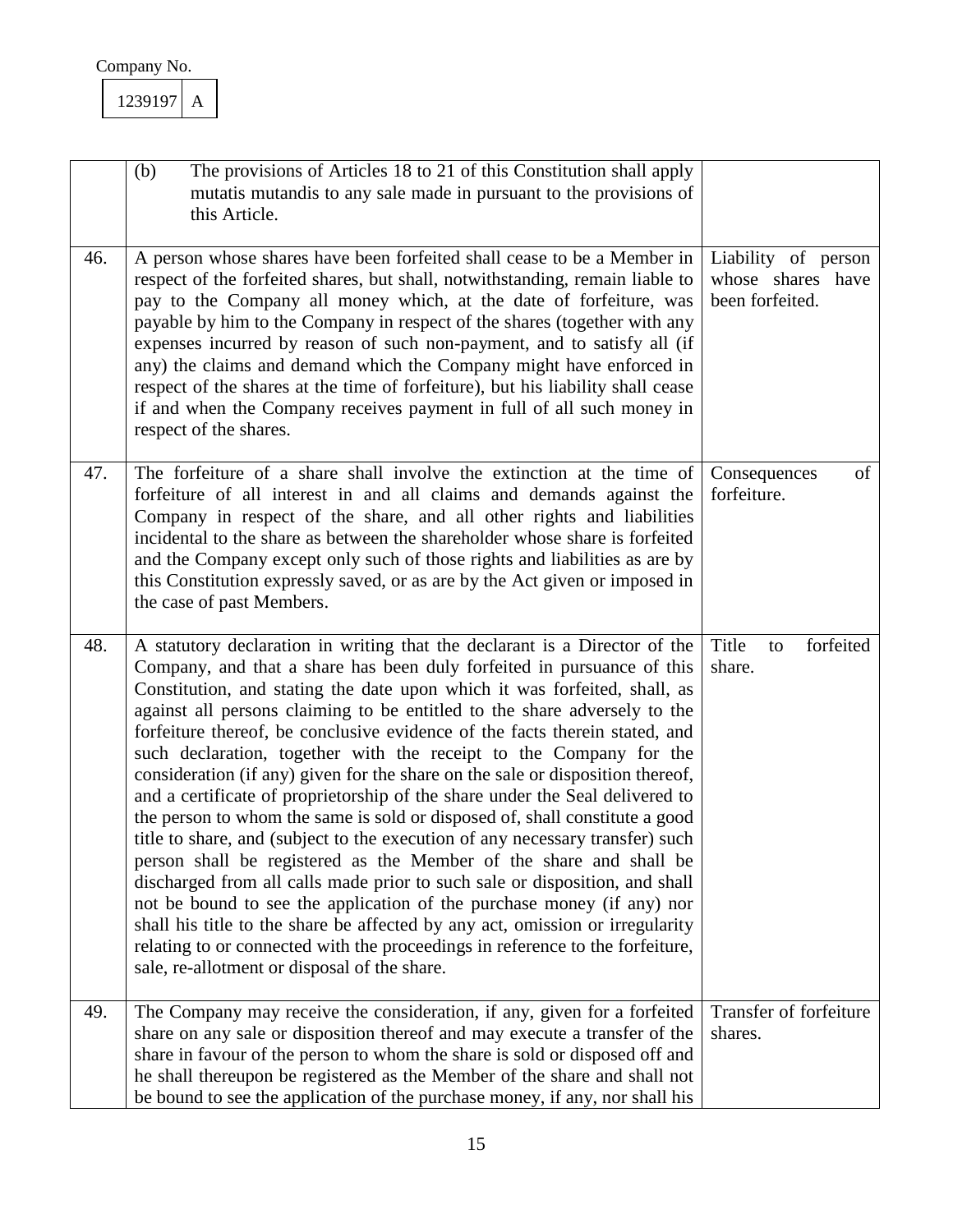|     | title to the share affected by any irregularity or invalidity in the<br>proceedings in reference to the forfeiture, sale, or disposal of the share.                                                                                                                                                                                                                                                                                                                                                                                                                   |                                                                    |
|-----|-----------------------------------------------------------------------------------------------------------------------------------------------------------------------------------------------------------------------------------------------------------------------------------------------------------------------------------------------------------------------------------------------------------------------------------------------------------------------------------------------------------------------------------------------------------------------|--------------------------------------------------------------------|
| 50. | The provisions of this Constitution as to forfeiture shall apply in the case<br>of non-payment of any sum which, by the terms of issue of a share,<br>becomes payable at a fixed time, as if the same had been payable by virtue<br>of a call duly made and notified.                                                                                                                                                                                                                                                                                                 | Forfeiture,<br>when<br>applicable.                                 |
|     | <b>CONVERSION OF SHARES INTO STOCK</b>                                                                                                                                                                                                                                                                                                                                                                                                                                                                                                                                |                                                                    |
| 51. | The Company may by Special Resolution passed at a General Meeting<br>convert all or any paid-up shares into stock and reconvert any stock into<br>paid-up shares of any number.                                                                                                                                                                                                                                                                                                                                                                                       | Conversion of shares<br>stock<br>into<br>and<br>reconversion.      |
| 52. | The stockholders may transfer the shares or any part thereof in the same<br>manner as the transfer of shares from which the stock arose may, before<br>the conversion, have been transferred or be transferred in the closest<br>manner as circumstances admit; but the Directors may from time to time<br>fix the minimum amount of stock transferable and restrict or forbid the<br>transfer of fractions of that minimum.                                                                                                                                          | Transfer of stock.                                                 |
| 53. | The stockholders shall, according to the amount of the stock held by them,<br>have the same rights, privileges and advantages as regards dividends,<br>voting at meetings of the Company and other matters as if they held the<br>shares from which the stock arose, but no such right, privilege or<br>advantage (except participation in the dividends and profits of the<br>Company and in the assets on winding up) shall be conferred by any such<br>part of stock which would not, if existing in shares, have conferred that<br>right, privilege or advantage. | Participation<br>in<br>dividends,<br>voting,<br>etc.               |
| 54. | For the purposes of the Articles 51 to 53, any reference of paid-up shares<br>shall apply to stock, and the words "share" and "Member" therein shall<br>include "stock" and "stockholder.                                                                                                                                                                                                                                                                                                                                                                             | Provisions<br>applicable to paid-up<br>share to apply to<br>stock. |
|     | <b>ALTERATION OF CAPITAL</b>                                                                                                                                                                                                                                                                                                                                                                                                                                                                                                                                          |                                                                    |
| 55. | The Company may from time to time by Ordinary Resolution cancel<br>(a)<br>shares which at the date of the passing of the resolution in that<br>behalf have not been taken or agreed to be taken by any person or<br>which have been forfeited and diminish the amount of its share<br>capital by the amount of the shares so cancelled.                                                                                                                                                                                                                               | Alteration of capital.                                             |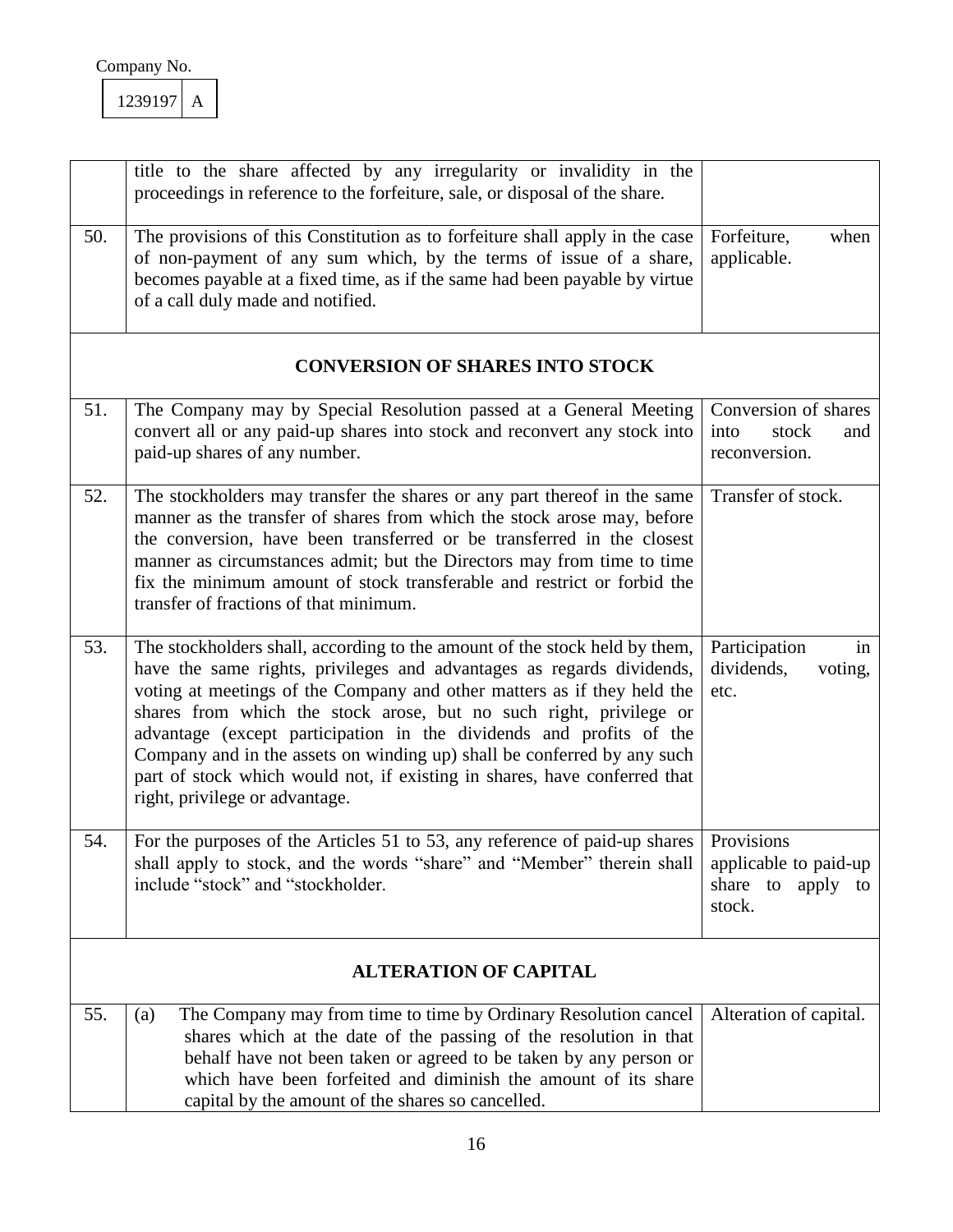|     | (b) |             | The Company may from time to time by Special Resolution:                                                                                                                                                                                                                                                                                                                                                                                                                                                                                                                                                                                                                                                                                                                                                                                                                                |                      |
|-----|-----|-------------|-----------------------------------------------------------------------------------------------------------------------------------------------------------------------------------------------------------------------------------------------------------------------------------------------------------------------------------------------------------------------------------------------------------------------------------------------------------------------------------------------------------------------------------------------------------------------------------------------------------------------------------------------------------------------------------------------------------------------------------------------------------------------------------------------------------------------------------------------------------------------------------------|----------------------|
|     |     | (i)<br>(ii) | consolidate and divide all or any of its share capital,<br>provided that the proportion between the amount paid and<br>the amount unpaid (if any) on each subdivided share shall<br>be the same as it was in the case of the share from which the<br>subdivided share is derived; and<br>subdivide its shares or any of them provided that in the<br>subdivision the proportion between the amount paid and the<br>amount unpaid (if any) on each subdivided share shall be<br>the same as it was in the case of the share from which the<br>reduced share is derived.                                                                                                                                                                                                                                                                                                                  |                      |
|     |     |             |                                                                                                                                                                                                                                                                                                                                                                                                                                                                                                                                                                                                                                                                                                                                                                                                                                                                                         |                      |
| 56. | (a) |             | The Company may from time to time in General Meeting whether<br>all the shares for the time being issued shall have been fully called<br>up or not, increase its capital by the creation and issue of new<br>shares, such aggregate increase to be of such amount and to be<br>divided into shares of such respective amounts as the Company by<br>the Ordinary Resolution. The new shares shall be issued upon<br>such terms and conditions and with such rights and privileges<br>annexed thereto as the General Meeting resolving upon the<br>creation thereof shall direct, and if no direction be given, as the<br>Directors shall determine, and in particular, such new shares may<br>be issued with a preferential or qualified right to dividends, and in<br>the distribution of the assets of the Company and with a special<br>or restricted or without any right of voting. | Increase of capital. |
|     | (b) |             | For the avoidance of doubts, any increase of capital as set out in<br>Article 56(a) shall only be based on business consideration. In<br>particular the Members agree that capital increases will be<br>necessary in the event the solvency of the Company falls below<br>one hundred fifty per centum (150%) of the minimum regulatory<br>requirements specified by BNM or any relevant laws or the<br>Statues applicable to the Company from time to time.                                                                                                                                                                                                                                                                                                                                                                                                                            |                      |
| 57. |     |             | The Company in General Meeting may, before the issue of any new shares                                                                                                                                                                                                                                                                                                                                                                                                                                                                                                                                                                                                                                                                                                                                                                                                                  | When to be offered   |
|     |     |             | or other convertible securities which rank equally to the existing shares<br>as to the voting or distribution rights, determine that the same or any of<br>them subject to any directions to the contrary that may be given by the<br>Company in General Meeting, any original shares or securities for the<br>time being unissued and not allotted and any new shares or securities<br>from time to time to be created shall be offered in the first instance to<br>such Members as are, under the regulations of this Constitution, then                                                                                                                                                                                                                                                                                                                                              | to existing Member.  |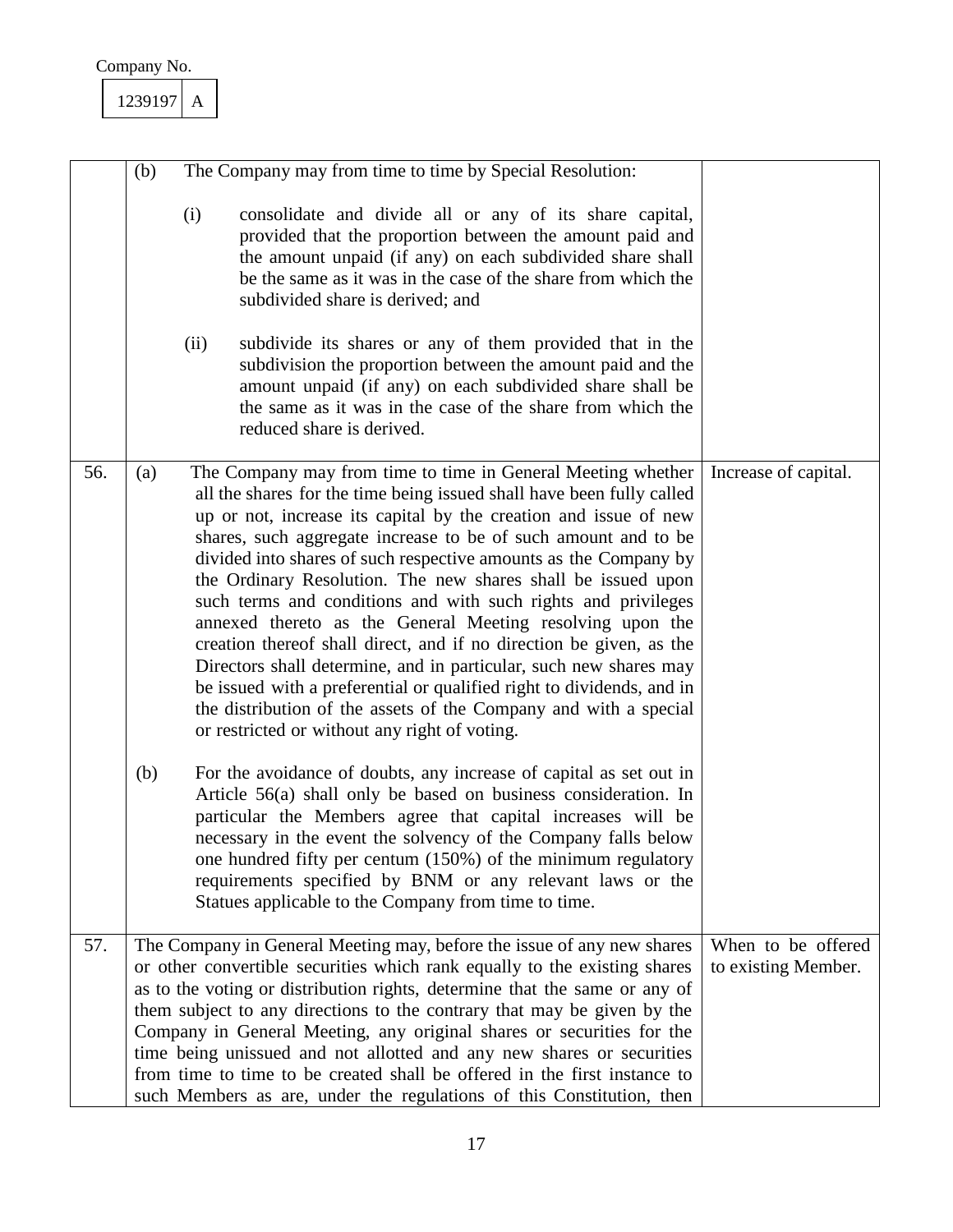|     | entitled to receive notices from the Company of General Meetings in<br>proportion as nearly as the circumstances admit to the number existing<br>shares or securities held by them, which would, if the offer were accepted,<br>maintain the relative voting and distribution rights of those shareholders.<br>Such offer shall be made by notice specifying the number of shares or<br>securities offered, and limiting a time within which the offer, if not<br>accepted, will be deemed to be declined, and after the expiration of such<br>time, or on the receipt of an intimation from the Member to whom such<br>notice is given that he declines to accept the shares or securities offered,<br>the Directors may dispose of the same in such manner as they think most<br>beneficial to the Company; and further, if owing to the proportion which<br>the number of the new shares or securities bears to the number of shares<br>or the securities held by the Members entitled to such offer as aforesaid,<br>or from any other cause any difficulty shall arise in apportioning the new<br>shares or securities or any of them in manner aforesaid, the Directors may<br>in like manner dispose of the shares or securities in respect of which such<br>difficulty arises. |                                                                                           |
|-----|----------------------------------------------------------------------------------------------------------------------------------------------------------------------------------------------------------------------------------------------------------------------------------------------------------------------------------------------------------------------------------------------------------------------------------------------------------------------------------------------------------------------------------------------------------------------------------------------------------------------------------------------------------------------------------------------------------------------------------------------------------------------------------------------------------------------------------------------------------------------------------------------------------------------------------------------------------------------------------------------------------------------------------------------------------------------------------------------------------------------------------------------------------------------------------------------------------------------------------------------------------------------------------------|-------------------------------------------------------------------------------------------|
| 58. | Subject to any directions that may be given in accordance with the powers<br>contained in the Constitution, any capital raised by the creation of new<br>shares shall be considered as part of the original capital, and shall be<br>subject to the same provisions with reference to the payment of calls,<br>transfer, transmission, forfeiture, lien and otherwise as if it had been<br>part of the original capital.                                                                                                                                                                                                                                                                                                                                                                                                                                                                                                                                                                                                                                                                                                                                                                                                                                                               | Creation<br>of<br>new<br>shares<br>be<br>to<br>considered as part of<br>original capital. |
| 59. | The Company may by Special Resolution reduce its share capital in any<br>manner authorised and subject to any conditions prescribed by the Act.                                                                                                                                                                                                                                                                                                                                                                                                                                                                                                                                                                                                                                                                                                                                                                                                                                                                                                                                                                                                                                                                                                                                        | Reduction of capital.                                                                     |
| 60. | Anything done in pursuant of the Constitution herein shall be done in<br>manner provided and subject to any conditions imposed by the Act, so far<br>as they shall be applicable, and so far as they shall not be applicable in<br>accordance with the terms of the resolution authorising the same, and so<br>far as such resolution shall not be applicable, in such manner as the<br>Directors deem most expedient.                                                                                                                                                                                                                                                                                                                                                                                                                                                                                                                                                                                                                                                                                                                                                                                                                                                                 | Conditions imposed<br>by the Act prevails.                                                |
|     | <b>GENERAL MEETINGS</b>                                                                                                                                                                                                                                                                                                                                                                                                                                                                                                                                                                                                                                                                                                                                                                                                                                                                                                                                                                                                                                                                                                                                                                                                                                                                |                                                                                           |
| 61. | The Company shall, in each year, hold a General Meeting as its<br>(a)<br>annual General Meeting, in addition to any other meetings in that<br>year. An annual General Meeting of the Company shall be held<br>within six (6) months of the Company's financial year end and not<br>more than fifteen (15) months after the last preceding annual<br>General Meeting unless approved by the Registrar.                                                                                                                                                                                                                                                                                                                                                                                                                                                                                                                                                                                                                                                                                                                                                                                                                                                                                  | Annual<br>General<br>Meeting.                                                             |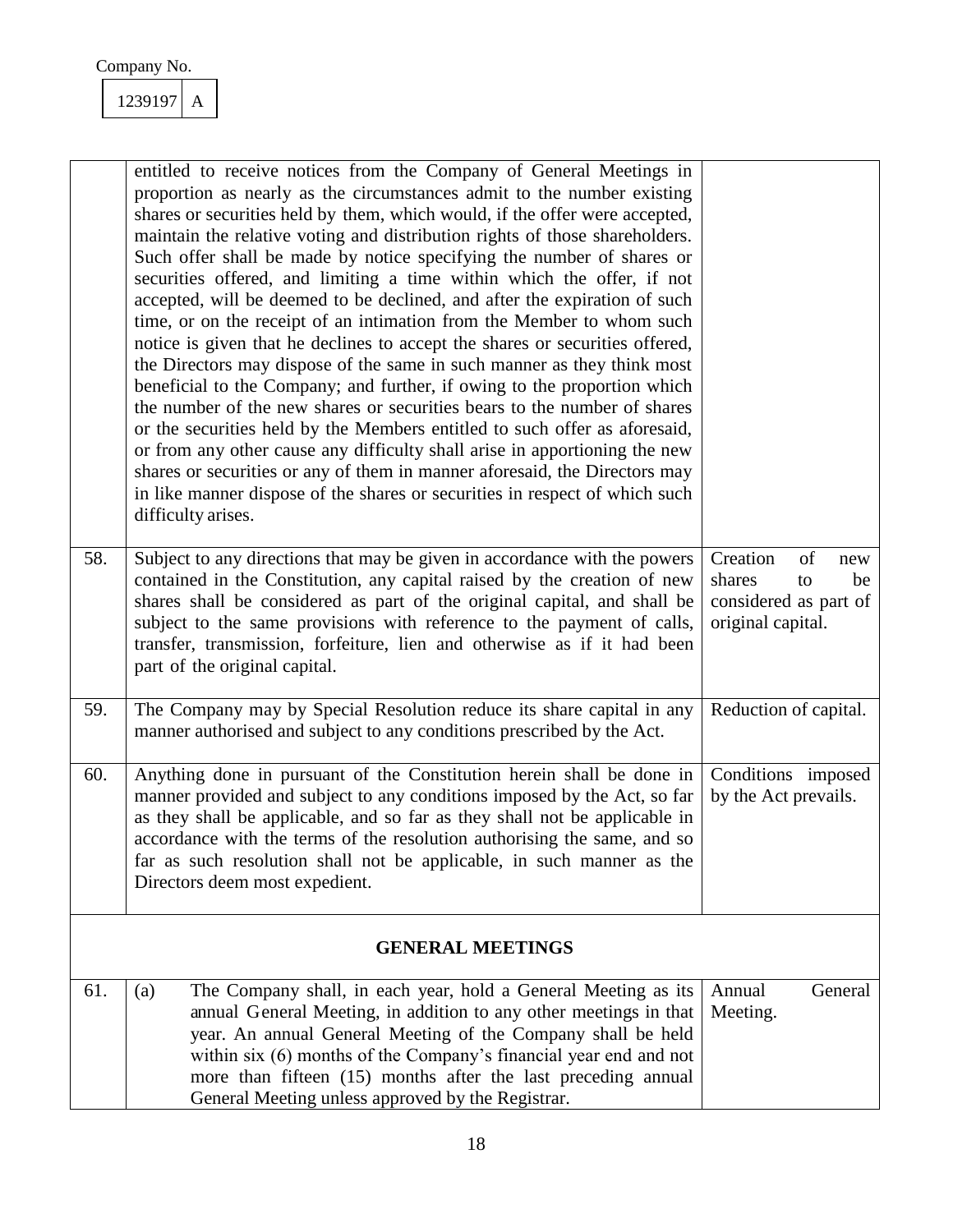|     | All General Meetings other than the annual General Meetings shall<br>(b)<br>be called extraordinary General Meetings.                                                                                                                                                                                                                                                                                                                                                                                                                                                                                                                                                                                                                         |                               |  |  |
|-----|-----------------------------------------------------------------------------------------------------------------------------------------------------------------------------------------------------------------------------------------------------------------------------------------------------------------------------------------------------------------------------------------------------------------------------------------------------------------------------------------------------------------------------------------------------------------------------------------------------------------------------------------------------------------------------------------------------------------------------------------------|-------------------------------|--|--|
| 62. | The Directors may whenever they think fit by resolution convene an<br>Extraordinary<br>extraordinary General Meeting of the Company. In addition, an<br>General Meeting.<br>extraordinary General Meeting shall also be convened on such requisition<br>as if referred to in Sections 310 and 311 of the Act or, if the Company<br>makes default in convening a meeting in compliance with a requisition<br>received pursuant to Sections 310 and 311 of the Act, a meeting may be<br>convened by the requisitionists themselves in the manner provided in<br>Section 313 of the Act.                                                                                                                                                         |                               |  |  |
| 63. | All General Meetings shall be held at such time and place as the Directors<br>shall determine.                                                                                                                                                                                                                                                                                                                                                                                                                                                                                                                                                                                                                                                | Time and place.               |  |  |
| 64. | A meeting called for the passing of a Special Resolution or an<br>(a)<br>annual General Meeting shall be called by at least twenty-one (21)<br>days' notice in writing. Any other meeting of the Company shall<br>be called by at least fourteen (14) days' notice (exclusive of the<br>day on which the notice in writing is served or deemed to be<br>served, but inclusive of the day for which notice is given). A<br>General Meeting may be called by a notice shorter than the period<br>referred herein if agreed by all Members entitled to attend and vote<br>at the said General Meeting.<br>(b)<br>Every notice of an annual General Meeting shall specify the<br>meeting as such and every meeting convened for passing a Special | Notice of General<br>Meeting. |  |  |
|     | Resolution shall state the intention to propose such resolution as a<br>Special Resolution.                                                                                                                                                                                                                                                                                                                                                                                                                                                                                                                                                                                                                                                   |                               |  |  |
|     | The notice of a meeting shall be served in the manner as stated in<br>(c)<br>Article 169 of this Constitution specifying the place, the date and<br>the time of meeting and the general nature of the business of the<br>meeting. In case of special business, the notice of meeting shall<br>also be accompanied by a statement regarding the effect of any<br>proposed resolution in respect of such special business.                                                                                                                                                                                                                                                                                                                      |                               |  |  |
|     | Notice of meeting may include text of any proposed resolution and<br>(d)<br>other information as the Directors deem fit. Matters to be presented<br>to and considered by a General Meeting of the Company shall be<br>limited to those matters set forth in the notice of the meeting,<br>unless otherwise required by the Act or any applicable law.                                                                                                                                                                                                                                                                                                                                                                                         |                               |  |  |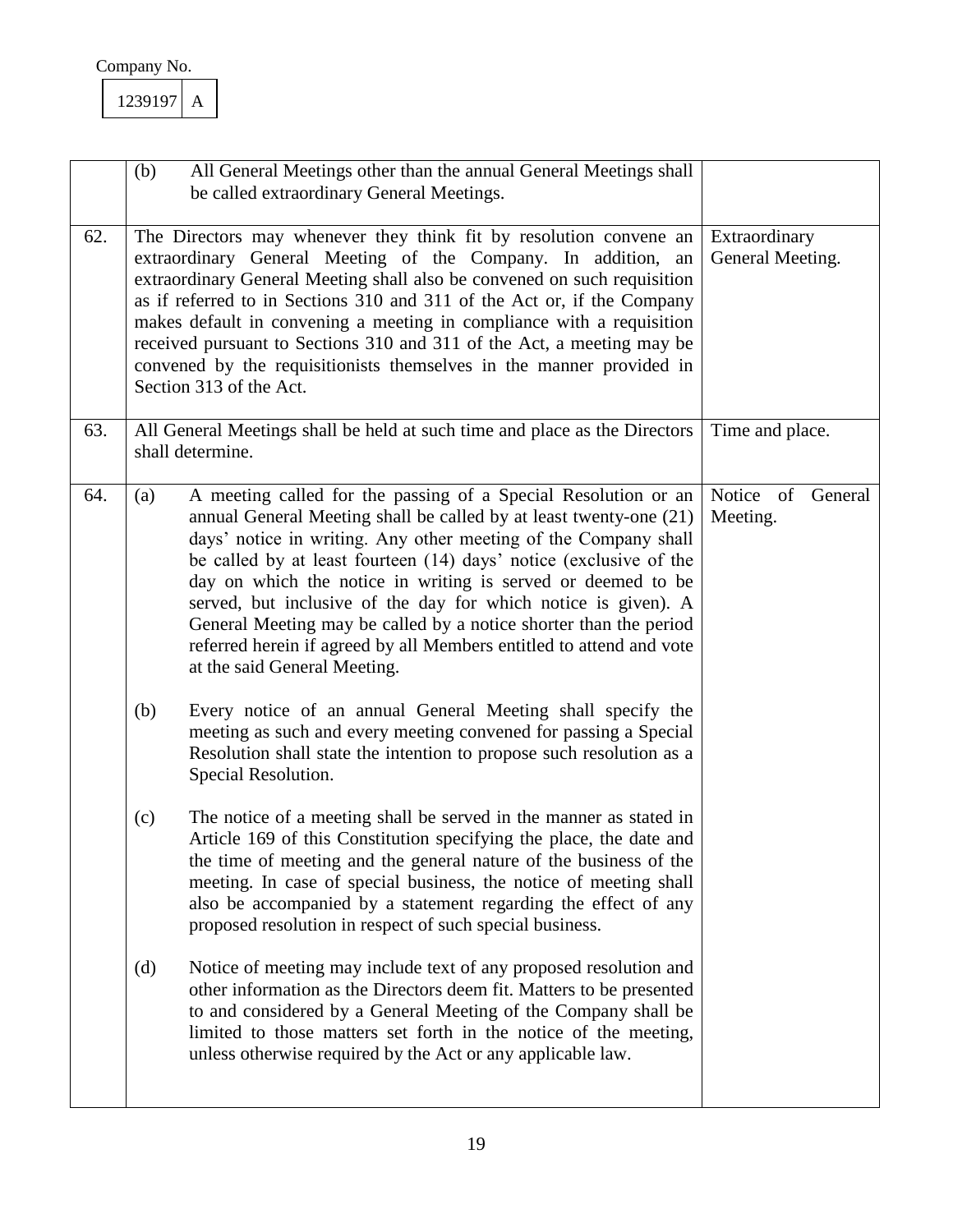| 65. | Notice of every General Meeting shall be given in any manner<br>hereinbefore authorised to:<br>every Member,<br>(a)<br>(b)<br>every person entitled to a share in consequence of the death or<br>bankruptcy or mental disorder of a Member or by operation of law<br>who, but for his death or bankruptcy, would be entitled to receive<br>notice of the meeting provided that the Company has been notified<br>of the person's entitlement in writing;<br>the Directors of the Company, and<br>(c)<br>(d)<br>the auditor for the time being of the Company. | entitled<br>Persons<br>to<br>of<br>receive<br>notice<br>meeting<br>of<br>Members. |
|-----|--------------------------------------------------------------------------------------------------------------------------------------------------------------------------------------------------------------------------------------------------------------------------------------------------------------------------------------------------------------------------------------------------------------------------------------------------------------------------------------------------------------------------------------------------------------|-----------------------------------------------------------------------------------|
| 66. | All business shall be special that is transacted at an extraordinary General<br>Meeting, and also all that is transacted at an annual General Meeting, with<br>the exception of declaring a dividend, the reading, considering and<br>adopting of the accounts, balance-sheets and the reports of the Directors<br>and auditors, the fixing of the remuneration of Directors, and the<br>appointment and fixing of the remuneration of the auditors or determining<br>the manner in which such remuneration is to be fixed.                                  | Special business at<br>meeting.                                                   |
| 67. | In every notice calling a meeting of the Company there shall appear with<br>reasonable prominence a statement that a Member entitled to attend and<br>vote is entitled to appoint more than one proxy in accordance with Section<br>334 of the Act to attend and vote instead of him, and that a proxy need not<br>also be a Member.                                                                                                                                                                                                                         | Member's right<br>to<br>appoint proxy.                                            |
| 68. | The accidental omission to give notice of any meeting to, or the non-<br>receipt of notice of a meeting by, any person entitled to receive such<br>notice shall not invalidate any resolution passed or the proceedings at any<br>such meeting.                                                                                                                                                                                                                                                                                                              | Omission<br>not<br>to<br>invalidate<br>proceedings.                               |
|     | PROCEEDINGS AT GENERAL MEETINGS                                                                                                                                                                                                                                                                                                                                                                                                                                                                                                                              |                                                                                   |
| 69. | No business shall be transacted at any General Meeting unless a quorum<br>of Members is present in person at the time when the meeting proceeds to<br>business. Save as herein otherwise provided, quorum at a meeting shall<br>always be pursuant to Section 328 of the Act. For the purposes of this<br>Article "Member" includes a person attending as a proxy or representing a<br>corporation which is a Member.                                                                                                                                        | Quorum at General<br>Meeting.                                                     |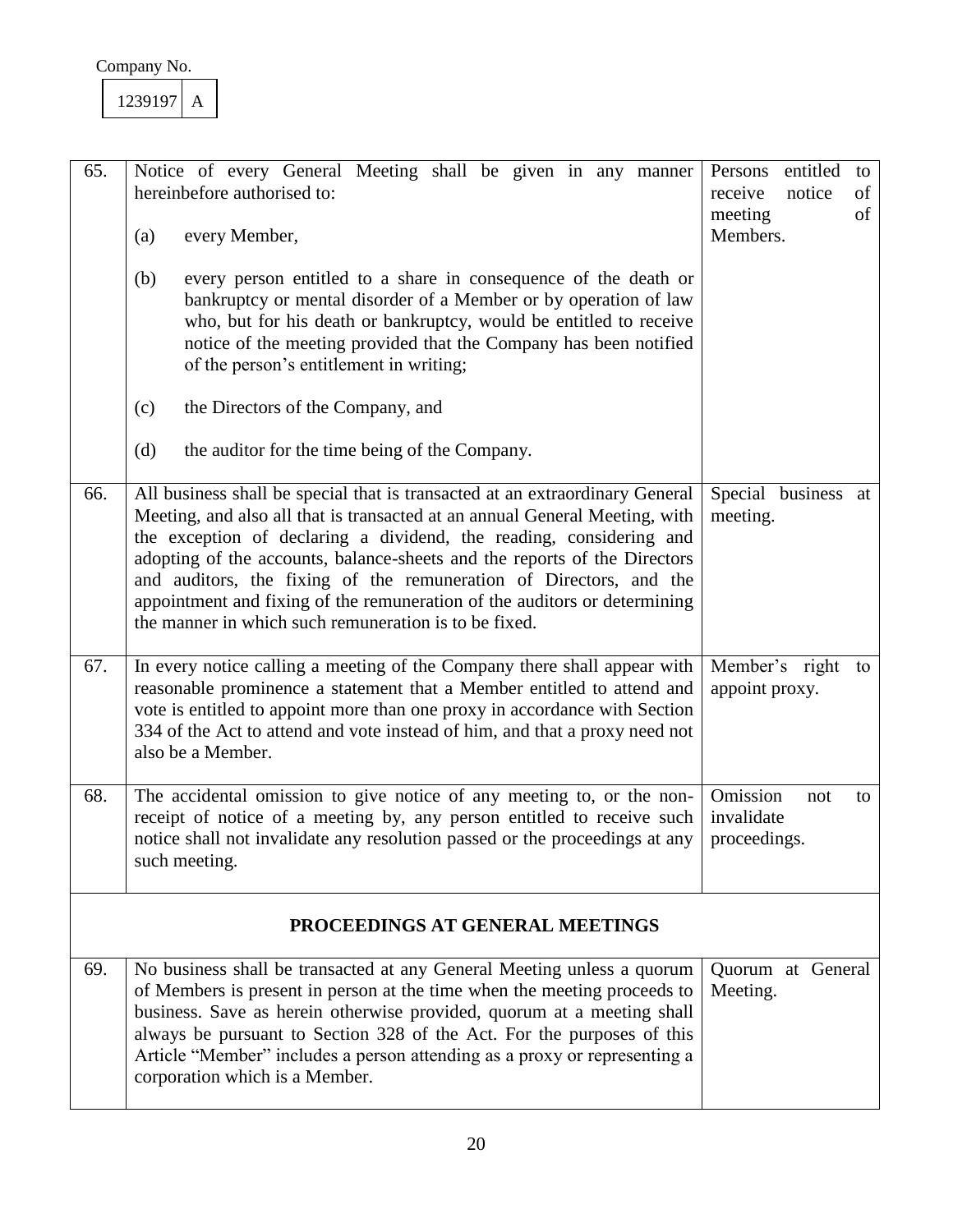| 70. | (a)                                                                                                                                                                                                                                                                                                                                                                                                                                                                                                                                                                                                                                                                                                     | The Members may participate in a meeting at more than one (1)<br>venue by video conference, web-based communication, electronic<br>or such other communication facilities or technologies available<br>from time to time in the future which would permit all Members<br>participating in the General Meeting to communicate with each<br>other simultaneously and instantaneously and to vote at such<br>meeting.                                                            | Meeting<br>at<br>more<br>than one venue. |
|-----|---------------------------------------------------------------------------------------------------------------------------------------------------------------------------------------------------------------------------------------------------------------------------------------------------------------------------------------------------------------------------------------------------------------------------------------------------------------------------------------------------------------------------------------------------------------------------------------------------------------------------------------------------------------------------------------------------------|-------------------------------------------------------------------------------------------------------------------------------------------------------------------------------------------------------------------------------------------------------------------------------------------------------------------------------------------------------------------------------------------------------------------------------------------------------------------------------|------------------------------------------|
|     | (b)                                                                                                                                                                                                                                                                                                                                                                                                                                                                                                                                                                                                                                                                                                     | Participation by a Member in a meeting by any of the<br>communication facilities referred to in Article $70(a)$ shall be<br>treated as presence in person by that Member at the said<br>and<br>shall<br>be counted towards<br>meeting<br>the<br>quorum<br>notwithstanding the fact that he/she is not physically present at the<br>main venue where the meeting is to be held.                                                                                                |                                          |
|     | (c)                                                                                                                                                                                                                                                                                                                                                                                                                                                                                                                                                                                                                                                                                                     | For the avoidance of doubt, the main venue of such a meeting shall<br>be in Malaysia and the chairman of the meeting shall be present<br>at that main venue of the meeting.                                                                                                                                                                                                                                                                                                   |                                          |
|     | (d)                                                                                                                                                                                                                                                                                                                                                                                                                                                                                                                                                                                                                                                                                                     | Such a meeting shall not be deemed to have proceeded for such<br>period or periods where any of the communication facilities<br>referred to in Article 70(a) of this Constitution have been<br>disconnected. The chairman of such meeting shall have the<br>discretion to postpone the meeting which had been disconnected<br>and which cannot be reconnected within a reasonable time, to<br>another date and time to be agreed by the members of the meeting.               |                                          |
| 71. | If within half $(1/2)$ an hour from the time appointed for the meeting a<br>quorum is not present, the meeting (whether convened upon the<br>requisition of Members or Directors), shall be adjourned to fourteen (14)<br>Business Days thereafter at the same time and place, but if within thirty<br>(30) minutes from the time appointed for holding of the adjourned<br>meeting, a quorum is not present, the adjourned meeting shall be re-<br>adjourned to seven (7) Business Days thereafter at the same time and<br>place and at such re-adjourned meeting, the quorum shall be in accordance<br>with Section 328 of the Act and may transact the business for which the<br>meeting was called. |                                                                                                                                                                                                                                                                                                                                                                                                                                                                               | When quorum not<br>present.              |
| 72. |                                                                                                                                                                                                                                                                                                                                                                                                                                                                                                                                                                                                                                                                                                         | The Chairman shall preside as chairman at every General Meeting of the<br>Company, or if there is no such Chairman, or if he is not present within<br>fifteen $(15)$ minutes after the time appointed for the holding of the meeting<br>or is unwilling to act, the Directors present shall choose one of their<br>number, to act as chairman of General Meeting or if only one (1) Director<br>is present, he shall preside as chairman if willing to act. If no Director be | <b>Chairman</b> of General<br>Meeting.   |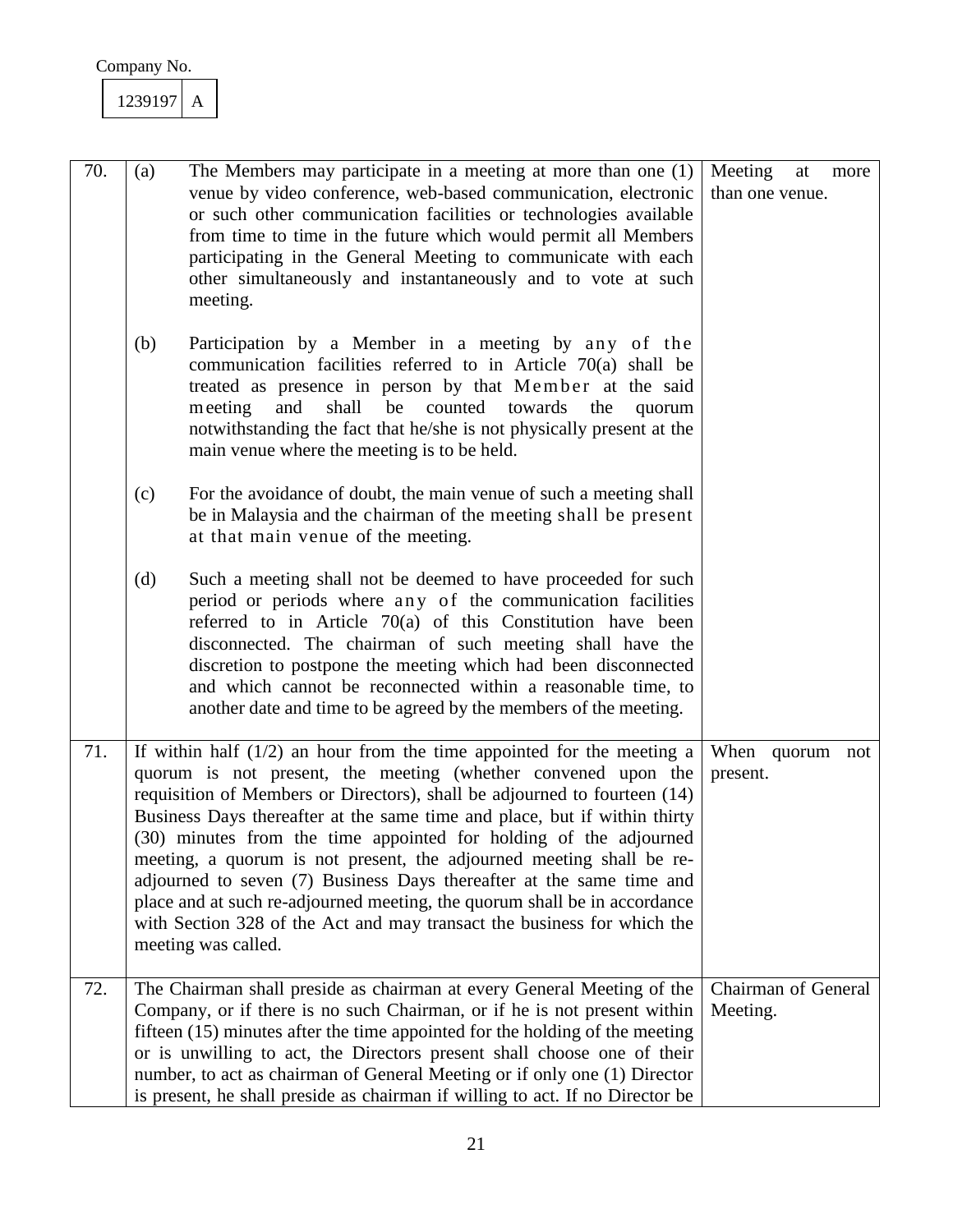|     | present, or if all the Directors present decline to take the chair, the<br>Members present shall elect one (1) of their number to be chairman of the<br>General Meeting. For the avoidance of doubt, no Director or proxy shall<br>be elected to be the chairman of any General Meeting unless the Director<br>or proxy are persons appointed or nominated by Maybank.                                                                                                                                                                                                                                                                                                                                                                                                                                                                                                                                                                                                                            |                                              |
|-----|---------------------------------------------------------------------------------------------------------------------------------------------------------------------------------------------------------------------------------------------------------------------------------------------------------------------------------------------------------------------------------------------------------------------------------------------------------------------------------------------------------------------------------------------------------------------------------------------------------------------------------------------------------------------------------------------------------------------------------------------------------------------------------------------------------------------------------------------------------------------------------------------------------------------------------------------------------------------------------------------------|----------------------------------------------|
| 73. | The chairman of General Meeting may, with the consent of any meeting at<br>which a quorum is present (and shall if so directed by the meeting),<br>adjourn the meeting from time to time and from place to place, but no<br>business shall be transacted at any adjourned meeting other than the<br>business left unfinished at the meeting from which the adjournment took<br>place unless notice of the fresh business to be transacted shall have been<br>given in accordance with this Constitution. When a meeting is adjourned<br>for thirty (30) days or more, notice of the adjourned meeting shall be<br>given as in the case of an original meeting or if fresh business is to be<br>transacted at any adjourned meeting, notice of the adjourned meeting must<br>comply with the requirements of this Constitution and/or the Act. Save as<br>aforesaid it shall not be necessary to give any notice of an adjournment or<br>of the business to be transacted at an adjourned meeting. | Meeting<br>may<br>be<br>adjourned.           |
| 74. | At any General Meeting a resolution put to the vote of the meeting shall<br>be decided on a show of hands unless a poll is (before or on the<br>declaration of the result of the show of hands) demanded:                                                                                                                                                                                                                                                                                                                                                                                                                                                                                                                                                                                                                                                                                                                                                                                         | Voting on resolution<br>and demand for poll. |
|     | by the chairman of the meeting;<br>(a)                                                                                                                                                                                                                                                                                                                                                                                                                                                                                                                                                                                                                                                                                                                                                                                                                                                                                                                                                            |                                              |
|     | by at least three (3) Members present in person or by proxy;<br>(b)                                                                                                                                                                                                                                                                                                                                                                                                                                                                                                                                                                                                                                                                                                                                                                                                                                                                                                                               |                                              |
|     | (c)<br>by any Member or Members present in person or by proxy and<br>representing not less than ten per centum $(10%)$ of the total voting<br>rights of all the Members having the right to vote at the meeting; or                                                                                                                                                                                                                                                                                                                                                                                                                                                                                                                                                                                                                                                                                                                                                                               |                                              |
|     | by a Member or Members holding shares in the Company<br>(d)<br>conferring a right to vote at the meeting being shares on which an<br>aggregate sum has been paid up equal to not less than ten per<br>centum $(10\%)$ of the total sum paid up on all the shares conferring<br>that right.                                                                                                                                                                                                                                                                                                                                                                                                                                                                                                                                                                                                                                                                                                        |                                              |
|     | Unless a poll is so demanded a declaration by the chairman of the meeting<br>that a resolution has on a show of hands been carried or carried<br>unanimously, or by a particular majority, or lost, and an entry to that effect<br>in the book containing the minutes of the proceedings of the Company<br>shall be conclusive evidence of the fact without proof of the number or<br>proportion of the votes recorded in favour of or against the resolution. The                                                                                                                                                                                                                                                                                                                                                                                                                                                                                                                                |                                              |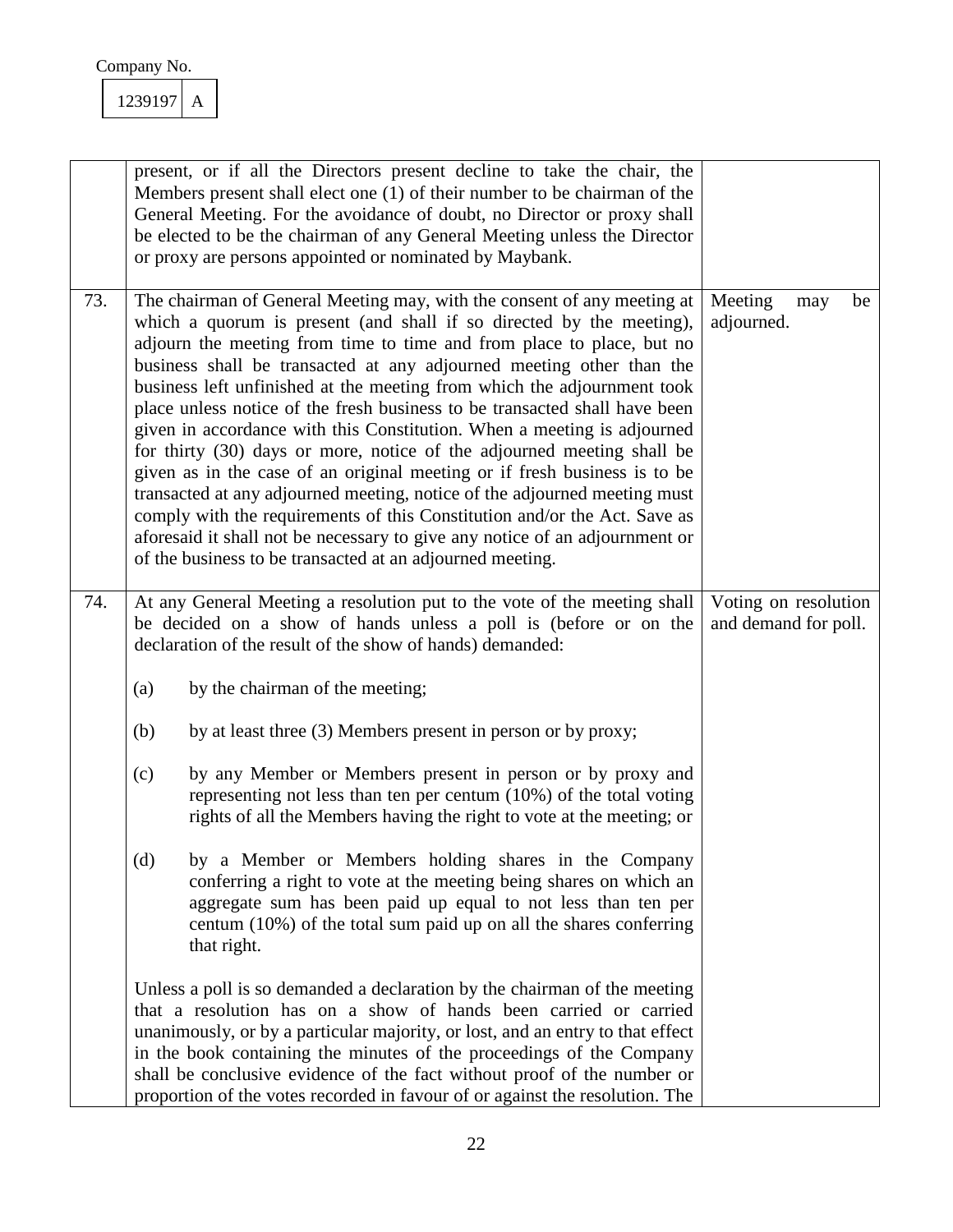|     |     | demand for a poll may be withdrawn.                                                                                                                                                                                                                                                                                                                                                                                                        |                                             |
|-----|-----|--------------------------------------------------------------------------------------------------------------------------------------------------------------------------------------------------------------------------------------------------------------------------------------------------------------------------------------------------------------------------------------------------------------------------------------------|---------------------------------------------|
| 75. |     | No resolution at any General Meeting of the Company in respect of the<br>following matters shall be passed unless there is prior consensus by<br>Maybank and Ageas:-                                                                                                                                                                                                                                                                       | Matters<br>requiring<br>Special Resolution. |
|     | (a) | any Special Issues;                                                                                                                                                                                                                                                                                                                                                                                                                        |                                             |
|     | (b) | alterations to the Constitution of the Company;                                                                                                                                                                                                                                                                                                                                                                                            |                                             |
|     | (c) | reduction of share capital of the Company;                                                                                                                                                                                                                                                                                                                                                                                                 |                                             |
|     | (d) | winding up of the Company;                                                                                                                                                                                                                                                                                                                                                                                                                 |                                             |
|     | (e) | change of name of the Company;                                                                                                                                                                                                                                                                                                                                                                                                             |                                             |
|     | (f) | converting the Company from a private company to a public<br>company;                                                                                                                                                                                                                                                                                                                                                                      |                                             |
|     | (g) | in the event the Company's status at any time is a public company,<br>converting such status to that of a private company; and                                                                                                                                                                                                                                                                                                             |                                             |
|     | (h) | in the event that the Company's status at any time is an unlimited<br>company, converting such status to that of a limited company.                                                                                                                                                                                                                                                                                                        |                                             |
| 76. | (a) | If a poll is duly demanded it shall be taken in such manner as the<br>chairman of the meeting directs, and the result of the poll shall be<br>the resolution of the meeting at which the poll was demanded. The<br>chairman of the meeting may (and if so directed by the meeting<br>shall) appoint scrutineers and may adjourn the meeting to some<br>place and time fixed by him for the purpose of declaring the result<br>of the poll. | Poll to be taken.                           |
|     | (b) | A poll shall not be demanded on the election of a chairman of the<br>meeting. A poll demanded on a question of adjournment shall be<br>taken forthwith. The demand of a poll shall not prevent the<br>continuance of a meeting for the transaction of any business, other<br>than the question on which a poll has been demanded.                                                                                                          |                                             |
| 77. |     | In the case of an equality of votes, whether on a show of hands or on a<br>poll, the chairman of the meeting shall not have a second or casting vote<br>in addition to any votes to which he may be entitled as a Member.                                                                                                                                                                                                                  | No casting vote of<br>chairman.             |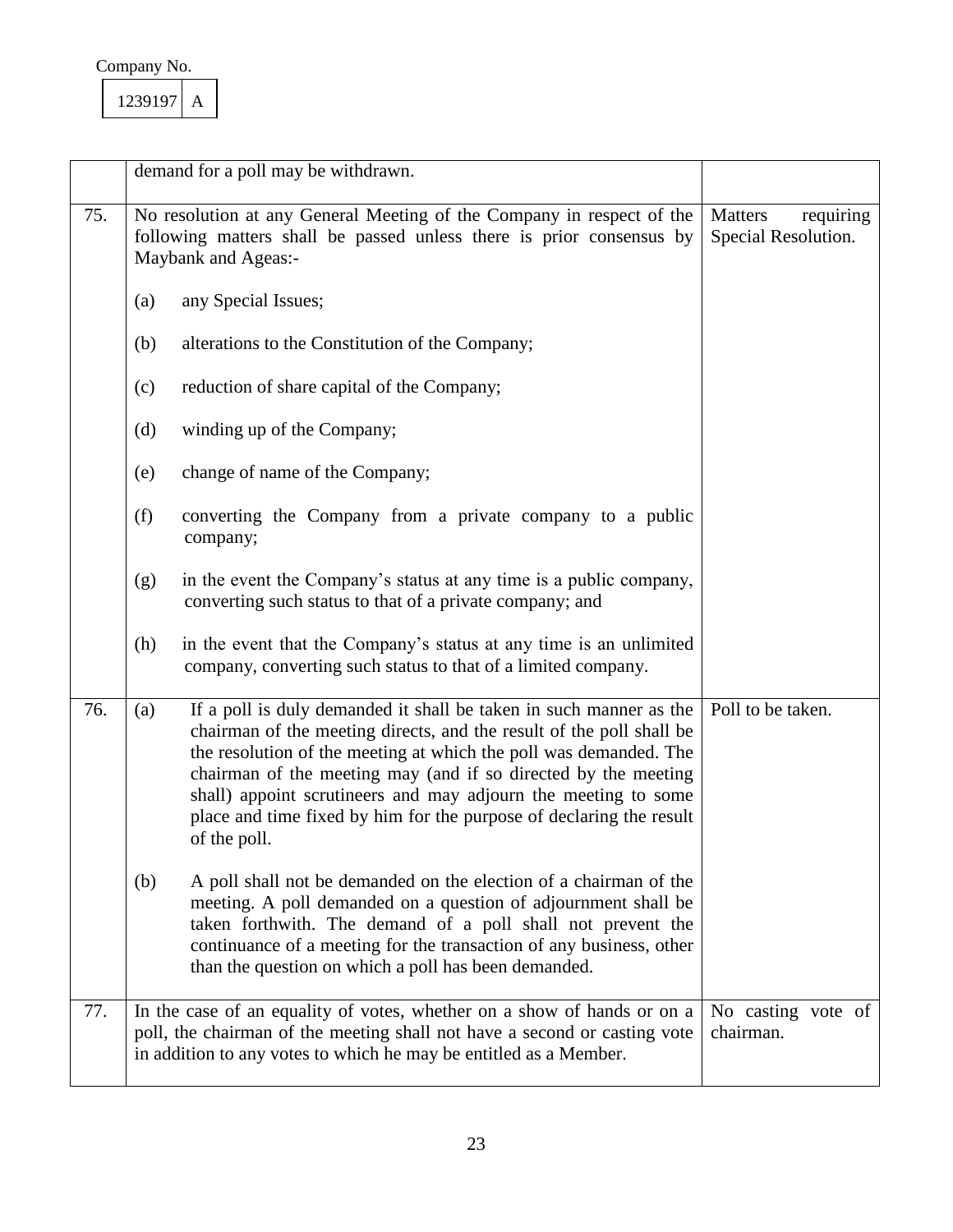| 239197 |  |
|--------|--|
|        |  |

| 78. | Minutes shall be made in books provided for the purpose of all<br>resolutions and proceedings of General Meetings and shall be kept at<br>the Office pursuant to Section 47 of the Act, and any such minutes, if<br>signed by the chairman of the meeting to which they refer, or by the<br>chairman of the next succeeding meeting, shall be evidence of the facts<br>stated therein.                                                               | Minutes.                 |
|-----|------------------------------------------------------------------------------------------------------------------------------------------------------------------------------------------------------------------------------------------------------------------------------------------------------------------------------------------------------------------------------------------------------------------------------------------------------|--------------------------|
|     | <b>VOTES OF MEMBERS</b>                                                                                                                                                                                                                                                                                                                                                                                                                              |                          |
| 79. | Save as herein expressly provided, no person other than a Member duly<br>registered; and who shall have paid everything for the time being due<br>from him and payable to the Company in respect of his shares, shall be<br>entitled to be present or to vote on any question, either personally or by<br>proxy at any at any General Meeting.                                                                                                       | Entitlement to vote.     |
| 80. | Subject to any rights or restrictions for the time being attached to<br>(a)<br>any class or classes of shares, at meetings of Members or classes<br>of Members each Member entitled to vote may vote in person or<br>by proxy or by attorney or other duly authorised representative and<br>every Member present in person or by proxy or by attorney or<br>other duly authorised representative shall have one (1) vote for<br>each share he holds. | How Members may<br>vote. |
|     | (b)<br>On a poll a Member entitled to more that one vote need not, if he<br>votes, use all his votes or cast all the votes he uses in the same<br>way.                                                                                                                                                                                                                                                                                               |                          |
| 81. | Where a Member entitled to vote on a resolution has appointed a<br>(a)<br>proxy, the proxy shall be entitled to vote on a show of hands,<br>provided that he is the only proxy appointed by the Member.                                                                                                                                                                                                                                              | Votes by proxy.          |
|     | Where more than one proxy has been appointed, the proxies shall<br>(b)<br>only be entitled to vote on poll and the proportions to be<br>represented by each proxy must be specified in the instrument<br>appointing the proxies, otherwise, the appointment shall not be<br>valid.                                                                                                                                                                   |                          |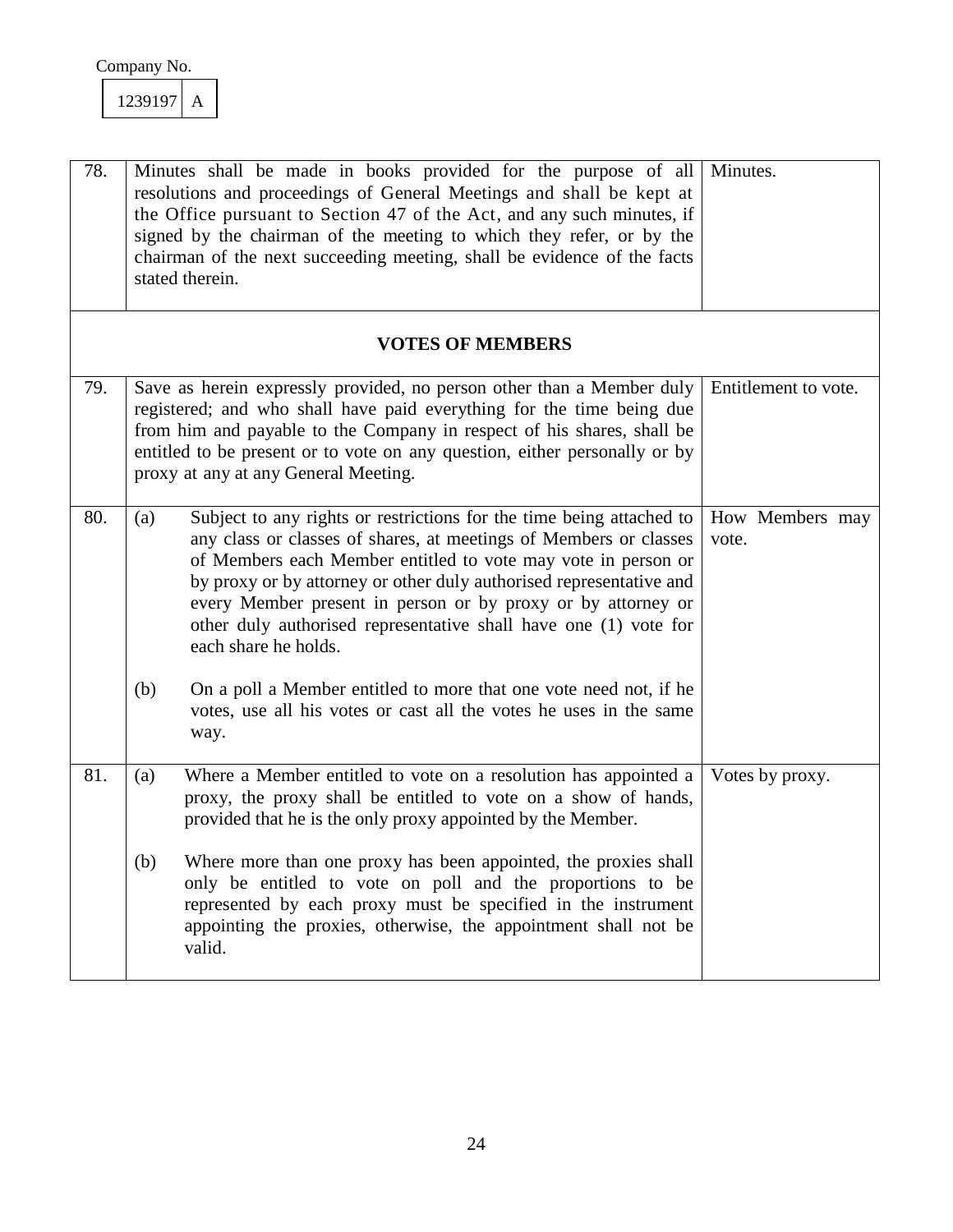| 82. | A Member who is of unsound mind or whose person or estate is liable to<br>be dealt with in any way under the law relating to mental disorder may<br>vote, whether on a show of hands or on a poll, by his committee or curator<br>bonis, or other legal curator, and such last-mentioned persons may vote at<br>any General Meeting in respect thereof in the same manner as if he was<br>the registered Member of such shares provided that forty-eight (48) hours<br>at least before the time of holding the meeting or adjourned meeting as the<br>case may be at which he proposes to vote, such evidence as the Directors<br>may require of his authority shall have been deposited at the Office. | Vote by persons<br>under disability. |
|-----|---------------------------------------------------------------------------------------------------------------------------------------------------------------------------------------------------------------------------------------------------------------------------------------------------------------------------------------------------------------------------------------------------------------------------------------------------------------------------------------------------------------------------------------------------------------------------------------------------------------------------------------------------------------------------------------------------------|--------------------------------------|
| 83. | The instrument appointing a proxy shall be in writing under the hand of<br>the appointor or his attorney duly authorised in writing or, if the appointor<br>is a corporation, either under Seal or under the hand of an officer or<br>attorney duly authorised. A proxy may but need not be a Member.                                                                                                                                                                                                                                                                                                                                                                                                   | Proxy<br>be<br>to<br>in<br>writing.  |
| 84. | The instrument appointing a proxy shall be deemed to confer authority to<br>demand or join in demanding a poll and generally to act at the General<br>Meeting for the Member giving the proxy and a proxy shall be entitled to<br>attend and to vote on a show of hands or on a poll on any question at the<br>meeting and shall have the same rights as the Member to speak at the<br>meeting.                                                                                                                                                                                                                                                                                                         | Extent of authority.                 |
| 85. | The instrument appointing a proxy shall be in the following form:                                                                                                                                                                                                                                                                                                                                                                                                                                                                                                                                                                                                                                       | of<br>Instrument<br>appointment.     |
|     | ETIQA GENERAL TAKAFUL BERHAD                                                                                                                                                                                                                                                                                                                                                                                                                                                                                                                                                                                                                                                                            |                                      |
|     |                                                                                                                                                                                                                                                                                                                                                                                                                                                                                                                                                                                                                                                                                                         |                                      |
|     | of                                                                                                                                                                                                                                                                                                                                                                                                                                                                                                                                                                                                                                                                                                      |                                      |
|     | failing<br>him<br>or<br>.                                                                                                                                                                                                                                                                                                                                                                                                                                                                                                                                                                                                                                                                               |                                      |
|     | as                                                                                                                                                                                                                                                                                                                                                                                                                                                                                                                                                                                                                                                                                                      |                                      |
|     | my/our proxy(ies) to vote for me/us on my/our behalf at the Annual or                                                                                                                                                                                                                                                                                                                                                                                                                                                                                                                                                                                                                                   |                                      |
|     | Extraordinary General Meeting of the Company to be held on                                                                                                                                                                                                                                                                                                                                                                                                                                                                                                                                                                                                                                              |                                      |
|     |                                                                                                                                                                                                                                                                                                                                                                                                                                                                                                                                                                                                                                                                                                         |                                      |
|     | thereof.                                                                                                                                                                                                                                                                                                                                                                                                                                                                                                                                                                                                                                                                                                |                                      |
|     | $My/O$ ur proxy is to vote on the Resolutions as indicated by an "X" in the<br>appropriate spaces below. If no indication is given, my/our proxy shall                                                                                                                                                                                                                                                                                                                                                                                                                                                                                                                                                  |                                      |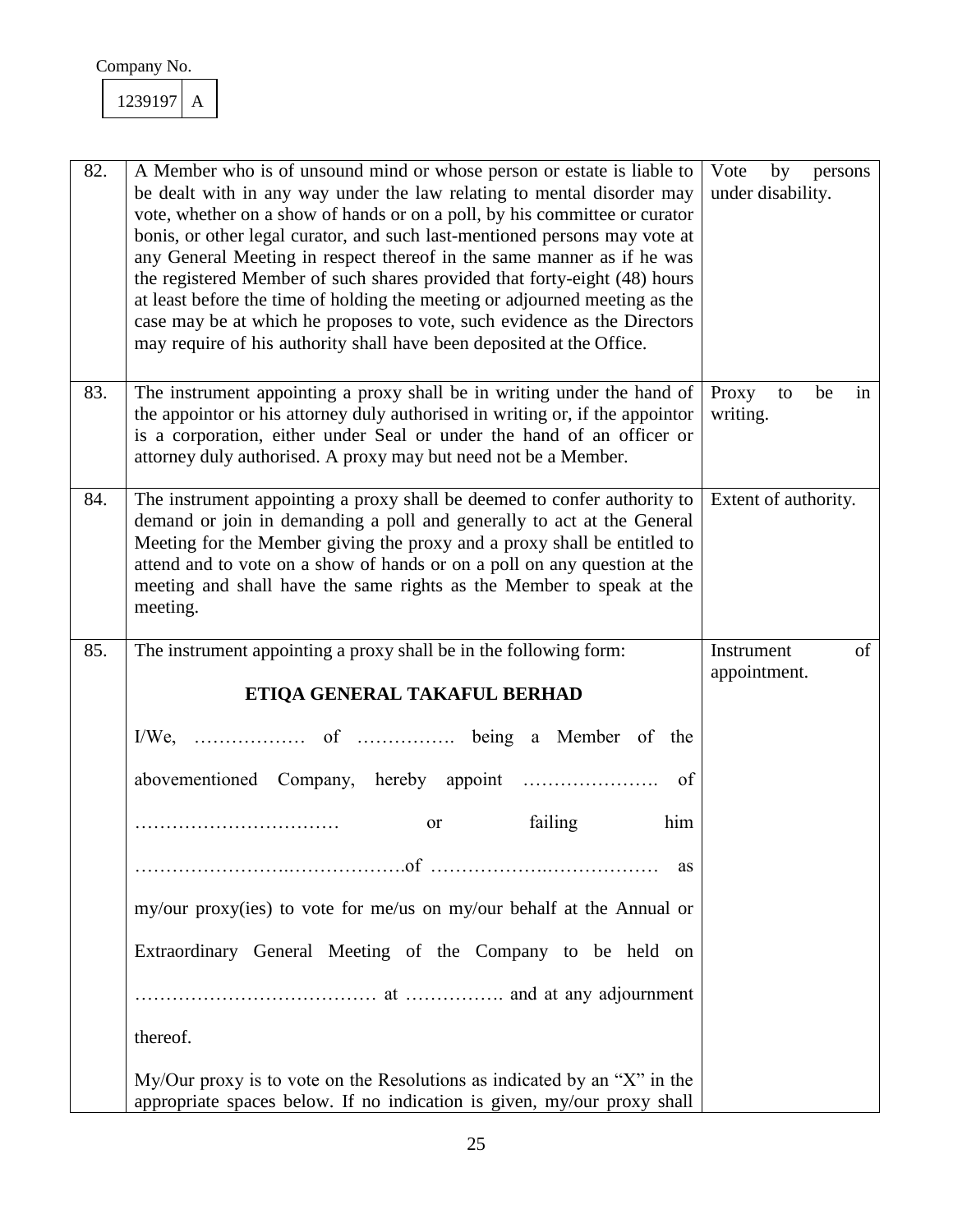|     | vote, the proxy shall vote or abstain as he/she thinks fit.                                                                                                                                                                                                                                                                                                                                                                                                                                                                                                                                                                                                                                    |                                                     |
|-----|------------------------------------------------------------------------------------------------------------------------------------------------------------------------------------------------------------------------------------------------------------------------------------------------------------------------------------------------------------------------------------------------------------------------------------------------------------------------------------------------------------------------------------------------------------------------------------------------------------------------------------------------------------------------------------------------|-----------------------------------------------------|
|     | Resolution No.<br>Ordinary/Special Resolution<br>For                                                                                                                                                                                                                                                                                                                                                                                                                                                                                                                                                                                                                                           | Against                                             |
|     | Number of<br>shares held                                                                                                                                                                                                                                                                                                                                                                                                                                                                                                                                                                                                                                                                       |                                                     |
|     | Signature of shareholder                                                                                                                                                                                                                                                                                                                                                                                                                                                                                                                                                                                                                                                                       |                                                     |
|     |                                                                                                                                                                                                                                                                                                                                                                                                                                                                                                                                                                                                                                                                                                |                                                     |
|     | Note: The instrument appointing a proxy and the Power of Attorney or<br>other authority, if any, under which it is signed or a notarially certified<br>copy of that power of authority shall be deposited at the registered address<br>of the Company, not less than forty-eight (48) hours before the time for<br>holding the Annual or Extraordinary General Meeting or at any<br>adjournment thereof or, in the case of a poll, not less than twenty-four (24)<br>hours before the time appointed for the taking of the poll.                                                                                                                                                               |                                                     |
| 86. | The instrument appointing a proxy and the power of attorney or other<br>authority, if any, under which it is signed or a notarially certified copy of<br>that power or authority shall be deposited at the Office or at such other<br>place as is specified for that purpose in the notice convening the meeting,<br>not less than forty-eight (48) hours before the time for holding the meeting<br>or adjourned meeting at which the person named in the instrument<br>proposes to vote, or, in the case of a poll, not less than twenty-four $(24)$<br>hours before the time appointed for the taking of the poll, and in default<br>the instrument of proxy shall not be treated as valid. | Instrument<br>be<br>to<br>deposited.                |
| 87. | Notwithstanding anything contained in this Constitution, the appointment<br>of a proxy shall be valid if made by cable, telegram or telex provided that<br>such appointment shall be confirmed in writing in accordance with the<br>provisions of the Act governing the appointment of proxy within three (3)<br>weeks from the date of such cable, telegram or telex.                                                                                                                                                                                                                                                                                                                         | Appointment<br>of<br>proxy via electronic<br>means. |
| 88. | An instrument appointing a proxy executed in Malaysia need not be<br>witnessed. The signature to an instrument appointing a proxy executed<br>outside Malaysia shall be attested by a solicitor, notary public, consul                                                                                                                                                                                                                                                                                                                                                                                                                                                                         | Attestation.                                        |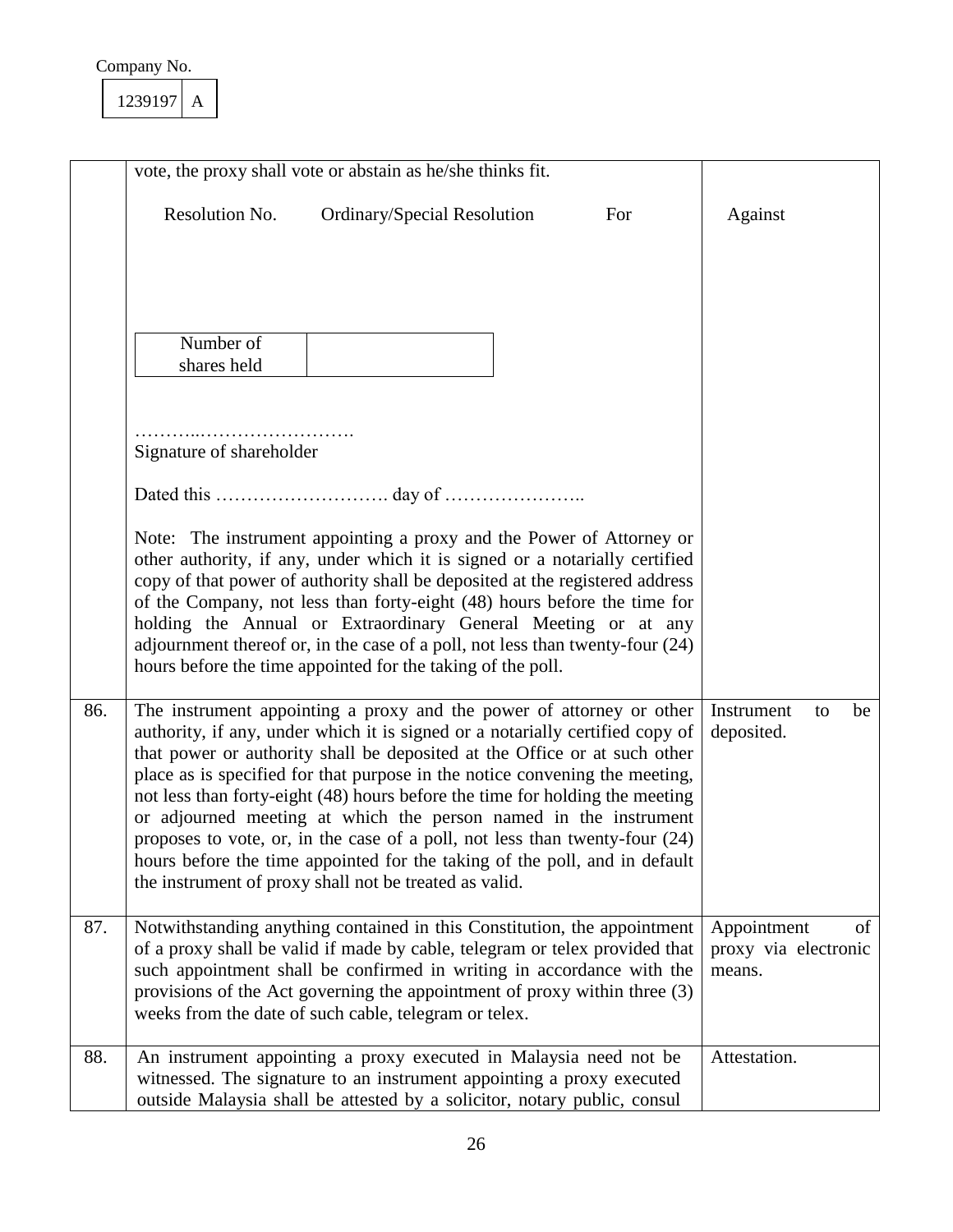|     | or magistrate, but the Directors may from time to time waive or modify<br>this requirement either generally or in a particular case or cases.                                                                                                                                                                                                                                                                                                                                                                                                                                                                                        |                                                       |
|-----|--------------------------------------------------------------------------------------------------------------------------------------------------------------------------------------------------------------------------------------------------------------------------------------------------------------------------------------------------------------------------------------------------------------------------------------------------------------------------------------------------------------------------------------------------------------------------------------------------------------------------------------|-------------------------------------------------------|
| 89. | A vote given in accordance with the terms of an instrument of proxy or<br>attorney shall be valid notwithstanding the previous death or unsoundness<br>of mind of the principal or revocation of the instrument or of the authority<br>under which the instrument was executed, or the transfer of the share in<br>respect of which the instrument is given, provided that no intimation in<br>writing of such death, unsoundness of mind, revocation, or transfer as<br>aforesaid has been received by the Company at the Office before the<br>commencement of the meeting or adjourned meeting at which the<br>instrument is used. | Validity of proxy.                                    |
| 90. | A corporation may by resolution of its Directors or other governing body,<br>if it is a Member of the Company, authorise such person as it thinks fit to<br>act as its representative either at a particular meeting or at all meetings of<br>the Company or of any class of Members, and a person so authorised shall<br>in accordance with his authority and until his authority is revoked by the<br>corporation be entitled to exercise the same powers on behalf of the<br>corporation as the corporation could exercise if it were an individual<br>Member of the Company.                                                     | Corporation-Member<br>acting<br>by<br>representative. |
|     | DIRECTORS: APPOINTMENT, REMOVAL, VACATION ETC.                                                                                                                                                                                                                                                                                                                                                                                                                                                                                                                                                                                       |                                                       |
| 91. | Subject to a written approval from the BNM, a person may be appointed<br>as a Director provided that he is not disqualified under Section $68(1)$ of<br>the Islamic Financial Services Act and Section 198(1) of the Act.                                                                                                                                                                                                                                                                                                                                                                                                            | Appointment<br>of<br>Directors.                       |
| 92. | A person shall not be appointed as a Director of the Company unless he<br>has consented in writing to be a Director and make a declaration that he is<br>not disqualified from being a Director of the Company under the Act.                                                                                                                                                                                                                                                                                                                                                                                                        | Director's consent.                                   |
| 93. | All the Directors shall be of full age and the Board shall comprise<br>(a)<br>of up to eight (8) Directors of which five (5) shall be Maybank<br>Nominated Directors, two (2) shall be Ageas Nominated Directors<br>and one $(1)$ may be appointed to represent the interest $($ if any $)$ of<br>minority shareholders. In the event that there is no minority<br>shareholder the number of Directors would be reduced to seven<br>(7). The number of Directors to be appointed by Maybank and<br>Ageas shall reflect their Shareholding Percentage.                                                                                | Number<br>of<br>Directors.                            |
|     | Subject to the Article $93(a)$ , in the event of any change in the<br>(b)<br>number of Directors, both Maybank and Ageas shall procure that                                                                                                                                                                                                                                                                                                                                                                                                                                                                                          |                                                       |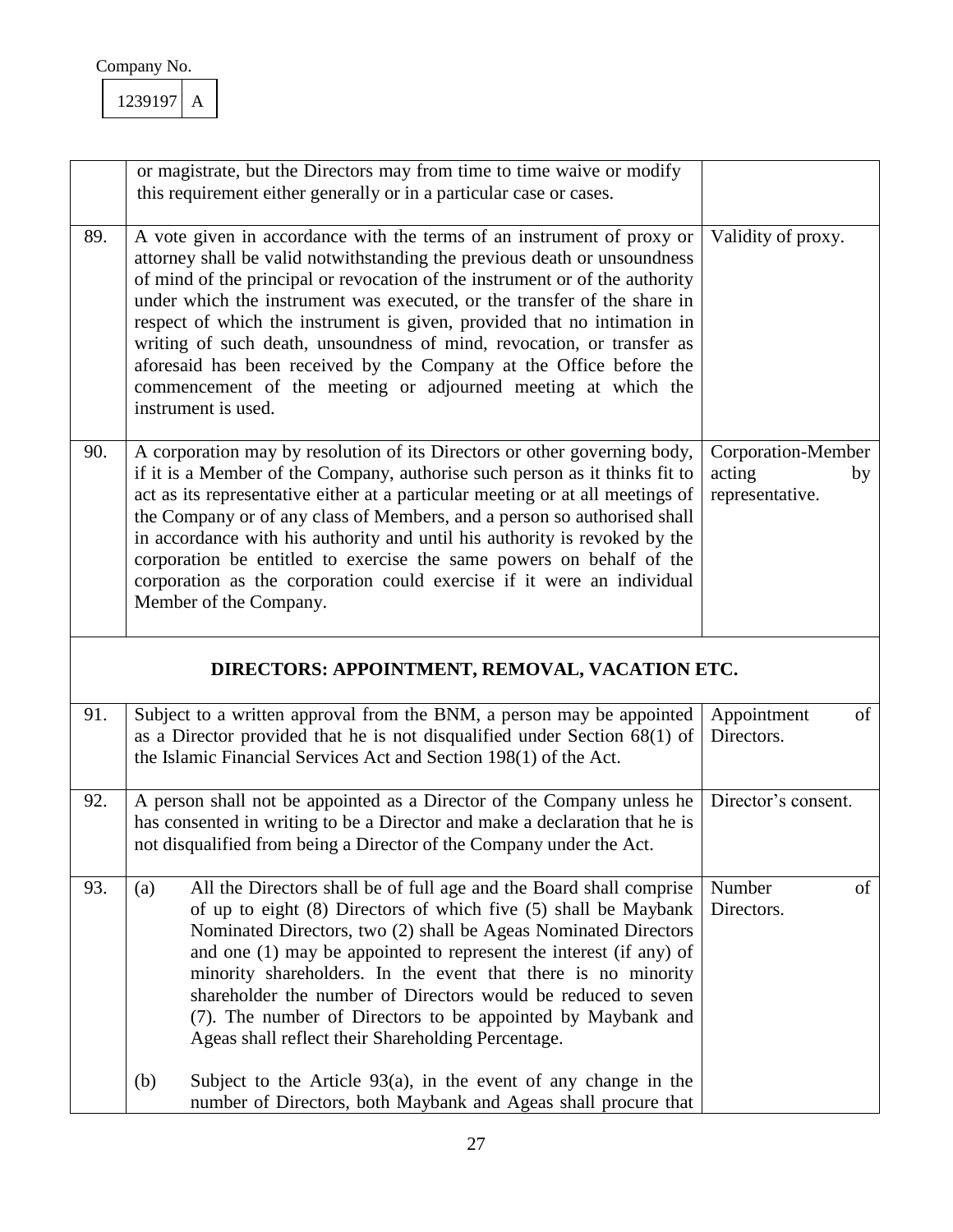|     | the number of Directors appointed by both Maybank and Ageas<br>shall reflect both their shareholding percentages in MAHB<br>(fractions shall be disregarded). A significant dilution in interest in<br>the shares of either Maybank and Ageas in the shares of MAHB<br>may result in reduction in its representation on the Board.                                                  |                                                                           |
|-----|-------------------------------------------------------------------------------------------------------------------------------------------------------------------------------------------------------------------------------------------------------------------------------------------------------------------------------------------------------------------------------------|---------------------------------------------------------------------------|
| 94. | The Chairman shall be from Maybank Nominated Directors. The vice-<br>Chairman shall be from Ageas Nominated Directors.                                                                                                                                                                                                                                                              | Chairman.                                                                 |
| 95. | If the Chairman shall during his term of office for any reason cease<br>(a)<br>to be a Director or be removed from office of Chairman, Maybank<br>shall forthwith nominate a new Chairman from the other Maybank<br>Nominated Directors, who shall subsequently be appointed by the<br>Board. For the avoidance of doubt, at any one time, there shall be<br>only one (1) Chairman. | Vacancy of office of<br>Chairman and vice-<br>Chairman.                   |
|     | The foregoing Article 95(a) shall <i>mutatis mutandis</i> apply to the<br>(b)<br>vice-Chairman except that Ageas shall have the right to nominate a<br>replacement from the other Ageas nominated Directors.                                                                                                                                                                        |                                                                           |
| 96. | Notwithstanding Article 93 of this Constitution, in the event where the<br>shareholding of Maybank or Ageas in MAHB is diluted or reduced, for<br>whatever reason, to below five per centum (5%) of the total issued capital<br>of MAHB, such party whose shares were diluted shall not be entitled to<br>any representation on the Board.                                          | Dilution<br>in<br>shareholding<br>percentage.                             |
| 97. | The right of Maybank and Ageas to appoint Maybank Nominated<br>Directors and Ageas Nominated Directors respectively, as stated in Article<br>93 of this Constitution shall include the right of Maybank and Ageas, as<br>the case may be:                                                                                                                                           | Right for removal<br>and substitution of<br>Director.                     |
|     | at any time or from time to time, to remove or substitute any of its<br>(a)<br>nominated Director from office;                                                                                                                                                                                                                                                                      |                                                                           |
|     | to determine the period for which its nominated Director shall hold<br>(b)<br>office.                                                                                                                                                                                                                                                                                               |                                                                           |
| 98. | Every Director shall hold office in the Company until such time that the<br>Director is either removed or ceases to be able to perform his duties or<br>vacates his office pursuant to Article 104 of this Constitution or the Act.                                                                                                                                                 | Director's office.                                                        |
| 99. | The right of Maybank and Ageas to appoint or remove the<br>(a)<br>Maybank Nominated Director and Ageas Nominated Director<br>respectively, shall be made via notice in writing.                                                                                                                                                                                                     | Appointment<br><sub>or</sub><br>removal of Directors<br>to be in writing. |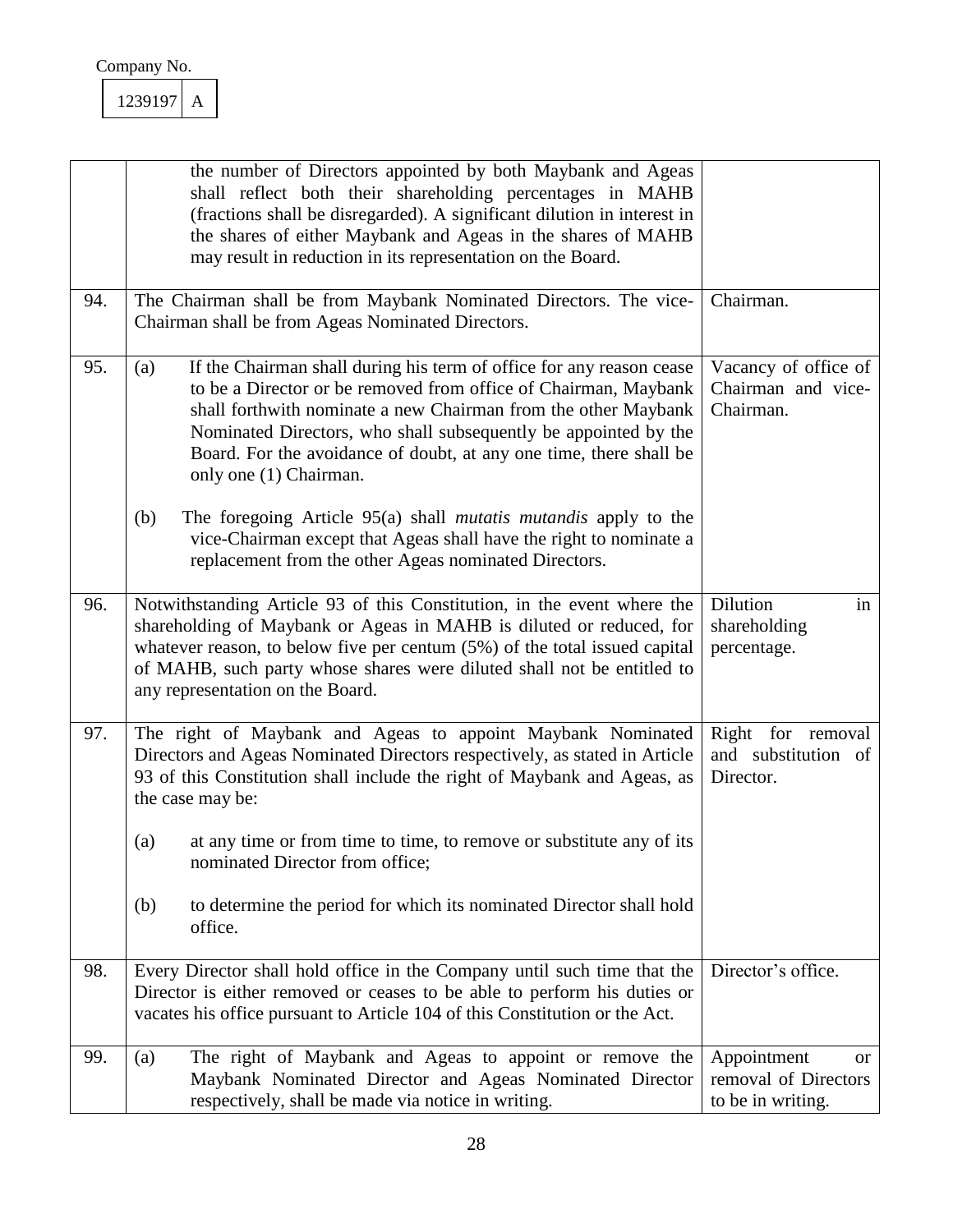|      | (b)        | The notice referred to in Article $99(a)$ shall be signed and be<br>deposited at the Office, at any time.                                                                                                                                                                                                                            |                                                                                           |
|------|------------|--------------------------------------------------------------------------------------------------------------------------------------------------------------------------------------------------------------------------------------------------------------------------------------------------------------------------------------|-------------------------------------------------------------------------------------------|
| 100. |            | Where any of the Maybank Nominated Director or Ageas Nominated<br>Director is either removed or ceases to be able to perform his duties or<br>vacates his office pursuant to Article 104 of this Constitution or the Act,<br>Maybank or Ageas, as the case may be, shall procure that such vacancy be<br>filled as soon as possible. | Filling of vacancy.                                                                       |
| 101. |            | The Directors appointed under the provisions of this Constitution shall not<br>be subject to retirement by rotation under Section 205 of the Act.                                                                                                                                                                                    | Directors not subject<br>retirement<br>to<br>by<br>rotation.                              |
| 102. | Directors. | Notwithstanding Article 93(a) of this Constitution and the terms of the<br>Shareholders' Agreement, the Company may from time to time by Special<br>Resolution passed at a General Meeting increase or reduce the number of                                                                                                          | Increase or reduction<br>number<br>of<br>in<br>Directors.                                 |
| 103. |            | Notwithstanding anything in this Constitution, all appointments, removal<br>of Directors, managing director, chief executive officer and Chairman (as<br>the case may be) shall be subject to the requirements and regulations of<br>other applicable laws as may be issued / amended from time to time.                             | Appointment,<br>removal<br><b>or</b><br>re-<br>election subject<br>to<br>applicable laws. |
| 104. |            | The office of a Director shall become vacant if the Director:                                                                                                                                                                                                                                                                        | Vacation of office.                                                                       |
|      | (a)        | has a receiving order in bankruptcy made against him or makes any<br>arrangement or composition with his creditors generally;                                                                                                                                                                                                        |                                                                                           |
|      | (b)        | becomes prohibited from being a Director or disqualified by or<br>under any provision of the Act and any other laws;                                                                                                                                                                                                                 |                                                                                           |
|      | (c)        | becomes of unsound mind or a person whose estate is liable to be<br>dealt with in any way under the law relating to mental disorder;                                                                                                                                                                                                 |                                                                                           |
|      | (d)        | resigns his office by giving a notice in writing to the Company at<br>its Office and in accordance with Section 208(2) and Section<br>$208(3)$ of the Act;                                                                                                                                                                           |                                                                                           |
|      | (e)        | is removed from his office in accordance with the Constitution or<br>the Act;                                                                                                                                                                                                                                                        |                                                                                           |
|      | (f)        | is charged for a criminal offence under any written law involving<br>fraud or dishonesty punishable with imprisonment for one (1) year<br>or more, whether by itself or in lieu of or in addition to, a fine, has<br>been proved against him in any court in or outside of Malaysia;                                                 |                                                                                           |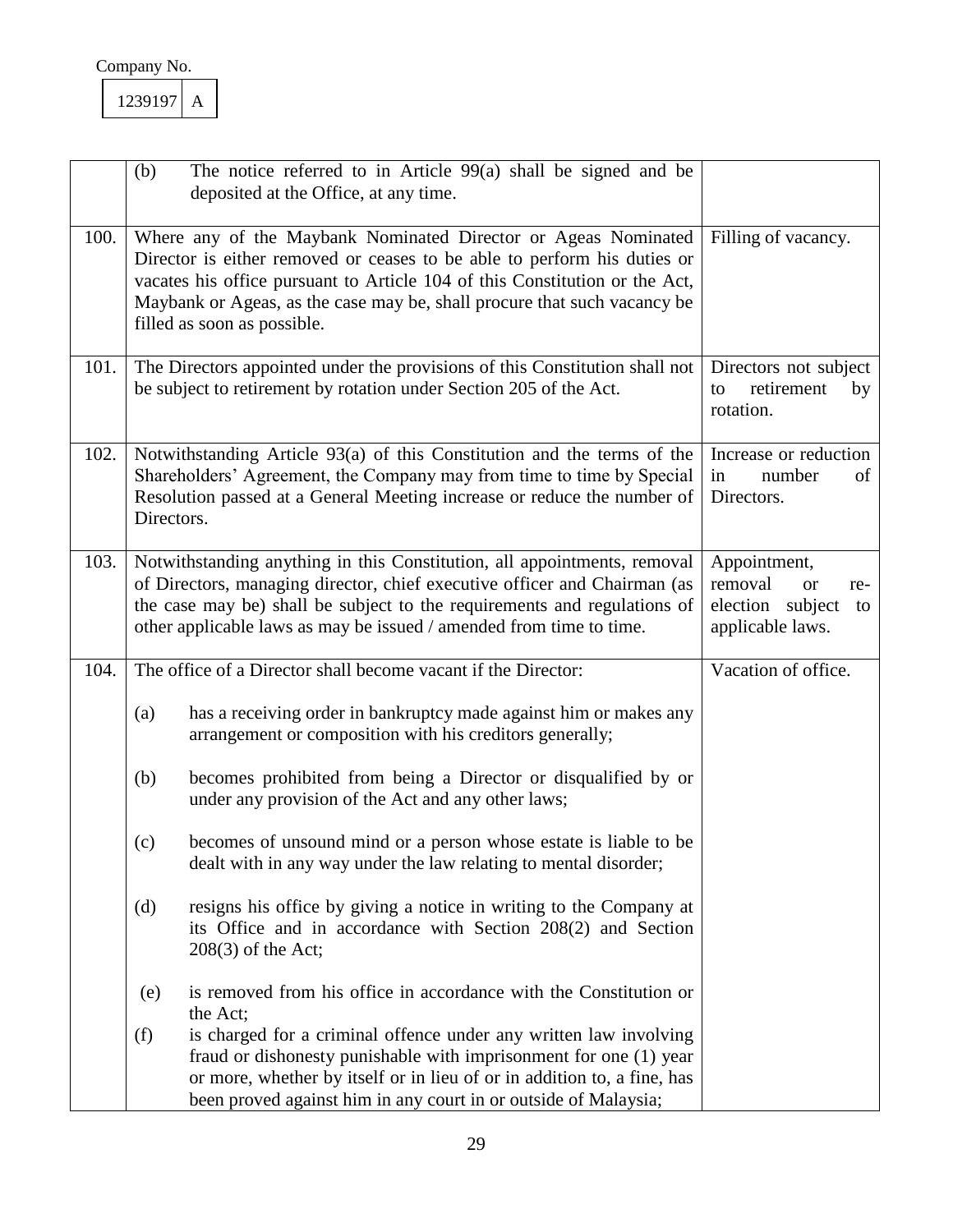|      | (g)                                                                                                                                                                                                                                                                                                                                                                                                                                                                                                        | has an order made against him for detention, supervision, restricted<br>residence, banishment or deportation, or if there has been imposed<br>on him any form of restriction or supervision by bond or otherwise,<br>under any law relating to prevention of crime, or to preventive<br>detention for prevention of crime or drug trafficking or to restricted<br>residence or to banishment or immigration;                                                                                                                                                                                                                                                                                                                               |                                                        |
|------|------------------------------------------------------------------------------------------------------------------------------------------------------------------------------------------------------------------------------------------------------------------------------------------------------------------------------------------------------------------------------------------------------------------------------------------------------------------------------------------------------------|--------------------------------------------------------------------------------------------------------------------------------------------------------------------------------------------------------------------------------------------------------------------------------------------------------------------------------------------------------------------------------------------------------------------------------------------------------------------------------------------------------------------------------------------------------------------------------------------------------------------------------------------------------------------------------------------------------------------------------------------|--------------------------------------------------------|
|      | (h)                                                                                                                                                                                                                                                                                                                                                                                                                                                                                                        | shall be requested in writing by all his co-Directors to resign or<br>shall be removed by a resolution of the Company in General<br>Meeting; or                                                                                                                                                                                                                                                                                                                                                                                                                                                                                                                                                                                            |                                                        |
|      | (i)                                                                                                                                                                                                                                                                                                                                                                                                                                                                                                        | dies.                                                                                                                                                                                                                                                                                                                                                                                                                                                                                                                                                                                                                                                                                                                                      |                                                        |
| 105. | (a)                                                                                                                                                                                                                                                                                                                                                                                                                                                                                                        | The Directors shall be paid by way of fees and other benefits for<br>their services and such sums shall from time to time be determined<br>by the Company in General Meeting. Provided that fees and<br>benefits payable to Directors shall not be increased except<br>pursuant to a resolution passed at a General Meeting, where notice<br>of the proposed increase has been given in the notice convening<br>the meeting.                                                                                                                                                                                                                                                                                                               | Director's<br>remuneration.                            |
|      | (b)                                                                                                                                                                                                                                                                                                                                                                                                                                                                                                        | The remuneration of Directors not holding any executive office in<br>the Company shall be by a fixed sum and not payable by a<br>commission on or percentage of profits or turnover.                                                                                                                                                                                                                                                                                                                                                                                                                                                                                                                                                       |                                                        |
| 106. | In addition to the remuneration mentioned in Article 105, any Director<br>Reimbursement<br>attending meetings of the Board or of any committee of the Directors or<br>Director's expenses.<br>undertaking any duties or assignments on behalf of the Company shall<br>be entitled to be reimbursed by the Company in respect of all expenses<br>(including travelling and hotel expenses) reasonably incurred by him by<br>reason of such attendance or the carrying out of such duties or<br>assignments. |                                                                                                                                                                                                                                                                                                                                                                                                                                                                                                                                                                                                                                                                                                                                            |                                                        |
| 107. |                                                                                                                                                                                                                                                                                                                                                                                                                                                                                                            | If any Director being willing and having been called upon to do so by the<br>other Directors shall render or perform special or extraordinary services or<br>travel or reside abroad for any business or purposes on behalf of the<br>Company, he shall be entitled to receive such sum as the Directors may<br>think fit for expenses and also such remuneration as the Directors may<br>think fit, either as a fixed sum or as percentage of profits or otherwise, and<br>such remuneration may, as the Directors shall determine, be either in<br>addition to or in substitution for any other remuneration he may be entitled<br>to receive, and the same shall be charged as part of the ordinary working<br>expenses of the Company. | Remuneration<br>of<br>Director for special<br>service. |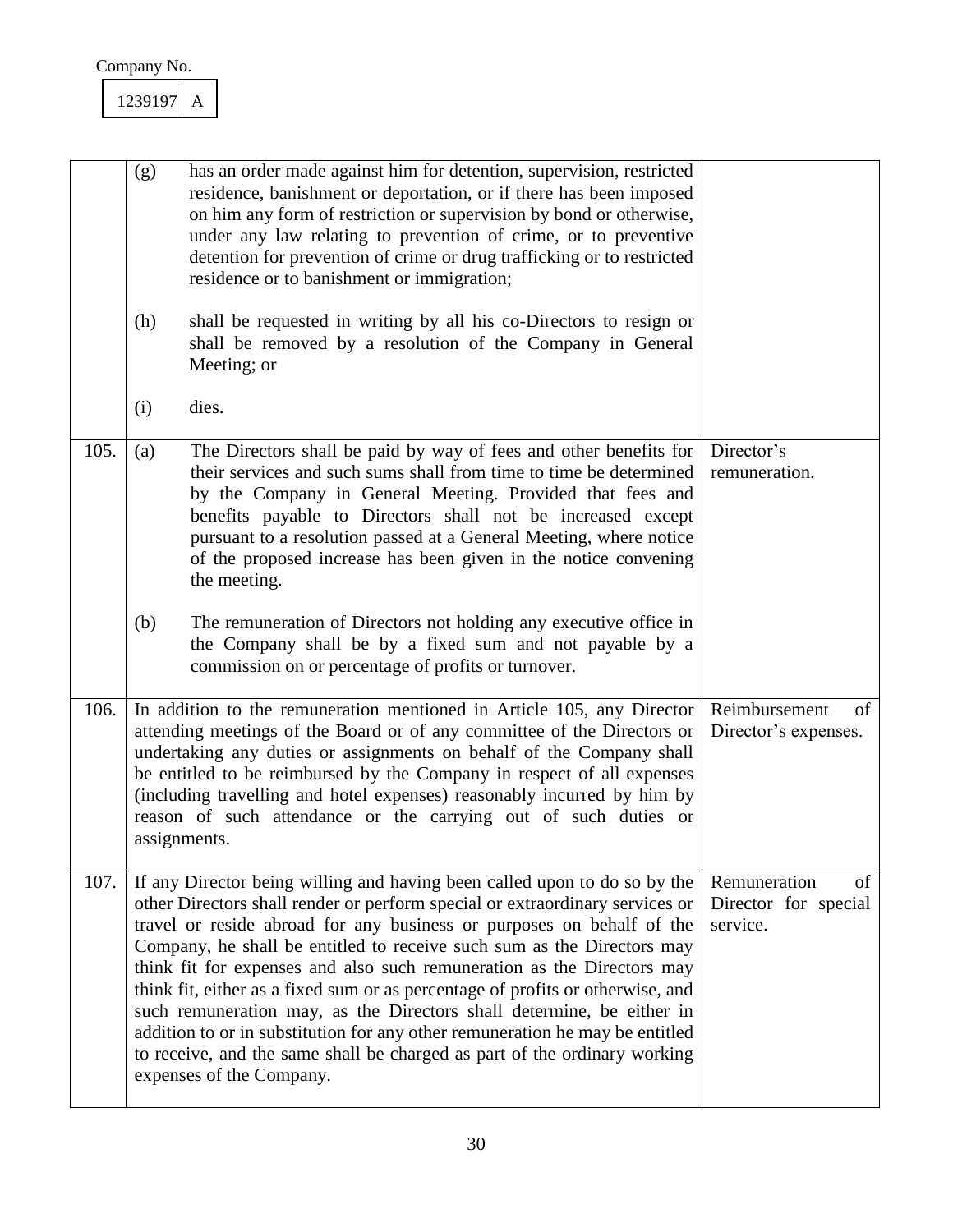| 239197 |  |
|--------|--|
|        |  |

| 108. | A Director may hold any other office or place of profit under<br>(a)<br>the Company (other than the office of auditor) in conjunction<br>with his office of Director for such period and on such terms (as to<br>remuneration and otherwise) as the Directors may determine. No<br>Director or intending Director shall be disqualified of by his office<br>from contracting with the Company, either with regard to his<br>tenure of any such office or place of profit or as a vendor,<br>purchaser or otherwise. No such contract, and no contract or<br>arrangement entered into by or on behalf of the Company, in<br>which any Director is in any way interested, shall be liable to be<br>avoided, nor shall any Director so contracting or being so<br>interested be liable to account to the Company for any profit<br>realised by any such contract or arrangement by reason of such<br>Director holding that office or of the fiduciary relationship thereby<br>established.<br>(b)<br>A Director, notwithstanding his interest, may be counted in the | holding<br>Director<br>office of profit under<br>the Company. |
|------|-------------------------------------------------------------------------------------------------------------------------------------------------------------------------------------------------------------------------------------------------------------------------------------------------------------------------------------------------------------------------------------------------------------------------------------------------------------------------------------------------------------------------------------------------------------------------------------------------------------------------------------------------------------------------------------------------------------------------------------------------------------------------------------------------------------------------------------------------------------------------------------------------------------------------------------------------------------------------------------------------------------------------------------------------------------------|---------------------------------------------------------------|
|      | quorum present at any meeting whereat he or any other Director is<br>appointed to hold any such office or place of profit under the<br>Company or whereat the terms of any such appointment are<br>arranged but he shall not vote on any such appointment or<br>arrangement other than his own appointment or the arrangement of<br>the terms thereof.                                                                                                                                                                                                                                                                                                                                                                                                                                                                                                                                                                                                                                                                                                            |                                                               |
| 109. | There shall be no shareholding qualification for Directors.                                                                                                                                                                                                                                                                                                                                                                                                                                                                                                                                                                                                                                                                                                                                                                                                                                                                                                                                                                                                       | Shareholding<br>qualification<br>of<br>Directors.             |
|      | <b>POWERS AND DUTIES OF DIRECTORS</b>                                                                                                                                                                                                                                                                                                                                                                                                                                                                                                                                                                                                                                                                                                                                                                                                                                                                                                                                                                                                                             |                                                               |
| 110. | The business of the Company shall be managed by the Directors who may<br>exercise all such powers of the Company as are not, by the Act or by this<br>Constitution, required to be exercised by the Company in General<br>Meeting, subject, nevertheless, to any of the provisions of the Act, this<br>Constitution and to such regulations, not being inconsistent with the<br>provisions in this Constitution, as may be prescribed by the Company in<br>General Meeting; but no regulation made by the Company in General<br>Meeting shall invalidate any prior act of the Directors which would have<br>been valid if that regulation had not been made.                                                                                                                                                                                                                                                                                                                                                                                                      | General powers of<br>Company vested in<br>Directors.          |
| 111. | The Directors may exercise all the powers of the Company to borrow<br>money and to mortgage or charge its undertaking, property and uncalled<br>capital or any part thereof, and to issue debentures and other securities<br>whether outright or as security for any debt, liability or obligation of the                                                                                                                                                                                                                                                                                                                                                                                                                                                                                                                                                                                                                                                                                                                                                         | Power of Directors<br>to borrow.                              |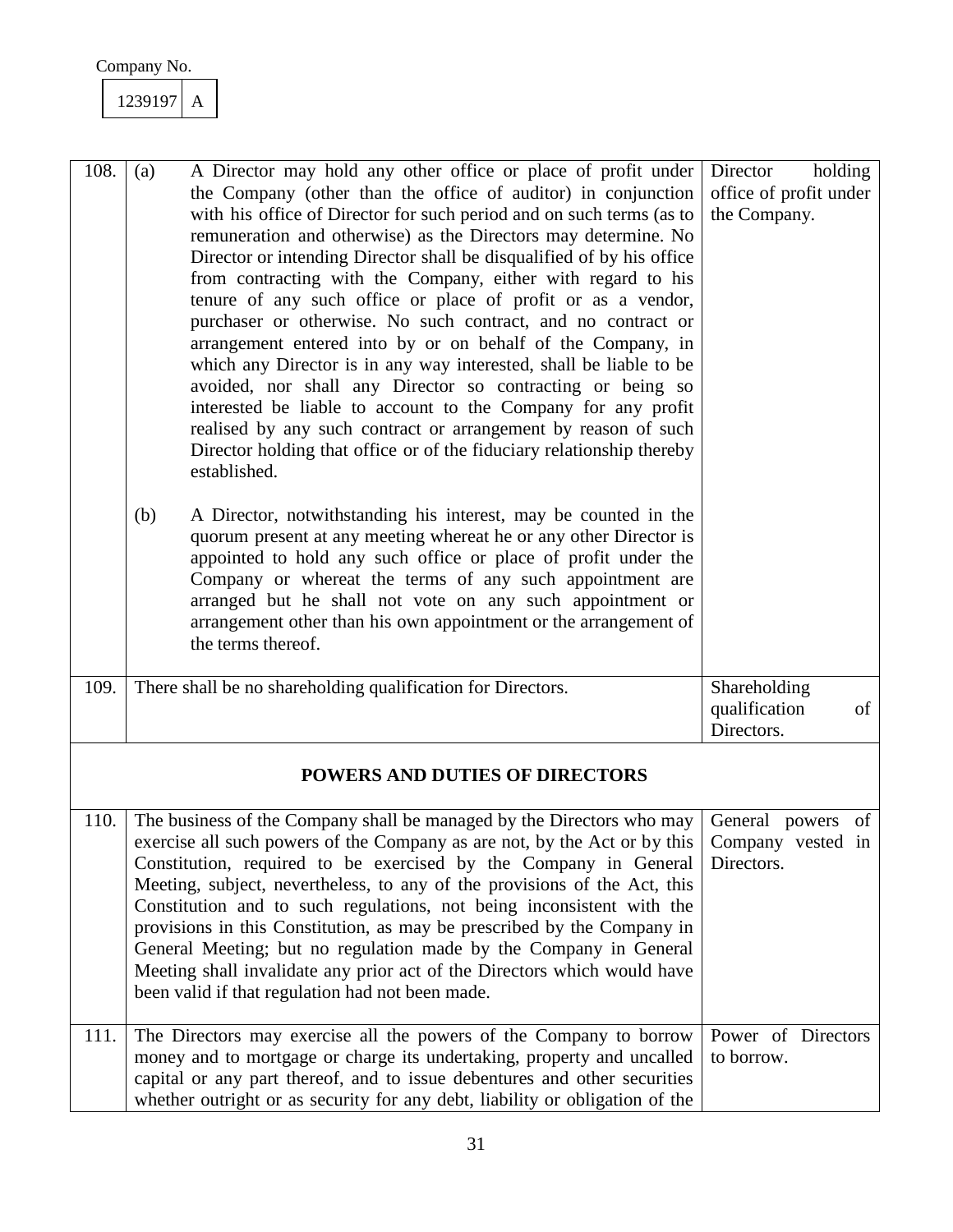| Company No. |  |
|-------------|--|
|             |  |

| 239197 |  |
|--------|--|
|        |  |

|      | Company. Provided that the Directors shall not issue any debt securities<br>convertible to ordinary shares without the prior approval of the Company<br>in General Meeting.                                                                                                                                                                                                                                                                                                                                                                                                                                                                                                                                                                                                                                                                                                                                                                                                                                                                                                                                                                                                                                                                      |                                                                                                                        |
|------|--------------------------------------------------------------------------------------------------------------------------------------------------------------------------------------------------------------------------------------------------------------------------------------------------------------------------------------------------------------------------------------------------------------------------------------------------------------------------------------------------------------------------------------------------------------------------------------------------------------------------------------------------------------------------------------------------------------------------------------------------------------------------------------------------------------------------------------------------------------------------------------------------------------------------------------------------------------------------------------------------------------------------------------------------------------------------------------------------------------------------------------------------------------------------------------------------------------------------------------------------|------------------------------------------------------------------------------------------------------------------------|
| 112. | Without prejudice to the generality of Article 110 of this Constitution, the<br>Directors may establish or arrange any contributory or non-contributory<br>pension or superannuation scheme for the benefit of, or pay a gratuity,<br>pension or emolument to any person who is or has been employed by or in<br>the service of the Company or any subsidiary of the Company, or to any<br>person who is or has been a Director or other officer of and holds or has<br>salaried employment in the Company or any such subsidiary, and the<br>widow, family or dependents of any such person. The Directors may also<br>subscribe to any association or fund which they consider to be for the<br>benefit of the Company or any such subsidiary or any such persons as<br>aforesaid, and make payments for or towards any hospital or scholastic<br>expenses or any takaful of any such persons. Provided that any Director<br>holding such salaried employment shall be entitled to retain any benefit<br>received by him hereunder subject only, where the Act requires, to proper<br>disclosure to the Members and the approval of the Company in General<br>Meeting.                                                                         | Pensions<br>and<br>donations.                                                                                          |
| 113. | Any acquisition or disposal by the Directors of the Company's undertaking<br>or property shall be made in accordance with Section 223 of the Act.                                                                                                                                                                                                                                                                                                                                                                                                                                                                                                                                                                                                                                                                                                                                                                                                                                                                                                                                                                                                                                                                                                | Approval<br>required<br>for<br>disposal<br>of<br>Company's<br>undertaking<br><b>or</b><br>property<br>by<br>Directors. |
| 114. | The Directors from time to time and at any time may establish any local<br>boards or agencies for managing any of the affairs of the Company, either<br>in Malaysia or elsewhere, and may appoint any persons to be members of<br>such local boards, or any managers, inspectors, or agents, and may fix<br>their remuneration and may delegate to any local board, manager,<br>inspector, or agent, any of the powers, authorities and discretions vested in<br>the Directors with power to sub-delegate, and may authorise the members<br>of any local board, or any of them to fill any vacancies therein, and to act<br>notwithstanding vacancies, and any such appointment or delegation may<br>be made upon such terms and subject to such conditions as the Directors<br>may think fit, and the Directors may remove any person so appointed, and<br>may annul or vary such delegation, but no person dealing in good faith<br>and without notice of any such annulment or variation shall be affected<br>thereby. Every Director while present in the country or territory in which<br>any such local board thereof shall have been established shall be ex-<br>officio a member thereof and entitled to attend and vote at all meetings | Local<br>boards<br><b>or</b><br>agencies.                                                                              |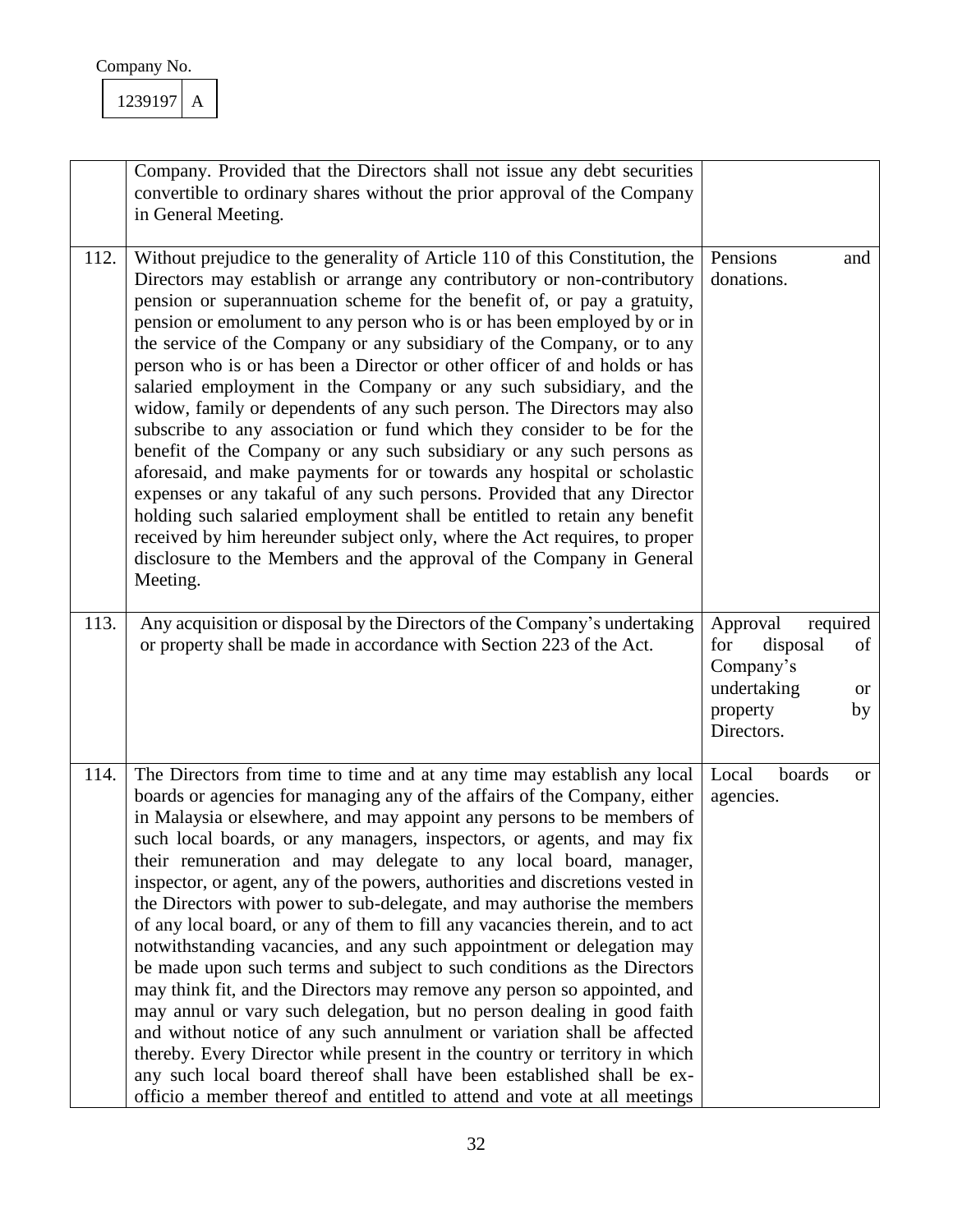|      | thereof held while he is present in such country or territory.                                                                                                                                                                                                                                                                                                                                                                                                                                                                                                                                                                                                                                                                                                                                                                                                                                                                                                                                                                                                                                                                                                                                          |                                                             |
|------|---------------------------------------------------------------------------------------------------------------------------------------------------------------------------------------------------------------------------------------------------------------------------------------------------------------------------------------------------------------------------------------------------------------------------------------------------------------------------------------------------------------------------------------------------------------------------------------------------------------------------------------------------------------------------------------------------------------------------------------------------------------------------------------------------------------------------------------------------------------------------------------------------------------------------------------------------------------------------------------------------------------------------------------------------------------------------------------------------------------------------------------------------------------------------------------------------------|-------------------------------------------------------------|
| 115. | The Directors may from time to time appoint any person or persons to<br>hold office as general adviser or as adviser to the Company at the Office, for<br>a period not exceeding one year from the date of appointment, but at the<br>expiration of such period the same person or persons may be re-<br>appointed for another period not exceeding one year. It shall be the duty<br>of a general adviser or adviser to assist the Company with his counsel and<br>advise when so requested.                                                                                                                                                                                                                                                                                                                                                                                                                                                                                                                                                                                                                                                                                                           | General adviser.                                            |
| 116. | The Directors may from time to time by power of attorney under the Seal,<br>appoint any corporation, firm or person or body of persons, whether<br>nominated directly or indirectly by the Directors, to be the attorney or<br>attorneys of the Company for such purposes and with such powers,<br>authorities and discretions (not exceeding those vested in or exercisable by<br>the Directors under this Constitution), and for such period and subject to<br>such conditions as they may think fit, and any such appointment may (if<br>the Directors think fit) be made in favour of any of the members of any<br>local board established as aforesaid, or in favour of any company, or of<br>the Members, Directors, nominees, or managers of any company or<br>firm, or in favour of any fluctuating body of persons, whether<br>nominated directly or indirectly by the Directors; and any such power of<br>attorney may contain such provisions for the protection and convenience<br>of persons dealing with any such attorney as the Directors may think fit<br>and may also authorise any such attorney to delegate all or any of the<br>powers, authorities and discretions vested in him. | Powers of attorney.                                         |
| 117. | All cheques, promissory notes, drafts, bills of exchange and other<br>negotiable instruments and receipts for or transferable instruments, in<br>which the Company is in any way concerned or interested, and all receipts<br>for money paid to the Company shall be signed, drawn, accepted,<br>endorsed or otherwise executed, as the case may be in such manner as the<br>Directors from time to time by resolution determine.                                                                                                                                                                                                                                                                                                                                                                                                                                                                                                                                                                                                                                                                                                                                                                       | Execution<br>of<br>negotiable.                              |
| 118. | The Directors shall cause proper minutes to be made and kept for the<br>purpose:<br>of all appointments of Directors and Secretary to be engaged in the<br>(a)<br>management of the Company's affairs;<br>of names of Directors present at all meetings of the Company and<br>(b)                                                                                                                                                                                                                                                                                                                                                                                                                                                                                                                                                                                                                                                                                                                                                                                                                                                                                                                       | Proper minutes of all<br>appointment<br>and<br>proceedings. |
|      | of the Directors; and<br>of all proceedings at all meetings of the Company and of the<br>(c)                                                                                                                                                                                                                                                                                                                                                                                                                                                                                                                                                                                                                                                                                                                                                                                                                                                                                                                                                                                                                                                                                                            |                                                             |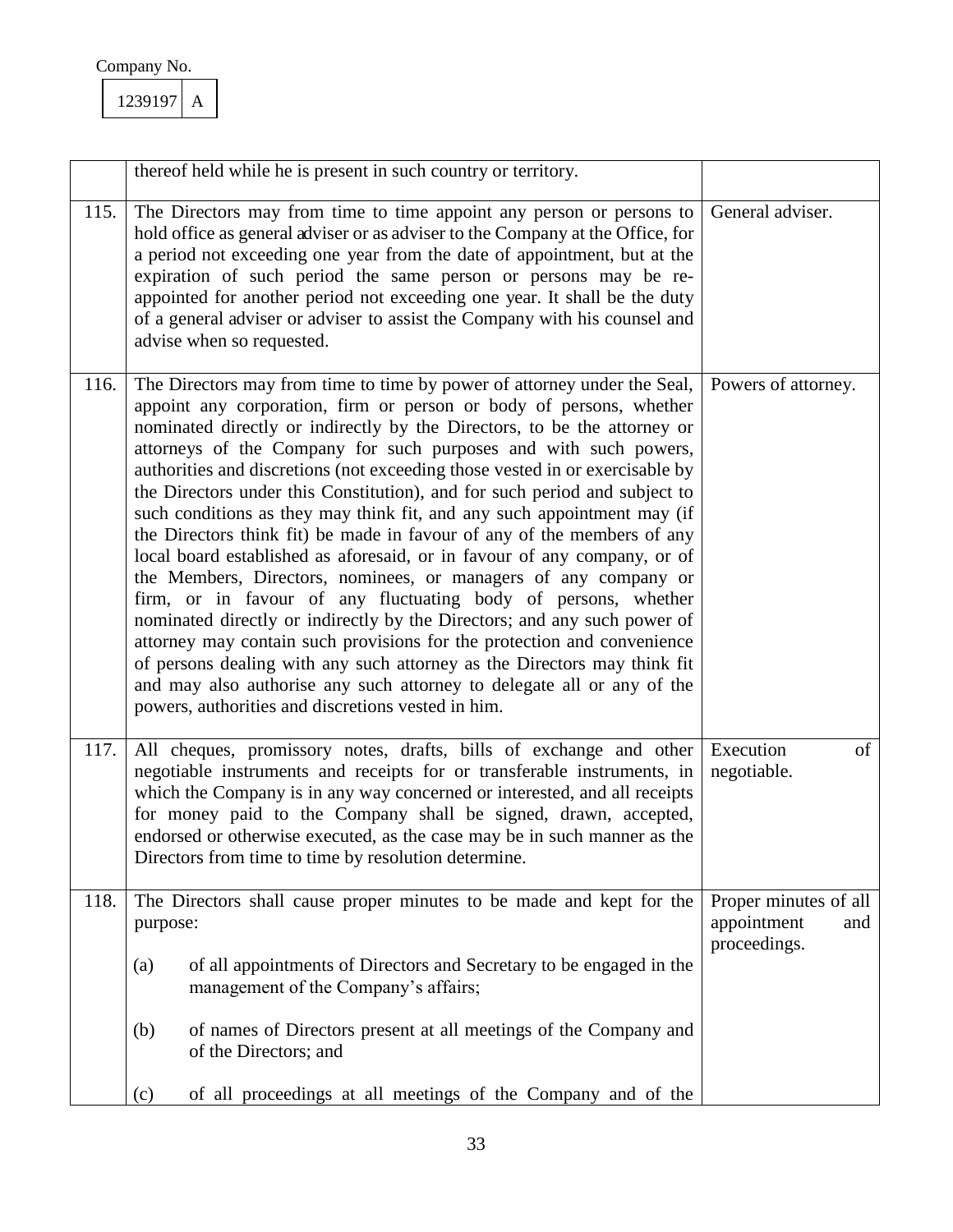|      | Directors, and all business transacted resolutions passed and<br>orders made at such meetings.                                                                                                                                                                                                                                                                                                                                                                                                                                                       |                                                   |
|------|------------------------------------------------------------------------------------------------------------------------------------------------------------------------------------------------------------------------------------------------------------------------------------------------------------------------------------------------------------------------------------------------------------------------------------------------------------------------------------------------------------------------------------------------------|---------------------------------------------------|
|      | Such minutes shall be signed by the chairman of the meeting at which the<br>proceedings were held or by the chairman of the next succeeding meeting<br>and if so signed, shall be conclusive evidence without any further proof of<br>the facts stated therein.                                                                                                                                                                                                                                                                                      |                                                   |
| 119. | The Company shall in accordance with the provisions of the Act keep at<br>the Office a register containing such particulars with respect to the<br>Directors and managers of the Company as are required by the Act, and<br>shall from time to time notify the Registrar of any change in such register<br>and of the date of change in manner prescribed by the Act.                                                                                                                                                                                | Register<br>of<br>Directors.                      |
|      | PROCEEDINGS OF DIRECTORS                                                                                                                                                                                                                                                                                                                                                                                                                                                                                                                             |                                                   |
| 120. | The provisions of the Third Schedule of the Act shall not apply to the<br>Company except insofar as the same are repeated or contained in this<br>Constitution.                                                                                                                                                                                                                                                                                                                                                                                      | Third<br>schedule<br>excluded.                    |
| 121. | Subject to any applicable law, the Board shall meet at least once every<br>three (3) calendar months for the dispatch, management and<br>administration of business and affairs of the Company, and adjourn or<br>otherwise regulate their meetings as they think fit.                                                                                                                                                                                                                                                                               | Meetings<br>for<br>transaction<br>of<br>business. |
| 122. | The Directors may determine the quorum necessary for the<br>(a)<br>transaction of business. Until otherwise determined at least 51% of<br>the number of Directors must be present to form a quorum<br>provided always at least one (1) of whom shall be a Maybank<br>Nominated Director and one (1) of whom shall be Ageas<br>Nominated Director, present in person, shall constitute a quorum<br>for a meeting of the Board.                                                                                                                        | Quorum of Board<br>meetings.                      |
|      | In the absence of a quorum as stated in Article $122(a)$ of this<br>(b)<br>Constitution within half an hour of the time appointed for the<br>meeting, the meeting shall automatically be adjourned to two (2)<br>Business Days thereafter at the same time and at the same place.<br>At such adjourned meeting, at least 51% of the number of<br>Directors inclusive of at least one (1) Maybank Nominated<br>Director and one (1) Ageas Nominated Director, present in person,<br>shall constitute a quorum for the adjourned meeting of the Board. |                                                   |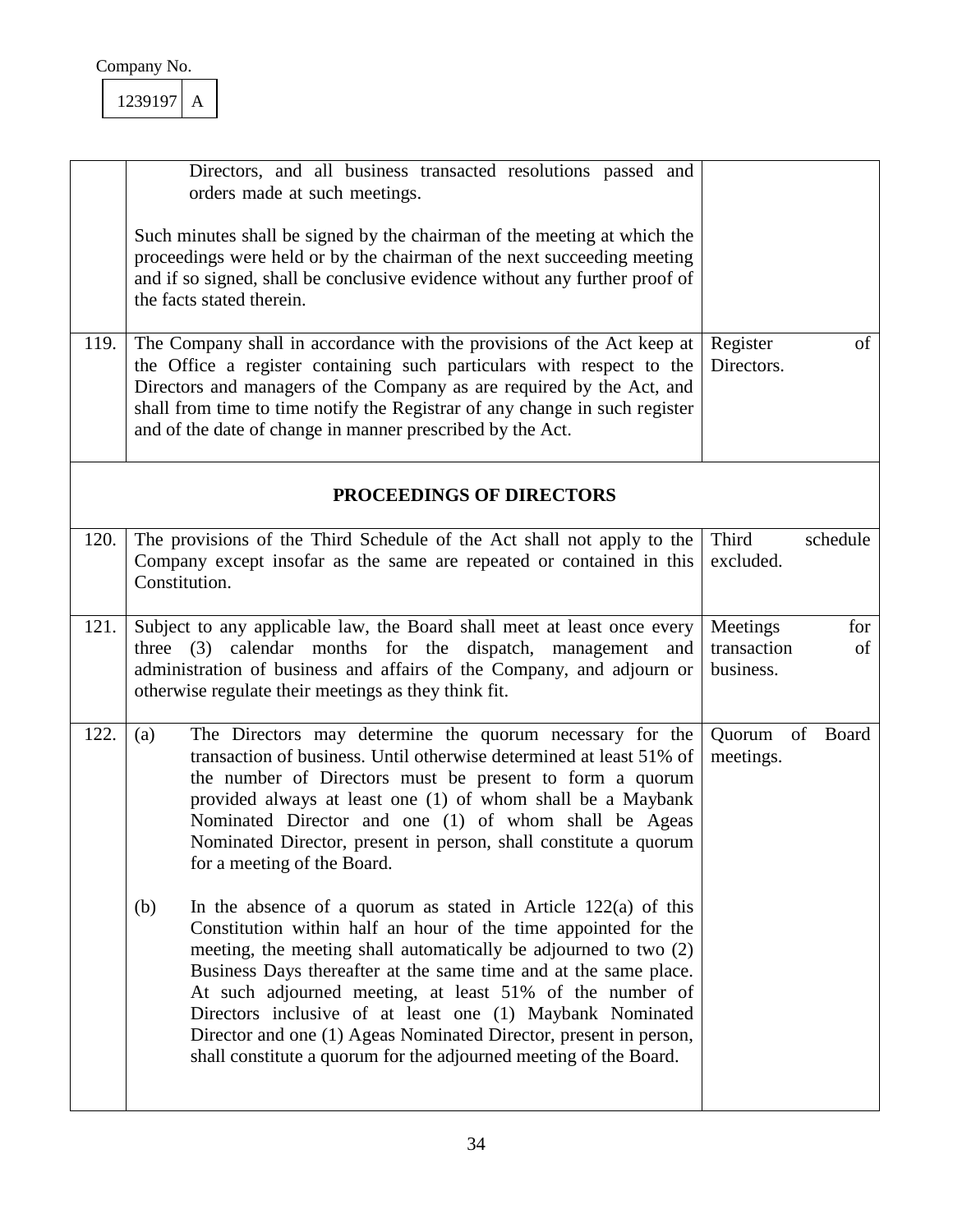|      | (c) | In the event where the quorum at the adjourned meeting of the<br>Board as stated in Article 122(b) above is not present within half<br>an hour of the time appointed for the adjourned meeting, the<br>adjourned meeting shall be re-adjourned to two (2) Business Days<br>thereafter at the same time and at the same place and at such re-<br>adjourned meeting, at least 51% of the number of Directors shall<br>constitute a quorum and may proceed to dispose of matters<br>presented before the Board provided that notice of such re-<br>adjourned meeting shall have been given to each Director at least<br>two (2) Business Days prior to the date of such re-adjourned<br>meeting. |                                    |
|------|-----|-----------------------------------------------------------------------------------------------------------------------------------------------------------------------------------------------------------------------------------------------------------------------------------------------------------------------------------------------------------------------------------------------------------------------------------------------------------------------------------------------------------------------------------------------------------------------------------------------------------------------------------------------------------------------------------------------|------------------------------------|
|      | (d) | All actions of the Board shall be reflected in the minutes of the<br>meeting. Subject to the provisions of this Constitution, the Board<br>may regulate its proceedings as the majority of the Directors may<br>think fit.                                                                                                                                                                                                                                                                                                                                                                                                                                                                    |                                    |
|      | (e) | No business may be transacted at a meeting of the Board if a<br>quorum is not present.                                                                                                                                                                                                                                                                                                                                                                                                                                                                                                                                                                                                        |                                    |
|      | (f) | Where a resolution is passed at an adjourned meeting of the Board,<br>the resolution shall, for all purposes, be treated as having been<br>passed on the date on which it was in fact passed and shall not to<br>be deemed to have been passed on any earlier date.                                                                                                                                                                                                                                                                                                                                                                                                                           |                                    |
| 123. |     | Any one Director may at any time and the Secretary shall on the<br>requisition of any one Director summon a meeting of the Directors.                                                                                                                                                                                                                                                                                                                                                                                                                                                                                                                                                         | Summon of meeting.                 |
| 124. | (a) | Notice of all Directors' meetings shall be given to all Directors and<br>the notice shall include the date, time and place of the meeting and<br>the matters to be discussed.                                                                                                                                                                                                                                                                                                                                                                                                                                                                                                                 | Notice of meeting of<br>Directors. |
|      | (b) | Save and except for Article 122(c) of this Constitution, notice of<br>every meeting of Directors shall be given in writing and the notice<br>of each meeting of Directors shall be served on each Director<br>entitled to receive the notice at least six (6) Business Days in<br>advance of the meeting, either personally or by sending it by post<br>or by electronic mail or other electronic means or device to him at<br>his registered address or to his last known e-mail address or<br>facsimile number or to such other electronic address of that<br>Director, for the service of such notices.                                                                                    |                                    |
|      | (c) | Where a notice is sent by post, service of the notice shall be<br>deemed to be effected by properly addressing pre-paying and                                                                                                                                                                                                                                                                                                                                                                                                                                                                                                                                                                 |                                    |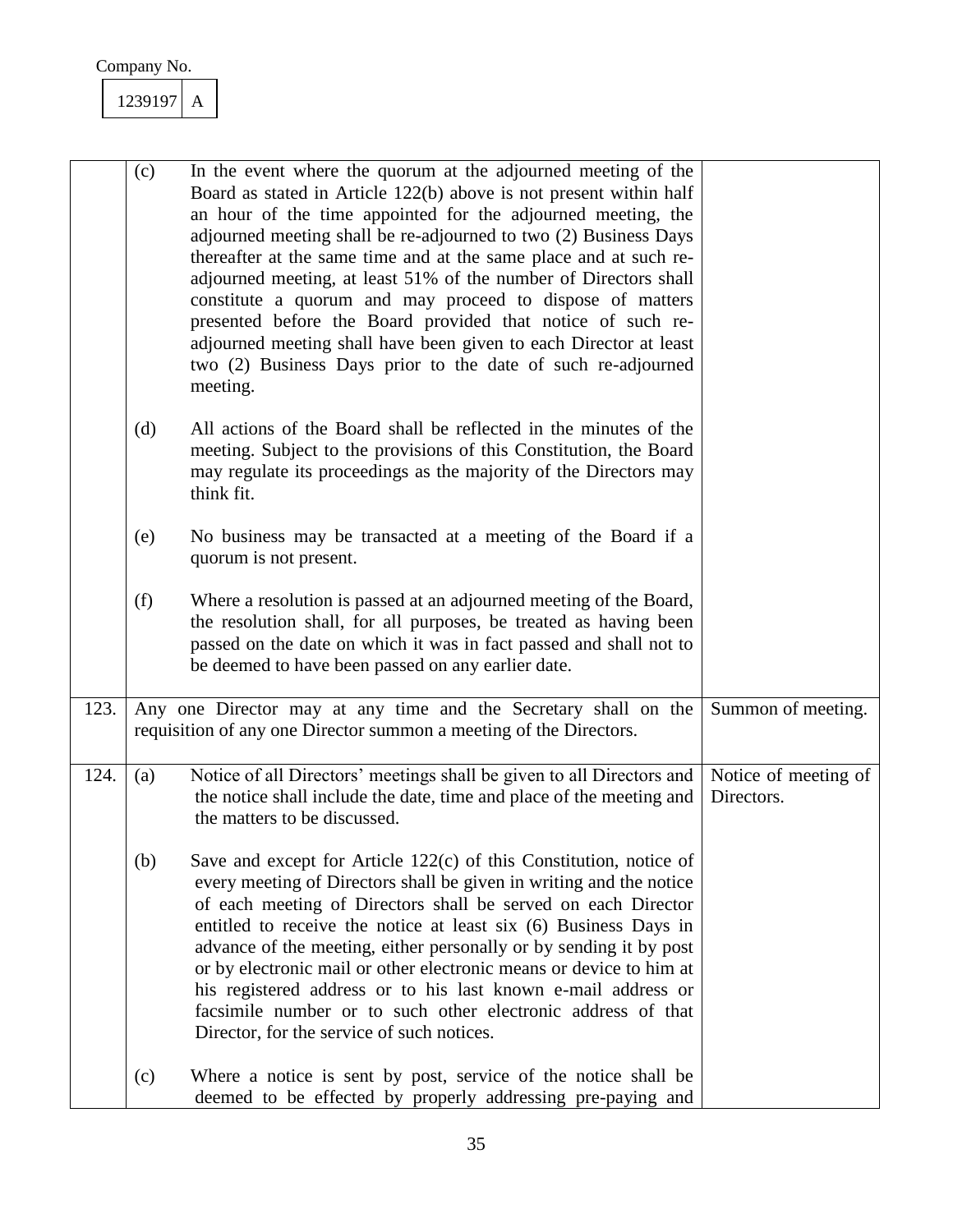|      |     | posting a letter containing the notice on the day after the date of<br>its posting. Where a notice is sent by electronic mail or other<br>electronic means or device, a confirmation note from the facsimile<br>machine or a computer print-out confirming the date of<br>transmission shall be evidence of the date of delivery of the said<br>notice electronically. All notices if sent by post and addressed to<br>Members with addresses in East and outside Malaysia shall be<br>sent by airmail or reliable courier services and the services shall<br>be paid at the prescribed rates. |                                            |    |
|------|-----|------------------------------------------------------------------------------------------------------------------------------------------------------------------------------------------------------------------------------------------------------------------------------------------------------------------------------------------------------------------------------------------------------------------------------------------------------------------------------------------------------------------------------------------------------------------------------------------------|--------------------------------------------|----|
| 125. | (a) | Subject to the notice and quorum requirements for meetings of the<br>Board as provided in this Constitution, a person may participate in<br>a meeting of the Board or any committee of the Board by<br>conference telephone, electronic or such other communication<br>facilities which would permit all persons participating in the<br>meeting to communicate with each other simultaneously and<br>instantaneously.                                                                                                                                                                         | Meetings<br>telephone,<br>electronic, etc. | by |
|      | (b) | Participation by a person in a meeting by conference telephone,<br>electronic and such other communication facilities shall be treated<br>as presence in person by that person at the said meeting and shall<br>be entitled to vote and be counted towards the quorum<br>notwithstanding the fact that he/she is not physically present at the<br>venue where the meeting is to be held.                                                                                                                                                                                                       |                                            |    |
|      | (c) | For the avoidance of doubt, such meeting shall be deemed to be<br>held at the place where the chairman of the meeting is at the start<br>of the meeting or any other place as agreed by the chairman.                                                                                                                                                                                                                                                                                                                                                                                          |                                            |    |
|      | (d) | Such a meeting shall not be deemed to have proceeded for such<br>period or periods where the conference telephone, electronic or<br>such other communication facilities have been disconnected.                                                                                                                                                                                                                                                                                                                                                                                                |                                            |    |
|      | (e) | The chairman of such a meeting shall have the discretion to<br>postpone the meeting which had been disconnected and which<br>cannot be reconnected within a reasonable time, to another date<br>and time to be agreed by the participants of the meeting.                                                                                                                                                                                                                                                                                                                                      |                                            |    |
| 126. |     | The Chairman shall preside as chairman at meetings of the Directors, but<br>if at any meeting the Chairman is not present within five (5) minutes after<br>the time appointed for holding the meeting or if the Chairman is unwilling<br>to act or unable due to illness or otherwise to act, any Maybank<br>Nominated Directors present shall act as chairman of the meeting.                                                                                                                                                                                                                 | Chairman of Board<br>meeting.              |    |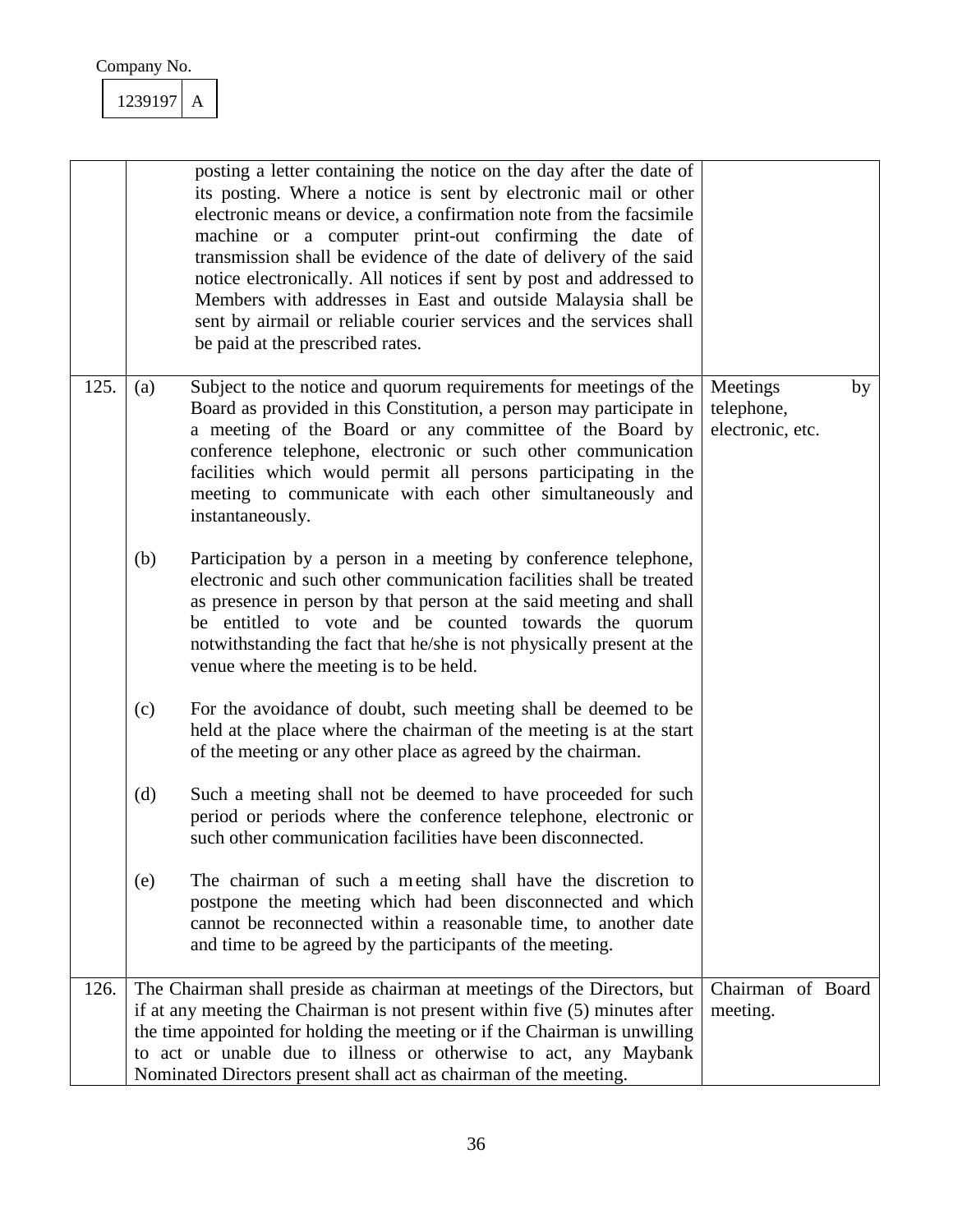| 2391971 |  |
|---------|--|
|         |  |

| 127. | (a) | Every Director shall have one (1) vote.                                                                                                                                                                                                                                                                                                                                                                                                                                                                                                                                                                                                                                                        | Voting.         |
|------|-----|------------------------------------------------------------------------------------------------------------------------------------------------------------------------------------------------------------------------------------------------------------------------------------------------------------------------------------------------------------------------------------------------------------------------------------------------------------------------------------------------------------------------------------------------------------------------------------------------------------------------------------------------------------------------------------------------|-----------------|
|      | (b) | A Director present at a meeting of the Board is presumed to have<br>agreed to, and to have voted in favour of, a resolution of the Board<br>unless he expressly dissents from or votes to object against the<br>resolution at the meeting.                                                                                                                                                                                                                                                                                                                                                                                                                                                     |                 |
|      | (c) | Unless provided otherwise in this Constitution, questions arising at<br>any meeting of Directors shall be decided by a majority of votes<br>and a determination by a majority of Directors shall for all<br>purposes be deemed a determination of the Directors.                                                                                                                                                                                                                                                                                                                                                                                                                               |                 |
| 128. |     | No resolutions shall be passed by the Board for the following issues unless<br>there is prior consensus between Maybank and Ageas:                                                                                                                                                                                                                                                                                                                                                                                                                                                                                                                                                             | Special Issues. |
|      | (a) | Acquisitions which fall outside the general scope of business of the<br>Company and its subsidiaries.                                                                                                                                                                                                                                                                                                                                                                                                                                                                                                                                                                                          |                 |
|      | (b) | Related party transactions outside the normal course of business of<br>the Company.                                                                                                                                                                                                                                                                                                                                                                                                                                                                                                                                                                                                            |                 |
|      | (c) | Borrowings or provision of guarantees outside the normal course of<br>business of the Company.                                                                                                                                                                                                                                                                                                                                                                                                                                                                                                                                                                                                 |                 |
|      | (d) | Expenditure, which is not a direct consequence of implementing the<br>business plan agreed between Maybank and Ageas.                                                                                                                                                                                                                                                                                                                                                                                                                                                                                                                                                                          |                 |
|      | (e) | Increase in capital (whether by call for new capital or through<br>retained profits by failure to support a resolution to declare<br>sufficient dividends), if such increases would take the Company<br>beyond two hundred and fifty per centum (250%) of the minimum<br>margin of solvency set by BNM as at the date of the Shareholders'<br>Agreement, subject always to prevailing laws or regulations in<br>Malaysia unless it is an increase in capital for the purposes of an<br>acquisition within the general scope of the business of the Company<br>and its subsidiaries and prior thereto, the relevant procedures set out<br>under the Shareholders' Agreement have been observed. |                 |
|      | (f) | Expansion of the business of the Company and its subsidiaries<br>outside Malaysia and the Republic of Singapore.                                                                                                                                                                                                                                                                                                                                                                                                                                                                                                                                                                               |                 |
|      | (g) | Any disposal of, acquisition of (other than as set out under the<br>Shareholders' Agreement) or discontinuance in whole or in part of,<br>any business activity or any other proposal, which (in the opinion of                                                                                                                                                                                                                                                                                                                                                                                                                                                                                |                 |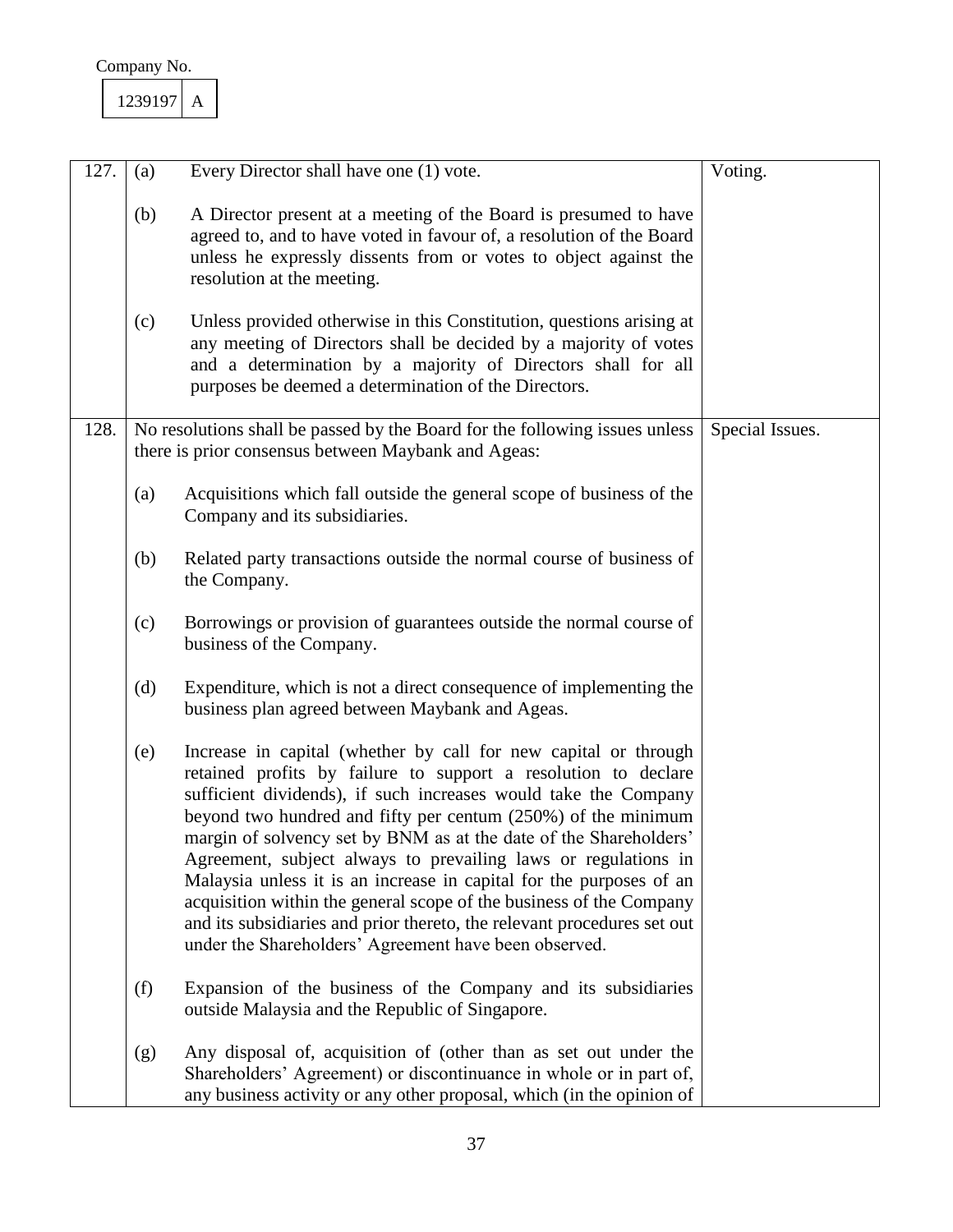|      |            | the Board) results in the basic objective as stated in the<br>Shareholders' Agreement to build Malaysia's premier takaful<br>company distributing substantially through Maybank's retail<br>network while creating shareholder value, no longer being the<br>primary focus of the Company and its subsidiaries.                                                                                                                                                                                                                                                         |                                                                             |
|------|------------|-------------------------------------------------------------------------------------------------------------------------------------------------------------------------------------------------------------------------------------------------------------------------------------------------------------------------------------------------------------------------------------------------------------------------------------------------------------------------------------------------------------------------------------------------------------------------|-----------------------------------------------------------------------------|
| 129. | following: | A Director shall be counted in a quorum at a meeting but may not vote<br>and participate in the discussion and elaboration in respect of the                                                                                                                                                                                                                                                                                                                                                                                                                            | Restriction in voting.                                                      |
|      | (a)        | any arrangement for giving the Director himself or any other<br>Director any security or indemnity in respect of money lent by him<br>to or obligation undertaken by him for the benefit of the Company;<br><b>or</b>                                                                                                                                                                                                                                                                                                                                                   |                                                                             |
|      | (b)        | any arrangement for the giving by the Company of any security to<br>a third party in respect of a debt or obligation of the Company for<br>which the Director himself or any other Director has assumed<br>responsibility in whole or in part under a guarantee or indemnity or<br>by the deposit of a security; or                                                                                                                                                                                                                                                     |                                                                             |
|      | (c)        | any contract by the Director himself or any other Director to<br>subscribe for or underwrite shares of debentures of the Company;<br><b>or</b>                                                                                                                                                                                                                                                                                                                                                                                                                          |                                                                             |
|      | (d)        | any contract or arrangement with any other company in which he is<br>interested either or both as an officer of that other company or as a<br>holder of shares or other securities in that other company.                                                                                                                                                                                                                                                                                                                                                               |                                                                             |
| 130. | (a)        | Every Director shall comply with the provisions of Section 221 of<br>the Act and all relevant laws, rules, regulations and guidelines<br>issued by the relevant authorities, in connection with the disclosure<br>of his interest in any contract or proposed contract with the<br>Company and in connection with the disclosure of the fact and the<br>nature, character and extent of any other or possession of any<br>property whereby whether directly or indirectly, duties or interests<br>might be created in conflict with his duty or interest as a Director. | Declaration<br>of<br>interest by Director<br>in<br>material<br>transaction. |
|      | (b)        | The declaration of interest shall be made by way of a written notice<br>to all members of the Board and the Secretary at a meeting of<br>Directors:-                                                                                                                                                                                                                                                                                                                                                                                                                    |                                                                             |
|      |            | as soon as practicable after being aware of his interest in the<br>(i)<br>material transaction or arrangement; and                                                                                                                                                                                                                                                                                                                                                                                                                                                      |                                                                             |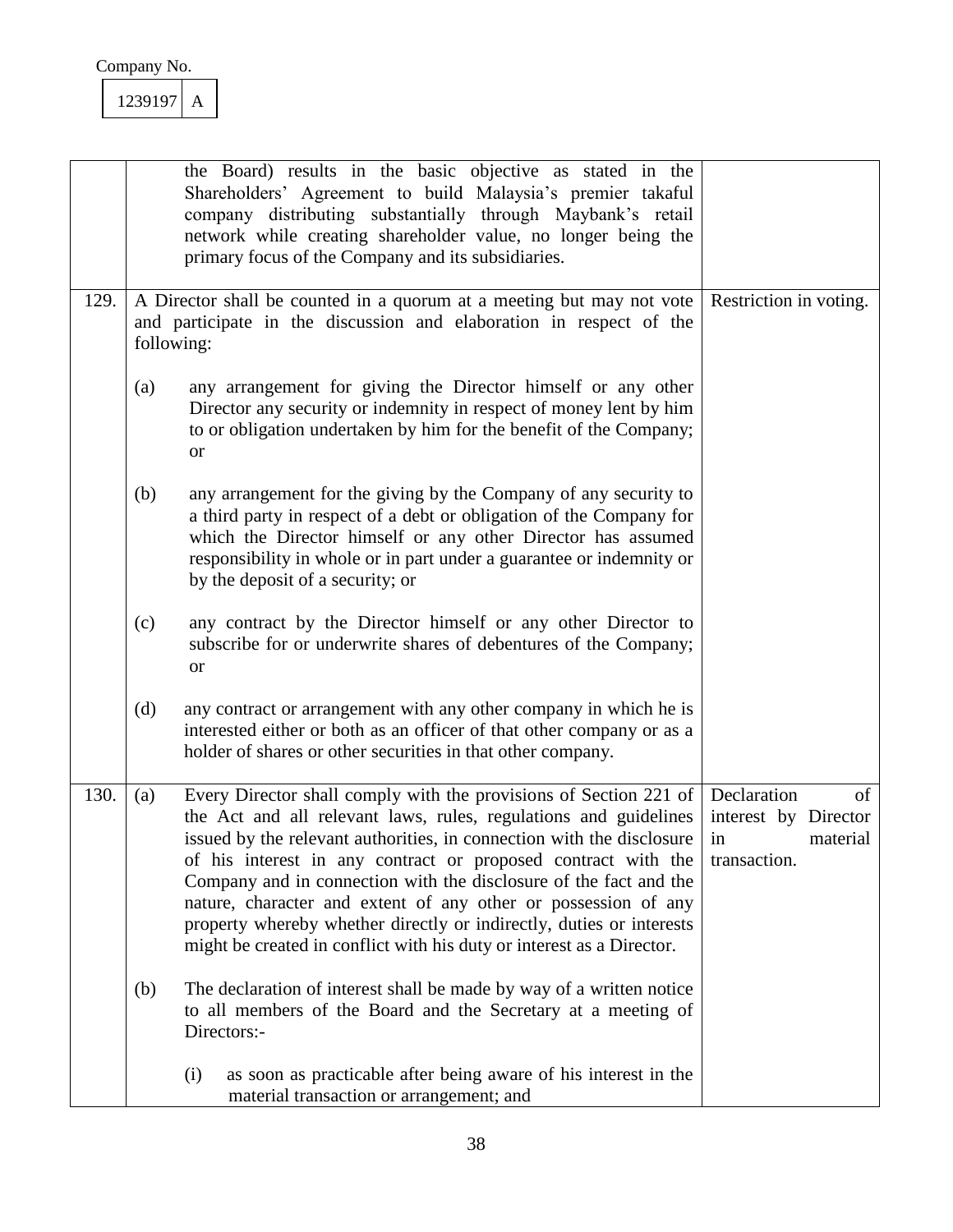|      | if the material transaction or arrangement is being deliberated<br>(ii)<br>at a meeting of the Directors, before the commencement of<br>the deliberation.                                                                                                                                                                                                                                                                                                                                                                            |                                                                           |
|------|--------------------------------------------------------------------------------------------------------------------------------------------------------------------------------------------------------------------------------------------------------------------------------------------------------------------------------------------------------------------------------------------------------------------------------------------------------------------------------------------------------------------------------------|---------------------------------------------------------------------------|
| 131. | Subject always to Section 222 (2) of the Act, regardless of whether a<br>declaration has been made, a Director, who has, directly or indirectly,<br>an interest in a material transaction or arrangement, shall not participate<br>and vote at the meeting of Directors where the material transaction or<br>arrangement is being deliberated, but he shall be counted in the quorum<br>present at the meeting.                                                                                                                      | Safeguards.                                                               |
| 132. | A Director of the Company may with the consent of the Board be or<br>become a Director or other officer of, or otherwise interested in, any<br>company promoted by the Company or in which the Company may be<br>interested as shareholder or otherwise, and no such Director shall be<br>accountable to the Company for any remuneration or other benefits<br>received by him as a Director or officer of, or from his interest in, such<br>other company unless the Company otherwise directs.                                     | Director<br>may<br>become Director of<br>other company.                   |
| 133. | Any Director may act by himself or his firm in a professional capacity for<br>the Company, and he or his firm shall be entitled to remuneration for<br>professional services as if he were not a Director, provided that nothing<br>herein contained shall authorise a Director or his firm to act as auditor of<br>the Company.                                                                                                                                                                                                     | Company<br>may<br>remunerate Director<br>professional<br>for<br>services. |
|      | <b>COMMITTEES OF DIRECTORS</b>                                                                                                                                                                                                                                                                                                                                                                                                                                                                                                       |                                                                           |
| 134. | The Directors may appoint such other committees of the Directors<br>(a)<br>consisting of such members of their body as they may from time to<br>time think fit.                                                                                                                                                                                                                                                                                                                                                                      | Committees<br>of the<br>Board.                                            |
|      | (b)<br>Save for the powers in relation to Special Issues, the Directors<br>may entrust to and confer upon the Board committee, any of the<br>powers exercisable by them upon such terms and conditions and<br>with such restrictions as they may think fit and either collaterally<br>with or to the exclusion of their own powers, and may from time to<br>time delegate, revoke, withdraw, alter, or vary all or any of their<br>powers, other than the powers in relation to Special Issues, to the<br>Board committee appointed. | Power to delegate<br>powers.                                              |
|      | The Board executive committee and any other committees so<br>(c)<br>appointed shall in the exercise of the powers so delegated conform<br>to any regulations that may from time to time be imposed upon                                                                                                                                                                                                                                                                                                                              | Committees<br>to<br>conform<br>to<br>regulations.                         |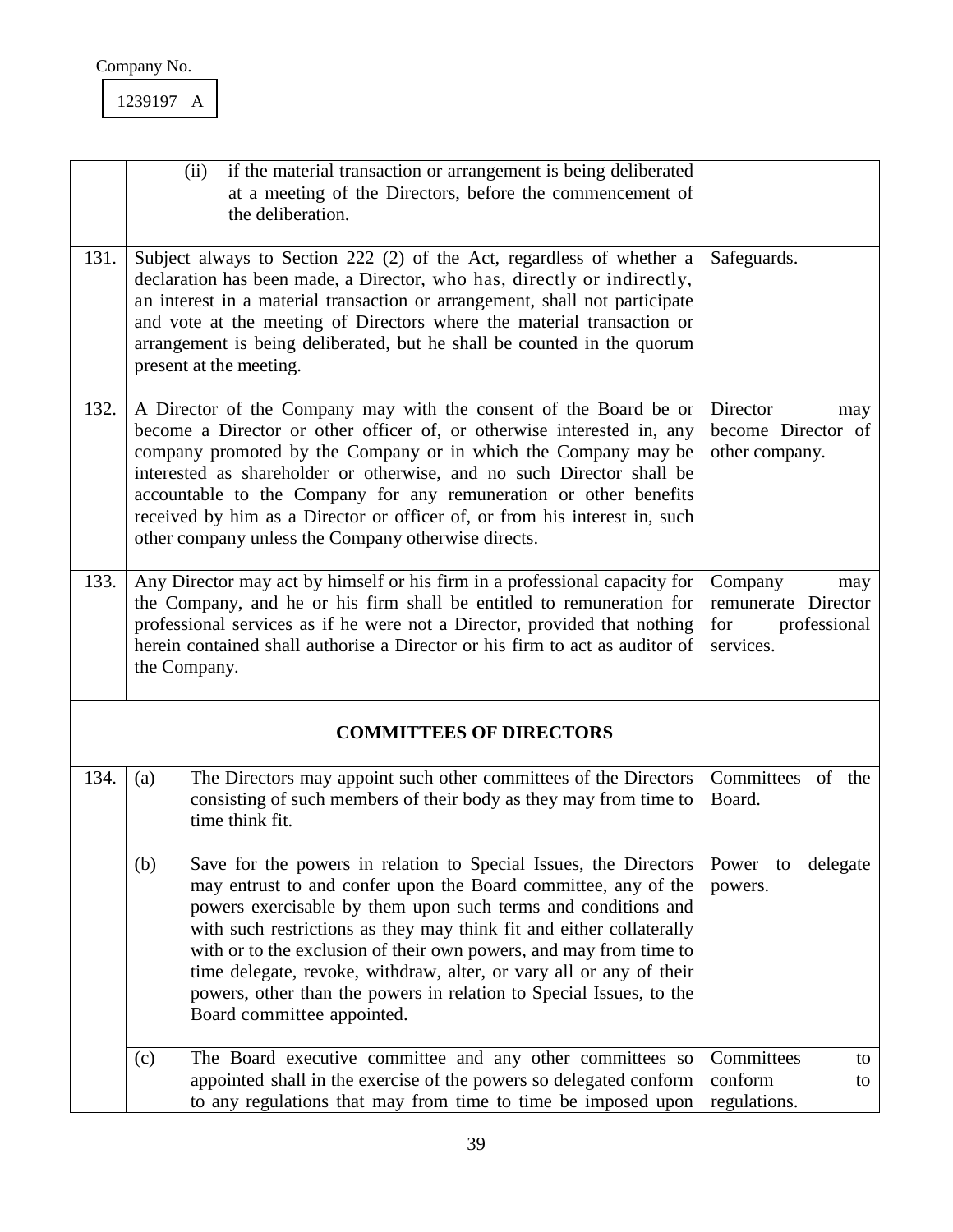| 239197 |  |
|--------|--|
|        |  |

|      | them by the Board.                                                                                                                                                                                                                                                                                                                                                                                                                                                                                                                                                                                                                                                           |                                                 |
|------|------------------------------------------------------------------------------------------------------------------------------------------------------------------------------------------------------------------------------------------------------------------------------------------------------------------------------------------------------------------------------------------------------------------------------------------------------------------------------------------------------------------------------------------------------------------------------------------------------------------------------------------------------------------------------|-------------------------------------------------|
|      | A committee may elect a chairperson of its meetings and may<br>(d)<br>determine its own proceedings. If no such chairman is elected, or if<br>at any meeting the chairman is not present within five (5) minutes<br>after the time appointed for holding the same, the members present<br>may choose one of their number to be chairman of the meeting.                                                                                                                                                                                                                                                                                                                      | Chairman<br>of<br>committee<br>proceedings.     |
|      | Any questions arising at any meeting of a committee shall be<br>(e)<br>determined by a majority of votes of the members present, and in<br>the case of an equality of votes the chairman of the meeting shall<br>not have a second or casting vote.                                                                                                                                                                                                                                                                                                                                                                                                                          | Voting<br>during<br>meeting<br>of<br>committee. |
|      | <b>MANAGING DIRECTOR, EXECUTIVE DIRECTOR &amp; CHIEF EXECUTIVE OFFICER</b>                                                                                                                                                                                                                                                                                                                                                                                                                                                                                                                                                                                                   |                                                 |
| 135. | The Directors shall subject to the prior approval of BNM appoint one of<br>the members of the Board nominated by Maybank for the time being and<br>from time to time to the office of managing director and may from time to<br>time revoke any such appointment. A managing director so appointed<br>shall be subjected to the same provisions as to the resignation and removal<br>as the other Directors, and if he ceases to hold the office of the Director he<br>shall ipso facto and immediately cease to be a managing director, but<br>without prejudice to any claim he may have for damages for breach of any<br>contract of service between him and the Company. | Appointment<br>of<br>managing director.         |
| 136. | A managing director shall, subject to the terms of any agreement entered<br>into in any particular case, receive such remuneration (whether by way of<br>salary, commission or participation in profits, or partly in one way and<br>partly in another) as the Directors may determine.                                                                                                                                                                                                                                                                                                                                                                                      | Remuneration<br>of<br>managing director.        |
| 137. | The managing director shall be subject to the control of the Board. The<br>managing director shall be responsible to carry out the administration and<br>management of the Company and the underwriting of all family and<br>general takaful business, settlement of claims, the arrangement of<br>facultative retakaful and carry out other functions for the efficient<br>administration of the Company as delegated by the Board.                                                                                                                                                                                                                                         | Managing<br>director<br>subject to control.     |
| 138. | Subject to the approval of BNM, the Directors may from time to<br>(a)<br>time appoint one or more of their body that are nominated by<br>Maybank to be the holder of any executive office upon such terms<br>and for such period as they may determine.                                                                                                                                                                                                                                                                                                                                                                                                                      | Appointment<br>to<br>executive office.          |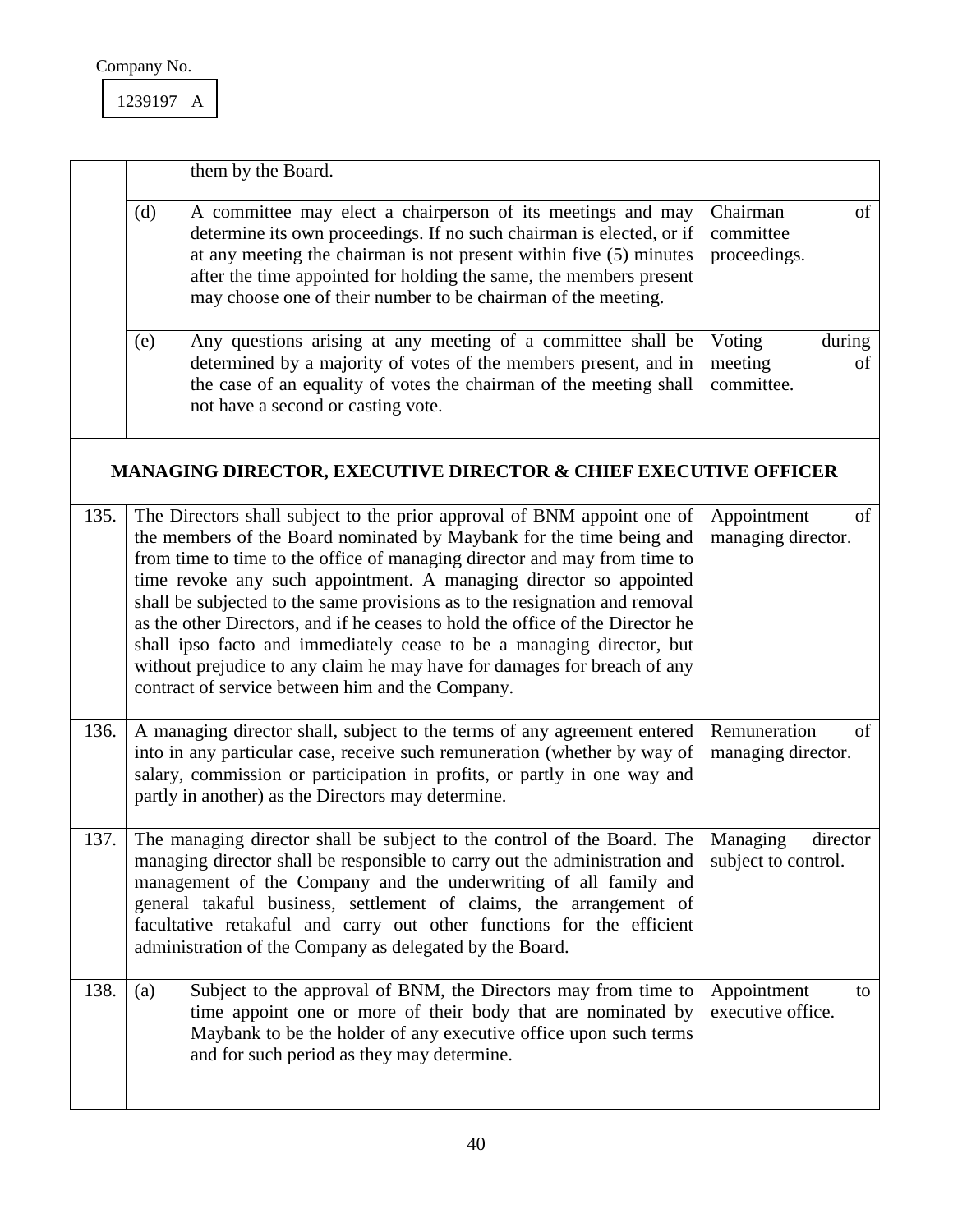|      | (b)      | The appointment of any Director to any other executive office<br>shall be subject to termination if he cease from any cause to be a<br>Director unless the contract or resolution under which he holds<br>office shall state otherwise but without prejudice to any claim he<br>may have for damages for breach of any contract of service<br>between him and the Company.                                                                                                                                                              |                              |                                         |
|------|----------|-----------------------------------------------------------------------------------------------------------------------------------------------------------------------------------------------------------------------------------------------------------------------------------------------------------------------------------------------------------------------------------------------------------------------------------------------------------------------------------------------------------------------------------------|------------------------------|-----------------------------------------|
|      | (c)      | The Directors may entrust to and confer upon a Director holding<br>any executive office any of the powers (other than the power to<br>make calls on or to forfeit shares or the powers exercisable by the<br>Directors under Article 128 hereof) exercisable by them as<br>Directors upon such terms and conditions and with such<br>restrictions as they may think fit and either collaterally with or to<br>the exclusion of their own powers and may from time to time<br>revoke, withdraw, alter or vary all or any of such powers. |                              |                                         |
| 139. | (a)      | The Directors shall subject to the prior approval of BNM appoint a<br>person nominated by Maybank to the office of chief executive<br>officer at such remuneration and upon such terms as to the duties<br>to be performed, the powers to be exercised, and all other matters<br>as the Directors think fit, but no such appointee shall be invested<br>with any powers or entrusted with any duties which the Directors<br>themselves could not have exercised or performed.                                                           | Chief<br>officer.            | executive                               |
|      | (b)      | The chief executive officer shall be subject to the control of the<br>Board and a chief executive officer so appointed shall, subject to<br>the provisions of any contract between him and the Company, be<br>removed or dismissed from office.                                                                                                                                                                                                                                                                                         |                              |                                         |
|      | (c)      | The Board may, if it deems fit, appoint a deputy chief executive<br>officer who shall be a nominee of Ageas.                                                                                                                                                                                                                                                                                                                                                                                                                            |                              |                                         |
|      |          | For the avoidance of doubt, the appointment of chief executive officer<br>and/or the deputy chief executive officer of the Company is subject to a<br>consultative process for both Maybank and Ageas to deliberate on the<br>universe of the candidates before an actual nomination could be made.<br>Nevertheless, the actual appointment of chief executive officer and/or<br>deputy chief executive officer remains the responsibility of the Board.                                                                                |                              |                                         |
| 140. | Maybank. | Notwithstanding anything to the contrary in this Constitution, the<br>Directors shall have the right, in the event of unsatisfactory performance<br>or conduct of the person so appointed as the managing director or chief<br>executive officer to dismiss him and to have him replaced by a nominee of                                                                                                                                                                                                                                | Removal<br>chief<br>officer. | of<br>managing director or<br>executive |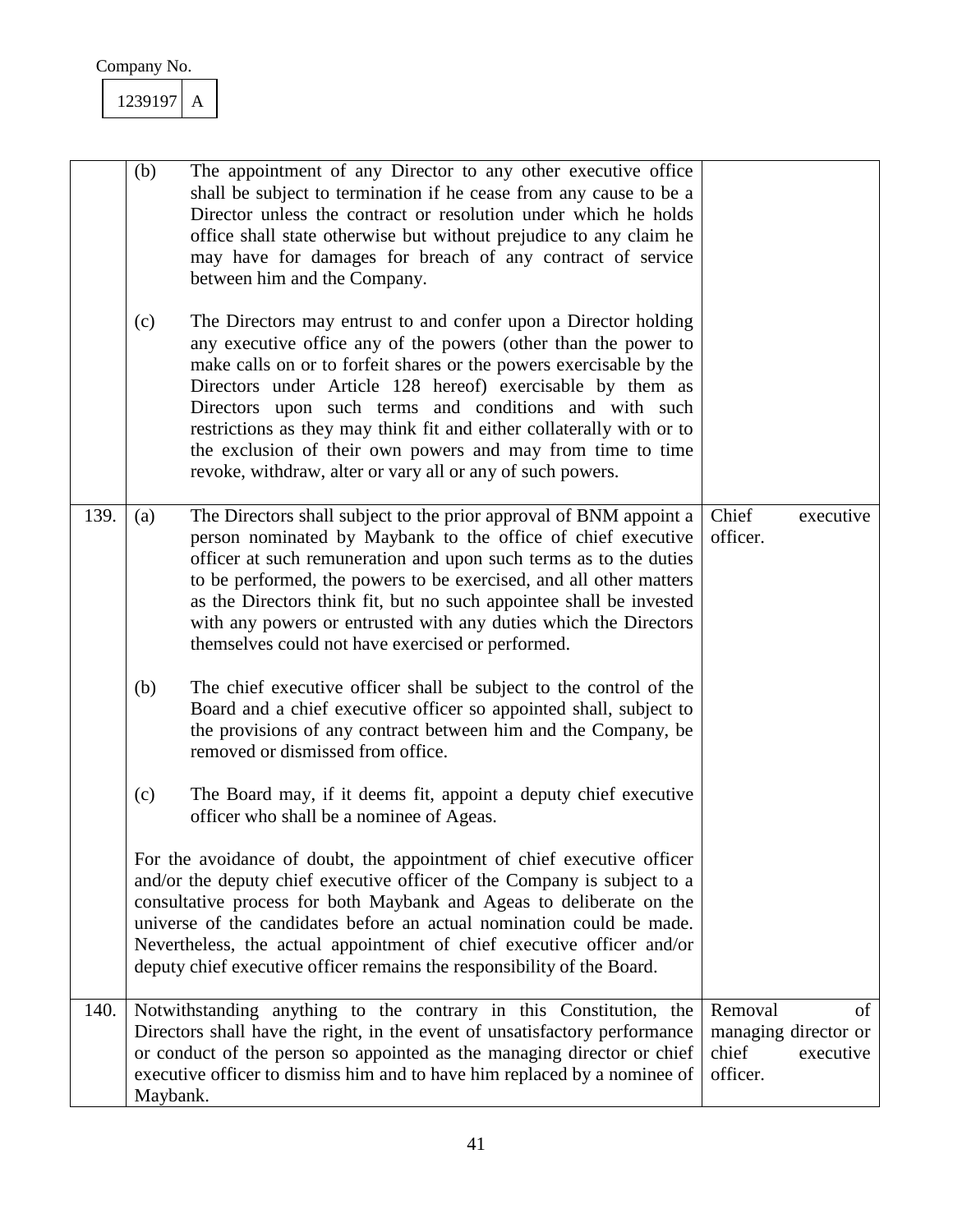|      | <b>VALIDATION OF ACTS OF DIRECTORS</b>                                                                                                                                                                                                                                                                                                                                                                                                                                                                                                                                                                                                                                                                             |                                                                                     |  |  |
|------|--------------------------------------------------------------------------------------------------------------------------------------------------------------------------------------------------------------------------------------------------------------------------------------------------------------------------------------------------------------------------------------------------------------------------------------------------------------------------------------------------------------------------------------------------------------------------------------------------------------------------------------------------------------------------------------------------------------------|-------------------------------------------------------------------------------------|--|--|
| 141. | All acts bona fide done by any meeting of the Directors or of a committee<br>of Directors or by any person acting as a Director shall, notwithstanding<br>that it is afterwards discovered that there was some defect in the<br>appointment of any such Director or person acting as aforesaid, or that<br>they or any of them were disqualified, be as valid as if every such person<br>had been duly appointed and was qualified to be a Director.                                                                                                                                                                                                                                                               | Validity<br>of<br>acts<br>where appointment<br>defective.                           |  |  |
|      | <b>CIRCULAR RESOLUTIONS</b>                                                                                                                                                                                                                                                                                                                                                                                                                                                                                                                                                                                                                                                                                        |                                                                                     |  |  |
| 142. | A resolution in writing, signed or assented and received by the Secretary<br>by post, facsimile, e-mail or other electronic means, by all the Directors<br>shall be as valid and effectual as if it had been passed at a meeting of the<br>Directors duly convened and held and shall be passed on the date which it<br>has been signed by the last Director. Any such resolution may consist of<br>several counterparts each signed or assented to by one or more Directors<br>in question.                                                                                                                                                                                                                       | Resolutions<br>in<br>writing signed<br>by<br>Directors effective.                   |  |  |
|      | <b>AUTHENTICATION OF DOCUMENTS</b>                                                                                                                                                                                                                                                                                                                                                                                                                                                                                                                                                                                                                                                                                 |                                                                                     |  |  |
| 143. | Any Director or the Secretary or any person appointed by the Directors for<br>the purpose shall have power to authenticate any documents affecting the<br>Constitution and any resolution passed by the Company or the Directors<br>and any books, records, documents and accounts relating to the business<br>of the Company, and to certify copies thereof or extracts therefrom as true<br>copies or extracts and need not be made under the Seal; and, where any<br>books, records, documents or accounts are kept elsewhere than in the<br>Office, the local manager or other officer of the Company having the<br>custody thereof shall be deemed to be a person appointed by the Directors<br>as aforesaid. | Authentication<br>of<br>documents.                                                  |  |  |
| 144. | A document purporting to be a copy of a resolution of the Directors or an<br>extract from the minutes of a meeting of the Directors which is certified as<br>such in accordance with the provisions of Article 143 shall be conclusive<br>evidence in favour of all persons dealing with the Company upon the faith<br>thereof that such resolution has been duly passed or, as the case may be,<br>that such extract is a true and accurate record of a duly constituted<br>meeting of the Directors.                                                                                                                                                                                                             | Certified<br>of<br>copy<br>resolution or extract<br>of<br>minutes<br>of<br>meeting. |  |  |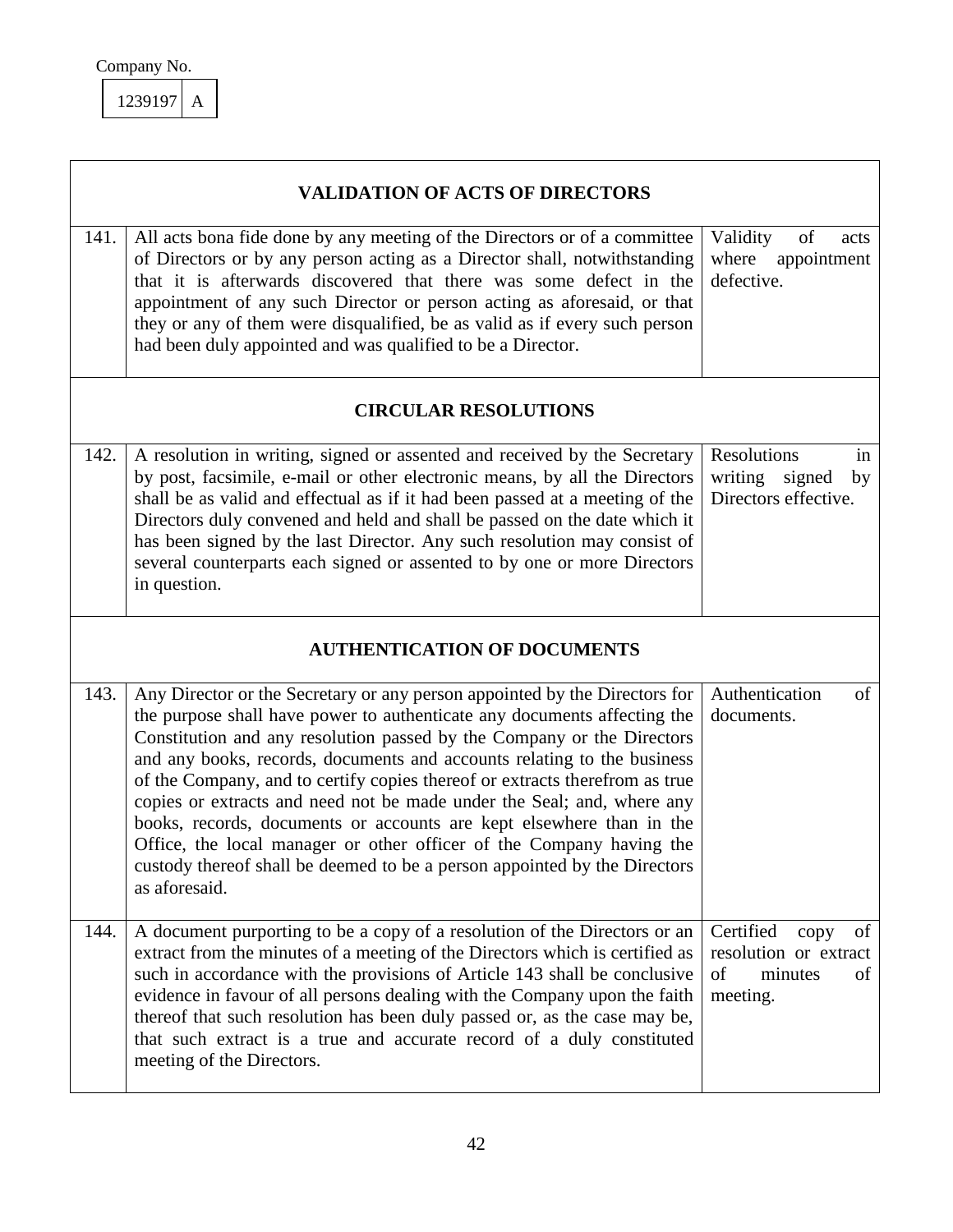

|      | <b>SECRETARY(IES)</b> |                                                                                                                                                                                                                                                                                                                                                                                                                                                                         |                                                                                     |  |  |
|------|-----------------------|-------------------------------------------------------------------------------------------------------------------------------------------------------------------------------------------------------------------------------------------------------------------------------------------------------------------------------------------------------------------------------------------------------------------------------------------------------------------------|-------------------------------------------------------------------------------------|--|--|
| 145. | (a)                   | The Secretary or Secretaries shall in accordance with the Act be<br>appointed by the Directors for such term, at such remuneration and<br>upon such conditions as they think fit, and any Secretary or Joint<br>Secretaries so appointed may be removed by them. The Directors<br>may from time to time by resolution appoint a temporary substitute<br>for the Secretary or Secretaries who shall be deemed to be the<br>Secretary during the term of his appointment. | Appointment<br>of<br>Secretary.                                                     |  |  |
|      | (b)                   | A provision of the Act or this Constitution requiring or authorising<br>a thing to be done by or to a Director and the Secretary shall not be<br>satisfied by its being done by or to the same person acting both as<br>Director and as, or in place of, the Secretary.                                                                                                                                                                                                 | Same<br>person<br>may<br>not act as Director<br>Secretary<br>and<br>simultaneously. |  |  |
|      | (c)                   | A provision of the Act or this Constitution requiring or authorising<br>a thing to be done by or to the Secretary shall be satisfied by its<br>being done by or to one (1) or more of the Secretaries, if any, for<br>the time being appointed by the Directors.                                                                                                                                                                                                        | Joint Secretaries.                                                                  |  |  |
|      |                       | <b>SHARIAH COMMITTEE</b>                                                                                                                                                                                                                                                                                                                                                                                                                                                |                                                                                     |  |  |
| 146. | (a)                   | The Directors shall establish a Shariah committee to advise the<br>Company on the operations of its takaful business in ensuring the<br>Company's business, affairs and activities comply with the Shariah<br>law.                                                                                                                                                                                                                                                      | of<br>Shariah<br>Roles<br>committee.                                                |  |  |
|      | (b)                   | The establishment and affairs of shariah committee shall at all<br>times governed by Islamic Financial Services Act and any<br>standards, guidelines and circular issued by BNM from time to<br>tıme.                                                                                                                                                                                                                                                                   |                                                                                     |  |  |
|      | <b>SEAL</b>           |                                                                                                                                                                                                                                                                                                                                                                                                                                                                         |                                                                                     |  |  |
| 147. | (a)                   | The Directors shall provide for the safe custody of the Seal which<br>shall only be used pursuant to a resolution of the Directors, or a<br>committee of the Directors authorised to use the Seal. Every<br>instrument to which the Seal shall be affixed shall be signed by a<br>Director and shall be counter-signed by a second Director or the<br>Secretary or by some other person appointed by the Directors for<br>the purpose.                                  | official<br>Seal<br>and<br>seal.                                                    |  |  |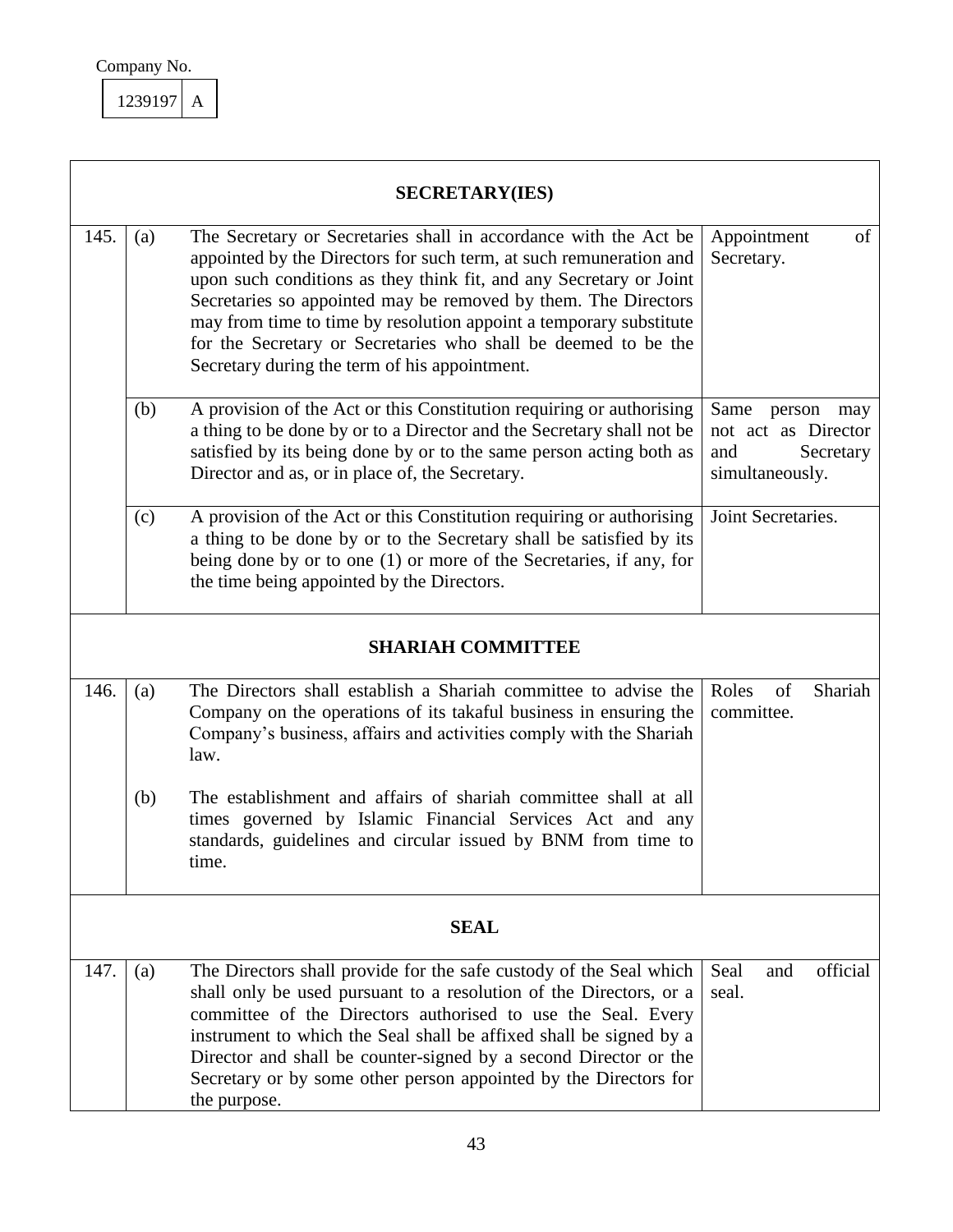| 239197 |  |
|--------|--|
|        |  |

|      | (b)<br>may exercise all the<br>Directors<br>The<br>the<br>powers of<br>Company conferred by Section 62 of the Act in relation to any<br>official seal for use outside Malaysia, and such powers shall be<br>vested in the Directors.                                                                                                                                                                                                                                                                                         |                                        |
|------|------------------------------------------------------------------------------------------------------------------------------------------------------------------------------------------------------------------------------------------------------------------------------------------------------------------------------------------------------------------------------------------------------------------------------------------------------------------------------------------------------------------------------|----------------------------------------|
|      | The Directors can use all the powers given under the Act for<br>(c)<br>executing a document in accordance with Section $66(2)$ of the Act<br>and such execution shall have the same effect as if the document is<br>executed under the Seal of the Company.                                                                                                                                                                                                                                                                  |                                        |
|      | <b>ACCOUNTS</b>                                                                                                                                                                                                                                                                                                                                                                                                                                                                                                              |                                        |
| 148. | The Directors shall cause proper accounting and other records to be kept<br>in accordance with the Act, which shall give a true and fair view of the<br>state of the Company's affairs and explain its transactions.                                                                                                                                                                                                                                                                                                         | Accounts to be kept.                   |
| 149. | The books of account shall be kept at the Office or, subject to the<br>provisions of Section 245 of the Act, at such other place or places as the<br>Directors think fit, and shall always be open to the inspection of the<br>Directors.                                                                                                                                                                                                                                                                                    | Place to be kept.                      |
| 150. | The Directors shall pursuant to Sections 257 and 258 of the Act cause the<br>audited financial statements and reports relating thereto to be sent at least<br>twenty-one (21) days before the date of its annual General Meeting to:                                                                                                                                                                                                                                                                                         | Circulation<br>of<br>audited accounts. |
|      | every Member of the Company;<br>(a)                                                                                                                                                                                                                                                                                                                                                                                                                                                                                          |                                        |
|      | (b)<br>every person who is entitled to receive notice of General Meetings;                                                                                                                                                                                                                                                                                                                                                                                                                                                   |                                        |
|      | every auditor of the Company; and<br>(c)                                                                                                                                                                                                                                                                                                                                                                                                                                                                                     |                                        |
|      | every debenture holder of the Company on a request being made to<br>(d)<br>the Company                                                                                                                                                                                                                                                                                                                                                                                                                                       |                                        |
|      | and laid before an annual General Meeting.                                                                                                                                                                                                                                                                                                                                                                                                                                                                                   |                                        |
| 151. | The Directors shall from time to time determine whether and to what<br>extent and at what times and places and under what conditions or<br>regulations the accounting and other records of the Company or any of<br>them shall be open to the inspection of Members not being Directors. No<br>Member (not being a Director) shall have any right of inspecting any<br>account or book or paper of the Company except as conferred by statute or<br>authorised by the Directors by a resolution or by the Company in General | Inspection<br>by<br>Members.           |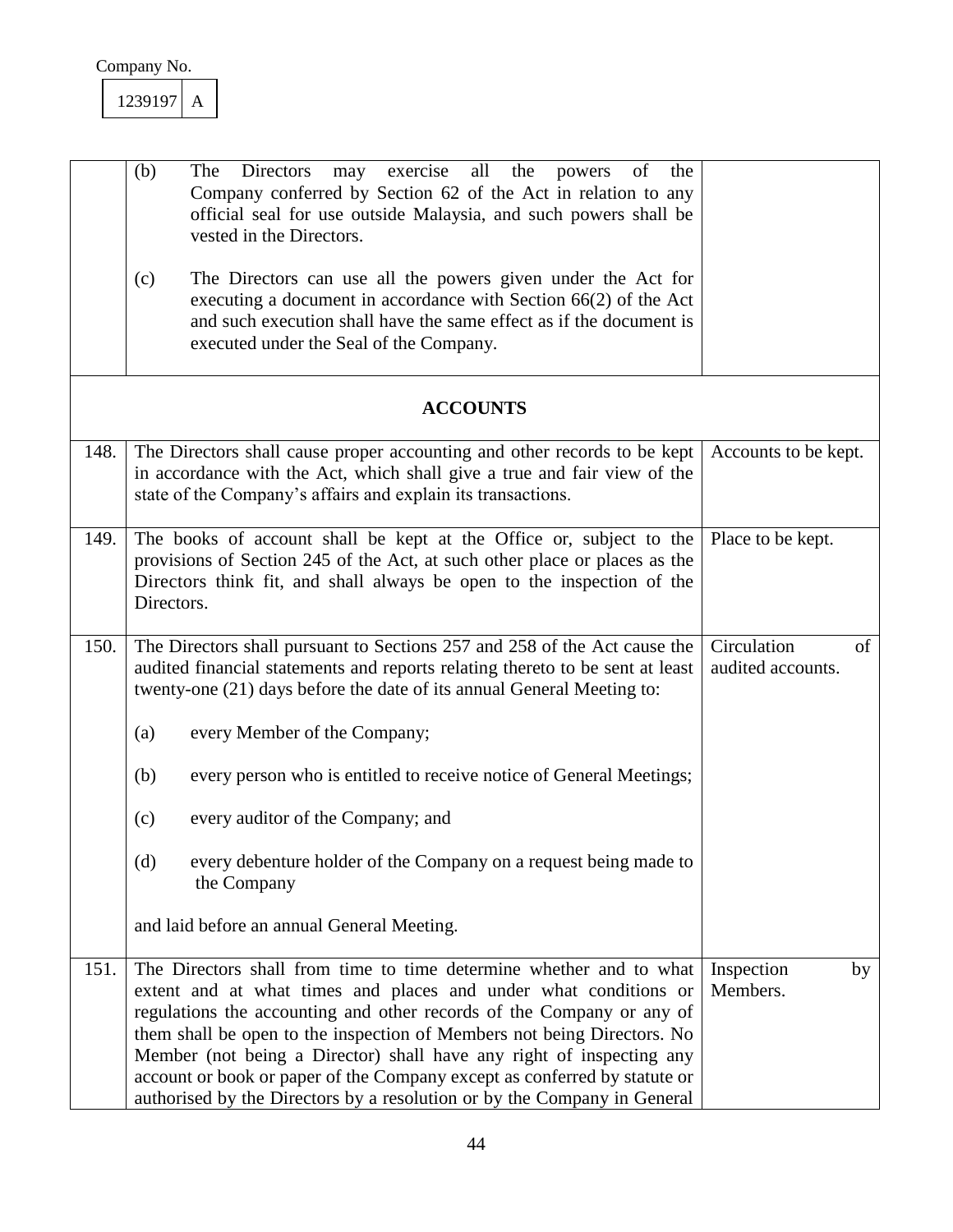| 239197 |  |
|--------|--|
|        |  |

|      | Meeting.                                                                                                                                                                                                                                                                                                                                                                                                                                                                                                                                                                                                                                                                                                                                                                                                                                                    |                                   |    |
|------|-------------------------------------------------------------------------------------------------------------------------------------------------------------------------------------------------------------------------------------------------------------------------------------------------------------------------------------------------------------------------------------------------------------------------------------------------------------------------------------------------------------------------------------------------------------------------------------------------------------------------------------------------------------------------------------------------------------------------------------------------------------------------------------------------------------------------------------------------------------|-----------------------------------|----|
| 152. | The Company shall make available to all the Directors the quarterly<br>management accounts, which comprise the balance sheet, profit and loss<br>account and cash flow statement and an annual audit report.                                                                                                                                                                                                                                                                                                                                                                                                                                                                                                                                                                                                                                                | Maintenance<br>financial records. | of |
| 153. | Save as may necessary for complying with the provisions of the Statutes,<br>the Directors shall not be bound to publish any list or particulars of the<br>securities or investments held by the Company or to give any information<br>with reference to the same to any Member.                                                                                                                                                                                                                                                                                                                                                                                                                                                                                                                                                                             | Particulars<br>investment.        | of |
|      | <b>AUDIT</b>                                                                                                                                                                                                                                                                                                                                                                                                                                                                                                                                                                                                                                                                                                                                                                                                                                                |                                   |    |
| 154. | Auditors shall be appointed in accordance with Section 271 to 273 of the<br>Act and their duties regulated in accordance with Section 266 of the Act.<br>No person may be appointed as auditor of the company if he falls under<br>any of the criteria under Section $264(1)$ of the Act.                                                                                                                                                                                                                                                                                                                                                                                                                                                                                                                                                                   | Audit provisions.                 |    |
|      | <b>DIVIDENDS AND RESERVES</b>                                                                                                                                                                                                                                                                                                                                                                                                                                                                                                                                                                                                                                                                                                                                                                                                                               |                                   |    |
| 155. | Subject to Sections 131 to 133 of the Act, the Shareholders'<br>(a)<br>Agreement and the prevailing laws or governmental policy, the<br>Directors may, from time to time declare dividends, if the<br>Company is solvent, but no such dividend shall exceed the amount<br>authorised by the Directors.                                                                                                                                                                                                                                                                                                                                                                                                                                                                                                                                                      | Declaration<br>dividends.         | of |
|      | Subject to the availability of the necessary tax credits and the need<br>(b)<br>to provide for any operating or capital expenditure of the<br>Company, the Company shall declare as a dividend to the Member,<br>its entire dividend received from the subsidiaries.                                                                                                                                                                                                                                                                                                                                                                                                                                                                                                                                                                                        |                                   |    |
| 156. | Subject to Section 60 of the Islamic Financial Services Act and prior<br>written approval from the BNM, the Directors may if they think fit from<br>time to time, and if they are satisfied that the Company will be solvent<br>immediately after the distribution is made, authorise and pay to the<br>Members such dividends as appear to the Directors to be justified by the<br>profits of the Company. If at any time the share capital of the Company is<br>divided into different classes the Directors may pay such dividends in<br>respect of those shares in the capital of the Company which confer on the<br>Members thereof deferred or non-preferential rights as well as in respect<br>of those shares which confer on the Members thereof preferential rights<br>with regards to dividend and provide that the Directors act bona fide they | Payment<br>dividends.             | of |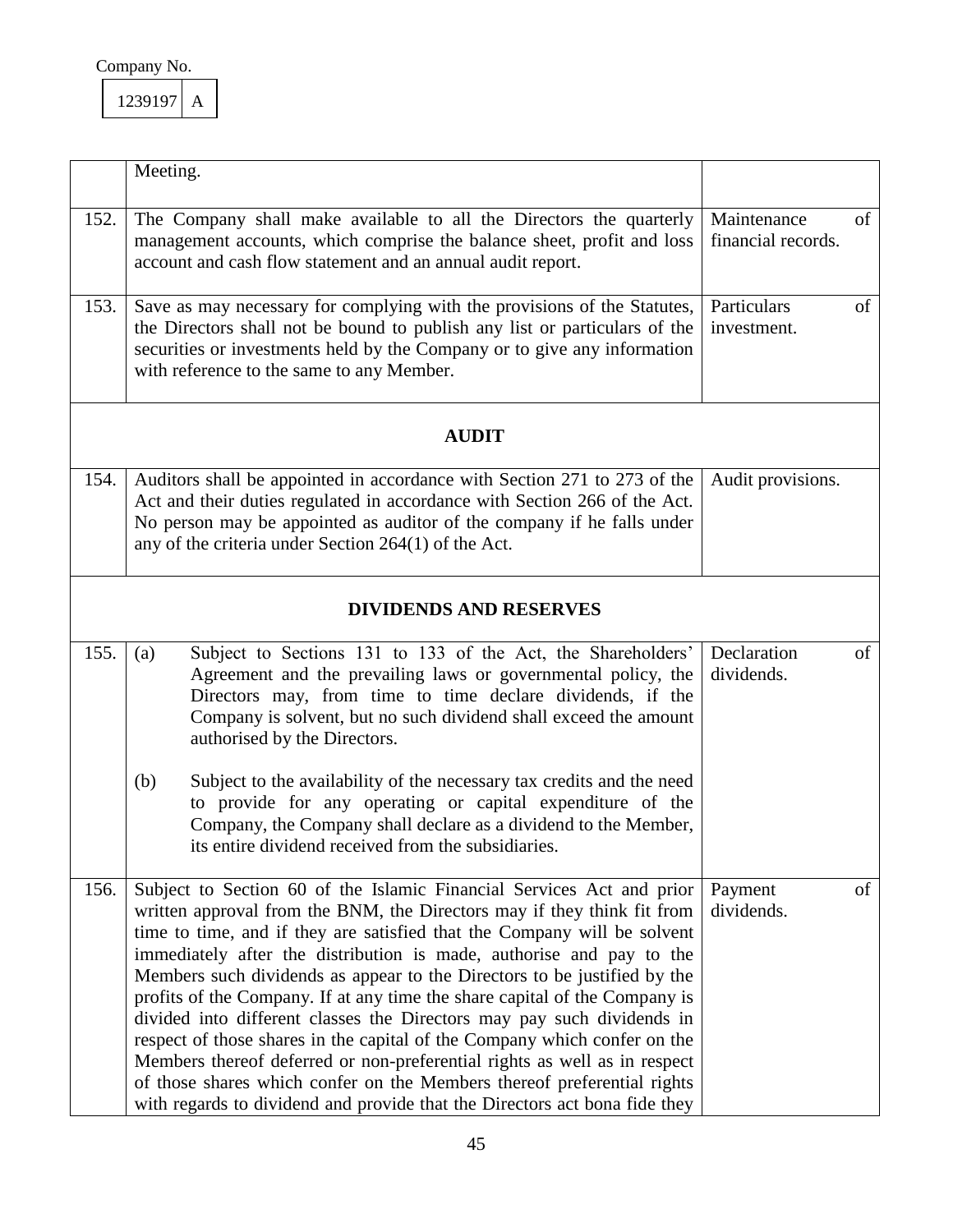|      | shall not incur any responsibility to the Members of shares conferring any<br>preferential rights with regard to dividend by the payment of dividend on<br>any shares having deferred or non-preferential rights.                                                                                                                                                                                                                                                                                                                                                                                                                                                                                                                                                                                                                        |                                                     |
|------|------------------------------------------------------------------------------------------------------------------------------------------------------------------------------------------------------------------------------------------------------------------------------------------------------------------------------------------------------------------------------------------------------------------------------------------------------------------------------------------------------------------------------------------------------------------------------------------------------------------------------------------------------------------------------------------------------------------------------------------------------------------------------------------------------------------------------------------|-----------------------------------------------------|
| 157. | No unpaid dividend, bonus or profit shall bear any charges as against the<br>Company unless otherwise provided by the rights attached to the share.                                                                                                                                                                                                                                                                                                                                                                                                                                                                                                                                                                                                                                                                                      | N <sub>o</sub><br>charges<br>on<br>unpaid dividend. |
| 158. | Notice of any dividend that may have been declared shall be given in<br>manner provided in Article 169 to such Members as are entitled<br>under this Constitution to receive notices from the Company.                                                                                                                                                                                                                                                                                                                                                                                                                                                                                                                                                                                                                                   | Notice of dividend.                                 |
| 159. | The Directors may, before recommending the payment of any dividend,<br>set aside, out of the profits of the Company such sums as they think proper<br>as a separate reserve funds which shall, at the discretion of the Directors,<br>be applicable for any purpose to which the profits of the Company may be<br>properly applied, and pending any such application the Directors may, at<br>the like discretion, employ the reserve funds or any part thereof in the<br>business of the Company or invest in such investments (other than shares<br>in the Company) as the Directors may from time to time think fit. The<br>Directors may also without placing the same to reserve carry forward any<br>profits which they may think prudent not to divide.                                                                           | Power<br>to<br>carry<br>profits to reserve.         |
| 160. | Subject to the rights of persons, if any, entitled to shares with preferential<br>or special rights attached to any special class of shares, all dividends shall<br>be declared and paid according to the amount paid or credited as paid on<br>the shares in respect whereof the dividend is paid, but no amount paid or<br>credited as paid on a share in advance of calls shall be treated for the<br>purposes of this Article as paid on the share. All dividends shall be<br>apportioned and paid proportionately to the amounts paid or credited as<br>paid on the shares during any portion or portions of the period in respect<br>of which the dividend is paid; but if any share is issued on terms providing<br>that it shall rank for dividend as from a particular date, that share shall<br>rank for dividend accordingly. | Dividend to be paid<br>proportionally.              |
| 161. | The Directors may deduct from any dividend payable to any Member in<br>respect of any shares held, all sums of money, if any, as may presently be<br>due and payable by him to the Company on account of calls or otherwise<br>in relation to the shares of the Company held by him.                                                                                                                                                                                                                                                                                                                                                                                                                                                                                                                                                     | Debts<br>be<br>may<br>deducted.                     |
| 162. | The Directors may retain the dividends payable upon shares in respect of<br>which any person is under the provisions as to the transmission of shares<br>hereinbefore contained entitled to become a Member, or which any person<br>is under those provisions entitled to transfer, until such person shall<br>become a Member in respect of such shares or shall transfer the same.                                                                                                                                                                                                                                                                                                                                                                                                                                                     | Retention<br>of<br>of<br>payment<br>dividends.      |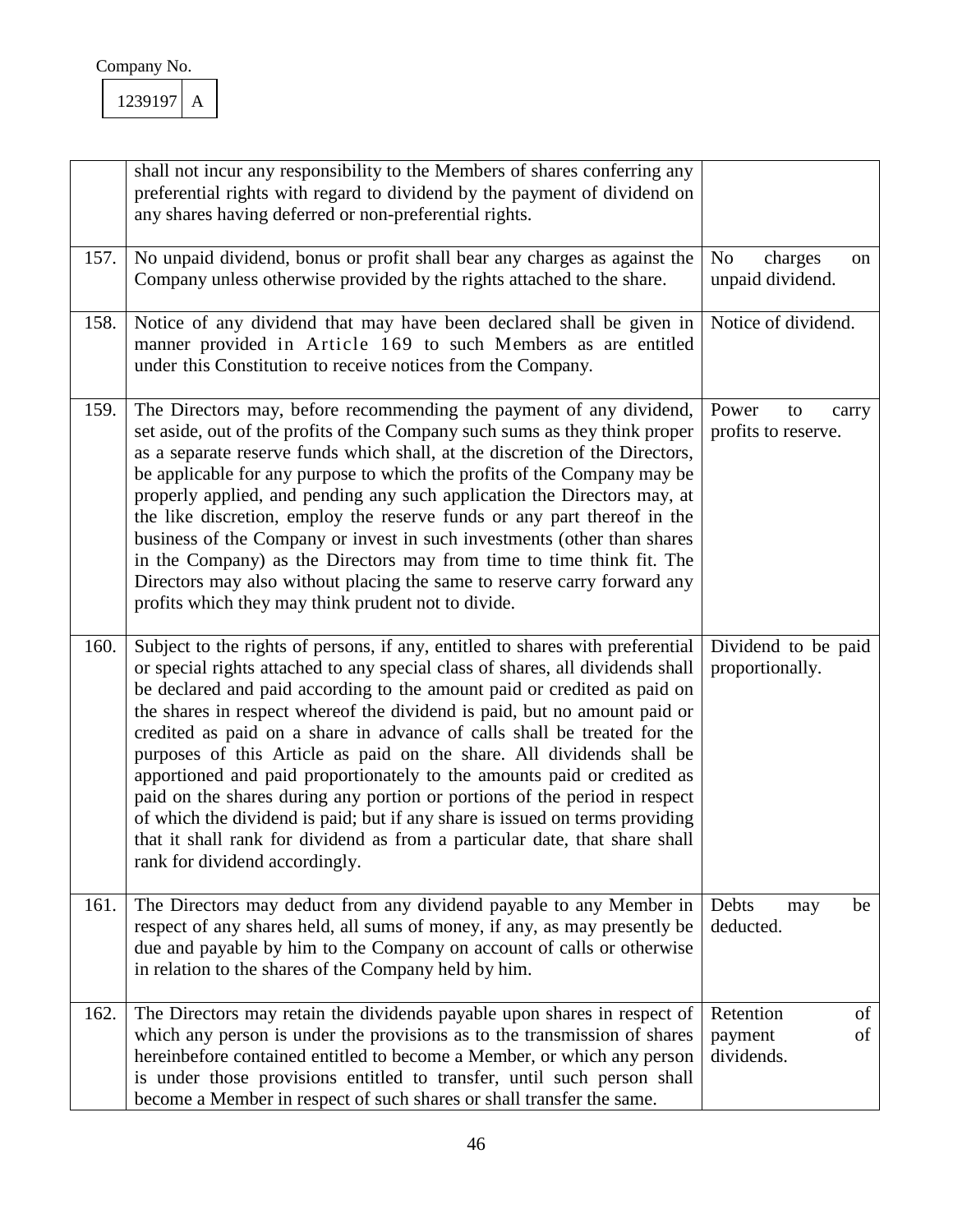| 163. | Any declared dividend or bonus may be paid wholly or partly by the<br>distribution of specific assets and in particular of paid-up shares,<br>debentures or debenture stock of any other company or in any one or more<br>of such ways and the Directors shall give effect to such resolution, and<br>where any difficulty arises in regard to such distribution, the Directors<br>may settle the same as they think expedient, and fix the value for<br>distribution of such specific assets or any part thereof and may determine<br>that cash payments shall be made to any Members upon the footing of the<br>value so fixed in order to adjust the rights of all parties, and may vest any<br>such specific assets in trustees as may seem expedient to the Directors.                                                                                    | Payment<br>of<br>dividends in specie.                                              |
|------|----------------------------------------------------------------------------------------------------------------------------------------------------------------------------------------------------------------------------------------------------------------------------------------------------------------------------------------------------------------------------------------------------------------------------------------------------------------------------------------------------------------------------------------------------------------------------------------------------------------------------------------------------------------------------------------------------------------------------------------------------------------------------------------------------------------------------------------------------------------|------------------------------------------------------------------------------------|
| 164. | Any dividend or other money payable in cash in respect of shares may be<br>paid by cheque or warrant payable to the order of the Member in the<br>Register or through a crediting of funds into a specified bank account of<br>such Member.                                                                                                                                                                                                                                                                                                                                                                                                                                                                                                                                                                                                                    | Payment by cheque<br>warrant<br><b>or</b><br><sub>or</sub><br>electronic transfer. |
| 165. | Maybank and Ageas shall have the right to specify by written notice to the<br>Secretary the bank account or legal entity to which such Member's<br>dividends shall be paid subject to any legal restrictions in force. The<br>Company shall at the cost of the requesting Member act in accordance<br>with such written notice when making payment of dividends to that<br>Member.                                                                                                                                                                                                                                                                                                                                                                                                                                                                             | Account for receipt<br>of payment.                                                 |
| 166. | Every such cheque or warrant shall be sent through the post directed to the<br>last registered address of the Member or to such person and to such<br>address as the Member may in writing direct. Every such cheque or<br>warrant shall be made payable to the order of the person to whom it is<br>sent, and the payment of any such cheque or warrant shall operate as a<br>good discharge to the Company in respect of the dividend represented<br>thereby, notwithstanding that it may subsequently appear that the same<br>has been stolen or that the endorsement thereon has been forged. Every<br>such cheque or warrant shall be sent at the risk of the person entitled to the<br>money thereby represented. Any Members may give effectual receipts for<br>any dividends, bonuses or other money payable in respect of the shares<br>held by them. | Payment by post and<br>discharge.                                                  |
|      | <b>CAPITALISATION OF PROFITS</b>                                                                                                                                                                                                                                                                                                                                                                                                                                                                                                                                                                                                                                                                                                                                                                                                                               |                                                                                    |
| 167. | The Company in General Meeting may, upon the recommendation of the<br>Directors, resolve that it is desirable to capitalise any part of the amount<br>for the time being standing to the credit of any of the Company's reserve<br>accounts or to the credit of the profit and loss account or otherwise<br>available for distribution, and accordingly that such sum be set free for                                                                                                                                                                                                                                                                                                                                                                                                                                                                          | Power to capitalise.                                                               |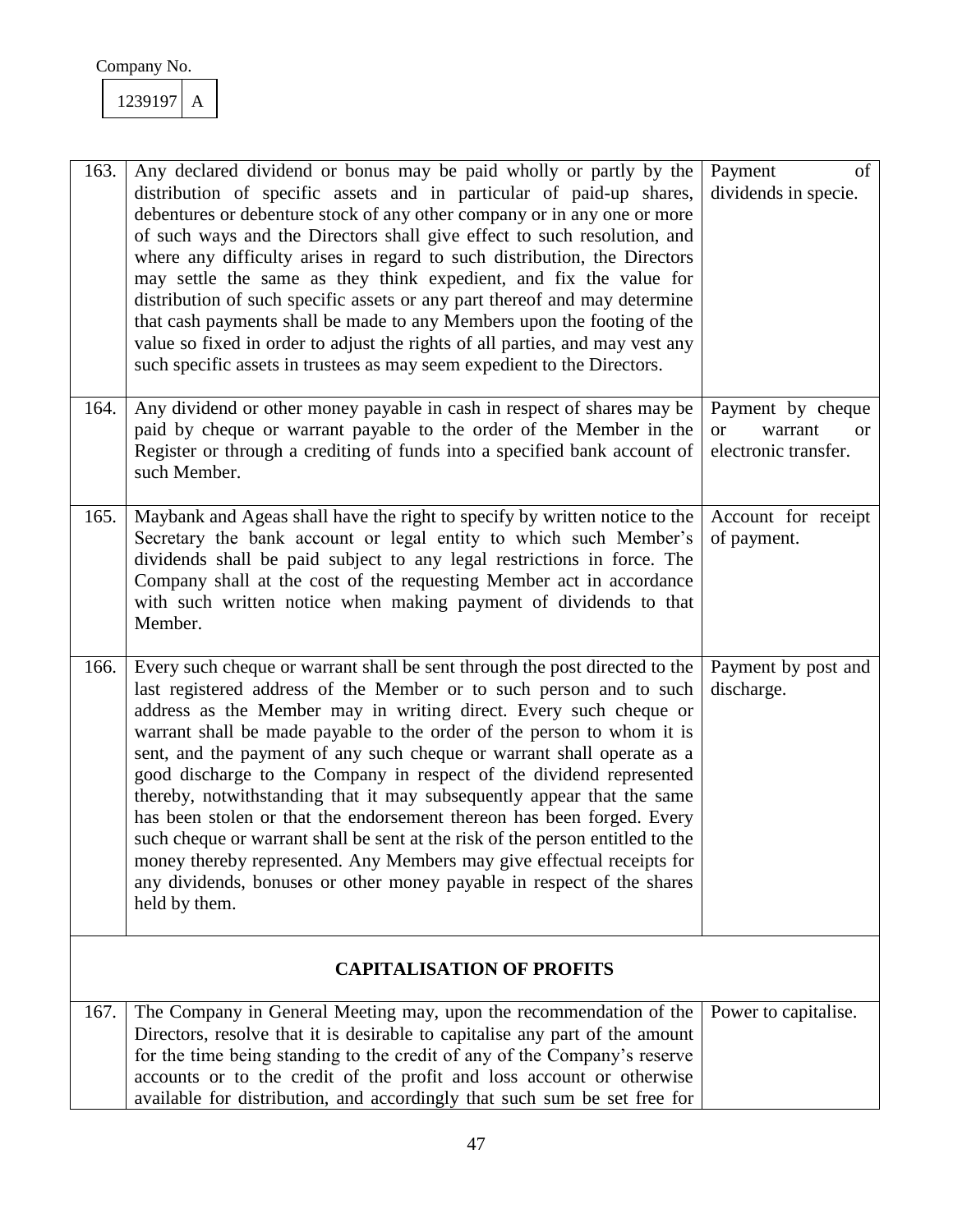|                | distribution amongst the Members who would have been entitled thereto if<br>distributed by way of dividend and in the same proportions, on conditions<br>that the same be not paid in cash but be applied either in or towards<br>paying up any amounts for the time being unpaid on any shares held by<br>such Members respectively or paying up in full unissued shares or<br>debentures of the Company to be allotted and distributed credited as fully<br>paid up to and amongst such Members in the proportion aforesaid, or<br>partly in the one way and partly in the other, and the Directors shall give<br>effect to such resolution.                                                                                                                                                                                                                                                                                                                                                                                                                                                                                                                                                                                                                                                                                                                                                        |                                  |  |  |
|----------------|-------------------------------------------------------------------------------------------------------------------------------------------------------------------------------------------------------------------------------------------------------------------------------------------------------------------------------------------------------------------------------------------------------------------------------------------------------------------------------------------------------------------------------------------------------------------------------------------------------------------------------------------------------------------------------------------------------------------------------------------------------------------------------------------------------------------------------------------------------------------------------------------------------------------------------------------------------------------------------------------------------------------------------------------------------------------------------------------------------------------------------------------------------------------------------------------------------------------------------------------------------------------------------------------------------------------------------------------------------------------------------------------------------|----------------------------------|--|--|
| 168.           | Whenever such resolution as aforesaid shall have been passed, the<br>Directors shall make all appropriations and applications of the amount<br>resolved to be capitalised thereby, and all allotments and issues of fully<br>paid shares or debentures, if any, and generally shall do all acts and things<br>required to give effect thereto, with full power to the Directors to make<br>such provisions for the satisfaction of the right of any Member under such<br>resolution to a fractional part of the share by the issue of fractional<br>certificates or by payments in cash or otherwise as they think fit for the<br>case of shares or debentures becoming distributable in fractions, and also<br>to authorise any person to enter on behalf of all the Members entitled<br>thereto into an agreement with the Company providing for the allotment to<br>them respectively, credited as fully paid, of any further shares or<br>debentures to which they may be entitled upon such capitalisation, or (as<br>the case may require) for the payment by the Company on their behalf, by<br>the application thereto of their respective proportions of the amount<br>resolved to be capitalised of the amounts or any part of the amounts<br>remaining unpaid on their existing shares, and any agreement made under<br>such authority shall be effective and binding on all such Members. | Fractional<br>certificates.      |  |  |
| <b>NOTICES</b> |                                                                                                                                                                                                                                                                                                                                                                                                                                                                                                                                                                                                                                                                                                                                                                                                                                                                                                                                                                                                                                                                                                                                                                                                                                                                                                                                                                                                       |                                  |  |  |
| 169.           | Every Member shall be entitled to have notices in writing be served or<br>delivered upon the Member in the following manner at the election of the<br>Company:                                                                                                                                                                                                                                                                                                                                                                                                                                                                                                                                                                                                                                                                                                                                                                                                                                                                                                                                                                                                                                                                                                                                                                                                                                        | Service of notice to<br>Members. |  |  |
|                | in hard copy, either personally or by post to the Member's<br>(a)<br>registered address or (if he has no registered address within<br>Malaysia) to the address, if any, in Malaysia supplied by the<br>Member to the Company as appearing in the Register for the<br>purpose of giving notice to him; or                                                                                                                                                                                                                                                                                                                                                                                                                                                                                                                                                                                                                                                                                                                                                                                                                                                                                                                                                                                                                                                                                              |                                  |  |  |
|                | in electronic form; or<br>(b)                                                                                                                                                                                                                                                                                                                                                                                                                                                                                                                                                                                                                                                                                                                                                                                                                                                                                                                                                                                                                                                                                                                                                                                                                                                                                                                                                                         |                                  |  |  |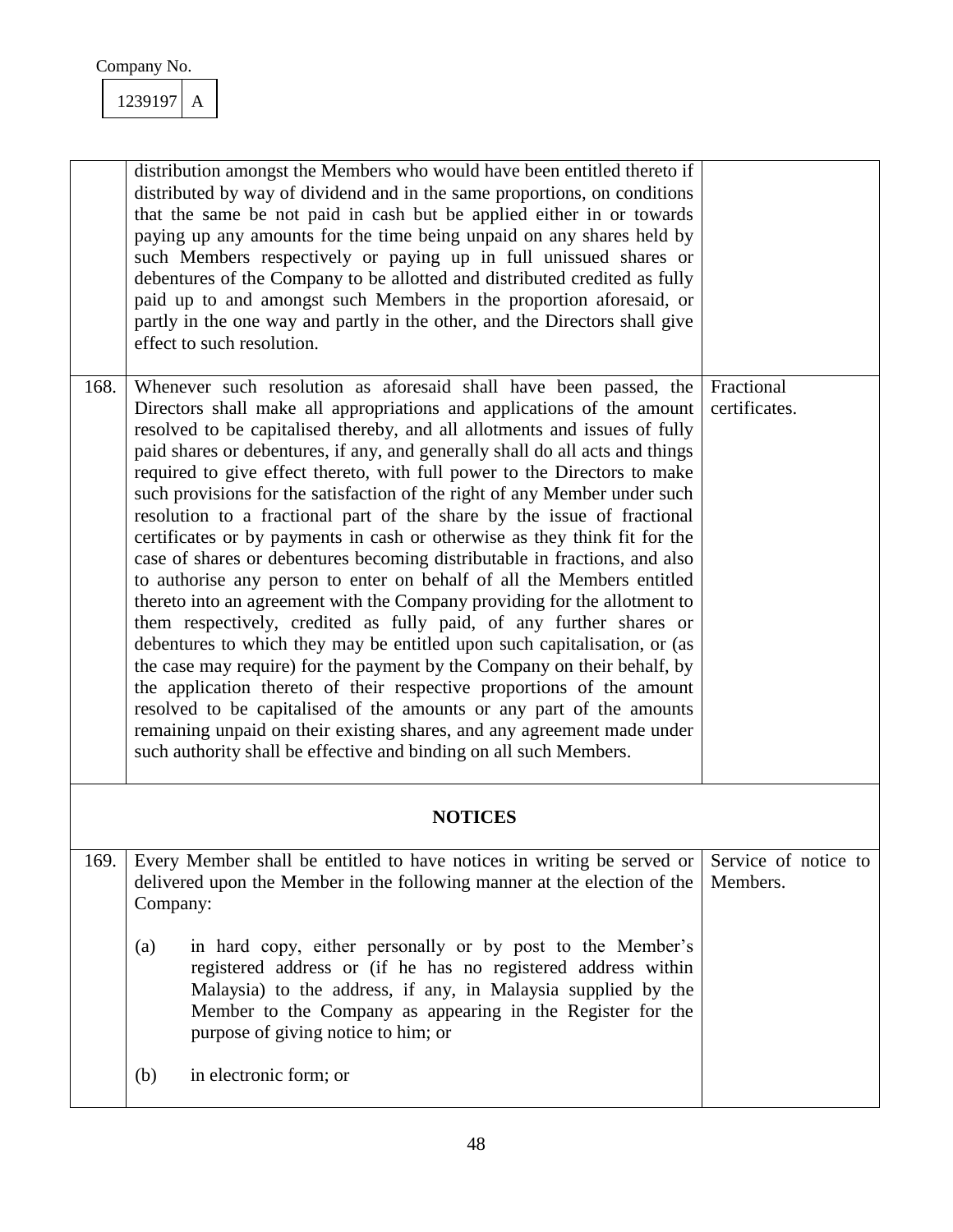| 239197 |  |
|--------|--|
|        |  |

|      | (c) | in a combination of both in hard copy and electronic form.                                                                                                                                                                                                                                                                                                                                                                                                                                                                                                                                                                                                                                                   |                                                                          |
|------|-----|--------------------------------------------------------------------------------------------------------------------------------------------------------------------------------------------------------------------------------------------------------------------------------------------------------------------------------------------------------------------------------------------------------------------------------------------------------------------------------------------------------------------------------------------------------------------------------------------------------------------------------------------------------------------------------------------------------------|--------------------------------------------------------------------------|
| 170. |     | Notice in electronic form shall be valid if:                                                                                                                                                                                                                                                                                                                                                                                                                                                                                                                                                                                                                                                                 | Notice in electronic<br>form.                                            |
|      | (a) | transmitted to the electronic address provided by the Member to<br>the Company for the purpose of giving notice to him; or                                                                                                                                                                                                                                                                                                                                                                                                                                                                                                                                                                                   |                                                                          |
|      | (b) | by publishing it on a website prescribed by the Company from<br>time to time. For clarity, the Company shall separately and<br>immediately notify the Member in writing (either by sending to the<br>Member personally or through the post to his registered address,<br>within Malaysia or using the electronic communications) such<br>publication of notice or document on the website and state the<br>designated webstite link or address where a copy of the notice or<br>document may be downloaded.                                                                                                                                                                                                  |                                                                          |
| 171. |     | Any document other than a notice requiring to be served on a Member may<br>be served in the like manner as a notice may be given to him under this<br>Constitution.                                                                                                                                                                                                                                                                                                                                                                                                                                                                                                                                          | Service<br>of<br>other<br>documents<br>than notice.                      |
| 172. | (a) | Any notice or other document if served by post shall be deemed to<br>be given or served in the case of a Member having an address for<br>service in Malaysia two (2) days following that on which a<br>properly stamped letter containing the same is posted within<br>Malaysia and in the case of a Member having an address for<br>service outside Malaysia seven (7) days following that on which<br>the letter suitably stamped at airmail rates containing the same is<br>posted within Malaysia. In proving service by post it shall be<br>sufficient to prove that the letter containing the notice or document<br>was properly addressed and stamped and put into the government<br>post office box. | When notice by post<br>deemed served.                                    |
|      | (b) | Any notice or document delivered or sent by post to, or left at, the<br>registered address of any Member in accordance with this<br>Constitution shall, if such Member be then deceased, and whether<br>or not the Company has notice of his death, be deemed to have<br>been duly served on his legal personal representatives.                                                                                                                                                                                                                                                                                                                                                                             |                                                                          |
| 173. |     | Any notice or document if given, sent or served by electronic<br>communication to the electronic address of any Member shall be deemed<br>to have been duly given, sent or served at the time of transmission of the<br>electronic communication by the email server of facility operated by the<br>Company or its service provider to the electronic address of such<br>Member provided always that Company obtains the reply message or                                                                                                                                                                                                                                                                    | When notice given<br>electronic<br>by<br>communication<br>deemed served. |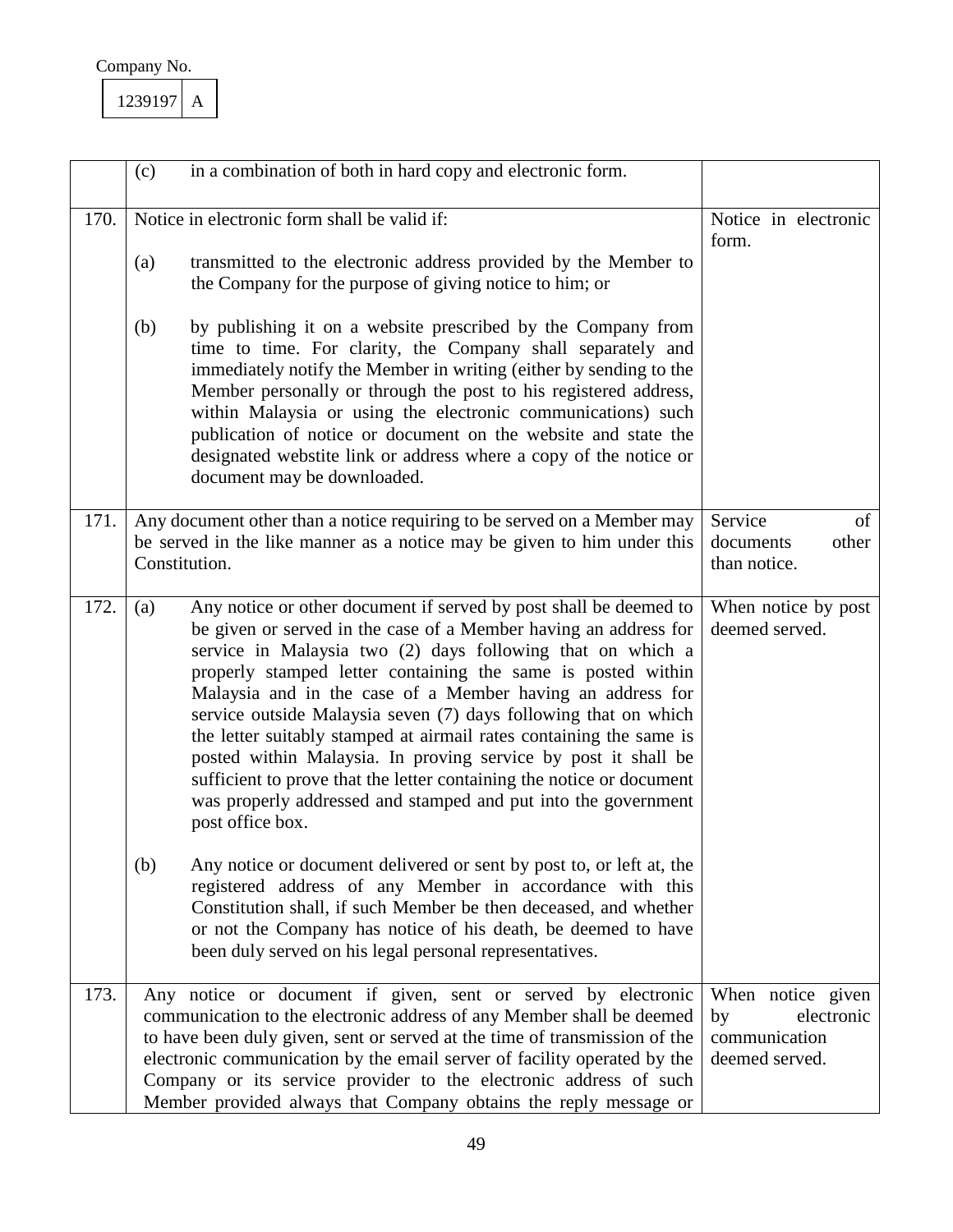| Company No. |  |
|-------------|--|
|             |  |

|      | other applicable proof indicated that the electronic communication have<br>been delivered.                                                                                                                                                                                                                                                                                                                                                                                                                                                                                                                                                                                                                                                                                                                                                                                                                                                                                                                                                                                                                                                                                                  |                                                                                                                   |
|------|---------------------------------------------------------------------------------------------------------------------------------------------------------------------------------------------------------------------------------------------------------------------------------------------------------------------------------------------------------------------------------------------------------------------------------------------------------------------------------------------------------------------------------------------------------------------------------------------------------------------------------------------------------------------------------------------------------------------------------------------------------------------------------------------------------------------------------------------------------------------------------------------------------------------------------------------------------------------------------------------------------------------------------------------------------------------------------------------------------------------------------------------------------------------------------------------|-------------------------------------------------------------------------------------------------------------------|
| 174. | Every person who, by operation of law, transfer, transmission or other<br>means whatsoever, shall become entitled to any share, shall be bound by<br>every notice in respect of such share, which, previously to his name and<br>address being entered in the Register as the registered Member of such<br>share, shall have been duly given to the person from whom he derives the<br>title to such share.                                                                                                                                                                                                                                                                                                                                                                                                                                                                                                                                                                                                                                                                                                                                                                                 | Notice duly given to<br>entitled to<br>person<br>share by operation of<br>transfer,<br>law,<br>transmission, etc. |
|      | <b>WINDING-UP</b>                                                                                                                                                                                                                                                                                                                                                                                                                                                                                                                                                                                                                                                                                                                                                                                                                                                                                                                                                                                                                                                                                                                                                                           |                                                                                                                   |
| 175. | If the Company shall be wound up, the liquidator may, with the<br>(a)<br>sanction of a Special Resolution of the Company and any other<br>sanction required by the Act, divide amongst the Members in<br>specie the whole or any part of the assets of the Company<br>(whether they consist of property of the same kind or not) and<br>may for that purpose set such value as he deems fair upon any<br>property to be divided as aforesaid and may determine how the<br>division shall be carried out as between the Members of different<br>classes of Members, but so that, if any division is resolved<br>otherwise than in accordance with such rights, the Members shall<br>have the same right of dissent and consequential rights as if such<br>resolution was a special resolution passed pursuant to Section 457<br>of the Act. The liquidator may, with the like sanction, vest the<br>whole or any part of any such assets in trustees upon such trusts<br>for the benefit of the contributories as the liquidator, with the like<br>sanction, thinks fit, but so that no Member shall be compelled to<br>accept any share or other securities whereon there is any liability. | Distribution of assets<br>in specie.                                                                              |
|      | Otherwise than in accordance with such rights, the Members shall<br>(b)<br>have the same right of dissent and consequential rights as if such<br>resolution was a special resolution passed pursuant to Section 457<br>of the Act. A special resolution sanctioning a transfer or sale to<br>another company duly passed pursuant to the said section may in<br>like manner authorise the distribution of any shares or other<br>consideration receivable by the liquidators amongst the Members<br>otherwise than in accordance with their existing rights; and any<br>such determination shall be binding upon all the Members<br>subject to the right of dissent and consequential rights conferred<br>by the said Section.                                                                                                                                                                                                                                                                                                                                                                                                                                                              |                                                                                                                   |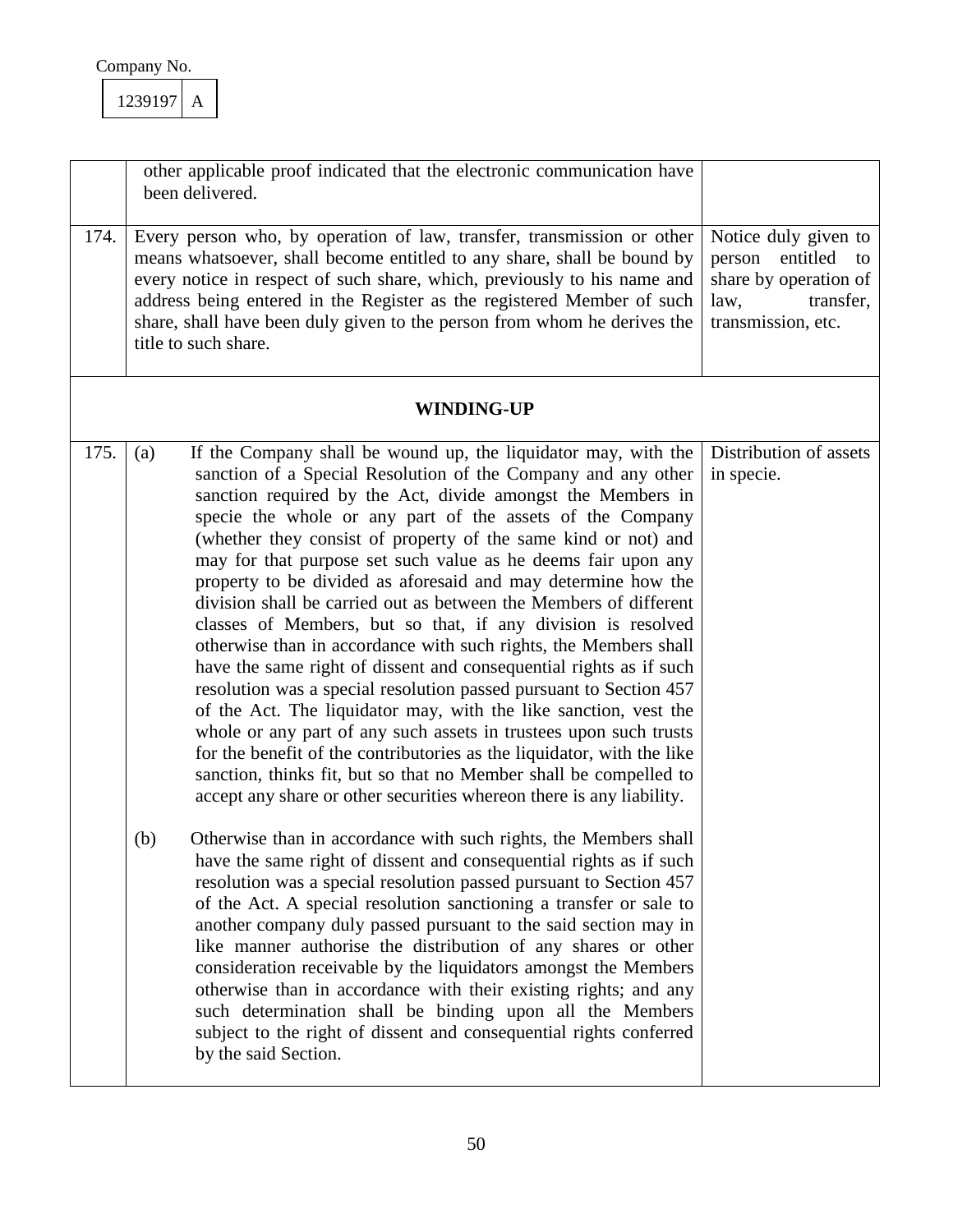| 239197 |  |
|--------|--|
|        |  |

| 176. | Save that this Article shall be without prejudice to the rights of Members                                                                                                                                                                                                                                                                                                                                                                                                                                                                                                                                                                                                                                                                                                                                                                                                                                                                                                                                                                                                                                                                           | Distribution<br>of                                                           |
|------|------------------------------------------------------------------------------------------------------------------------------------------------------------------------------------------------------------------------------------------------------------------------------------------------------------------------------------------------------------------------------------------------------------------------------------------------------------------------------------------------------------------------------------------------------------------------------------------------------------------------------------------------------------------------------------------------------------------------------------------------------------------------------------------------------------------------------------------------------------------------------------------------------------------------------------------------------------------------------------------------------------------------------------------------------------------------------------------------------------------------------------------------------|------------------------------------------------------------------------------|
|      | of shares issued upon special terms and conditions the following                                                                                                                                                                                                                                                                                                                                                                                                                                                                                                                                                                                                                                                                                                                                                                                                                                                                                                                                                                                                                                                                                     | assets.                                                                      |
|      | provisions shall apply:                                                                                                                                                                                                                                                                                                                                                                                                                                                                                                                                                                                                                                                                                                                                                                                                                                                                                                                                                                                                                                                                                                                              |                                                                              |
|      | If the Company shall be wound up and the assets available for<br>(a)<br>distribution among the Members as such shall be insufficient to<br>repay the whole of the paid up capital such assets shall be<br>distributed so that as nearly as may be the losses shall be borne by<br>the Members in proportion to the capital paid up, or which ought<br>to have been paid up at the commencement of the winding-up, on<br>the shares held by them respectively; and                                                                                                                                                                                                                                                                                                                                                                                                                                                                                                                                                                                                                                                                                    |                                                                              |
|      | If in a winding-up the assets available for distribution among the<br>(b)<br>Members shall be more than sufficient to repay the whole of the<br>capital paid up at the commencement of the winding-up, the excess<br>shall be distributed among the Members in proportion to the<br>capital paid up, or which ought to have been paid up at the<br>commencement of the winding-up, on the shares held by them<br>respectively.                                                                                                                                                                                                                                                                                                                                                                                                                                                                                                                                                                                                                                                                                                                       |                                                                              |
| 177. | On the voluntary liquidation of the Company, no commission or fee shall<br>be paid to a liquidator unless it shall have been ratified by Members. The<br>amount of such payment shall be notified to all Members at least seven (7)<br>days prior to the meeting at which it is to be considered.                                                                                                                                                                                                                                                                                                                                                                                                                                                                                                                                                                                                                                                                                                                                                                                                                                                    | Liquidator's<br>remuneration subject<br>ratification<br>to<br>by<br>Members. |
|      | <b>INDEMNITY</b>                                                                                                                                                                                                                                                                                                                                                                                                                                                                                                                                                                                                                                                                                                                                                                                                                                                                                                                                                                                                                                                                                                                                     |                                                                              |
| 178. | Save and except so far as the provision of this Constitution shall be<br>avoided by Sections 288 and 289 of the Act, every Director, manager, agent,<br>Secretary and other officer and employee of the Company and each of<br>them and their respective heirs executors and administrators shall be<br>indemnified by the Company against all costs losses damages and<br>expenses which any such Director, manager, agent, Secretary or other<br>officer or employee may incur or become liable to, by reason of any<br>covenant contract or agreement entered into or act or deed done by him as<br>such Director, manager, agent, Secretary or other officer or employee in<br>carrying into effect the objects and purposes of the Company or any of<br>them, or in or about any action suit or proceeding connected with the<br>affairs thereof or otherwise in or about the execution of his office unless<br>the same shall be incurred or occasioned by his own willful act or default.<br>In particular and without prejudice to the generality of the foregoing,<br>every Director, manager, agent, auditor, Secretary, other officer and | Indemnity.                                                                   |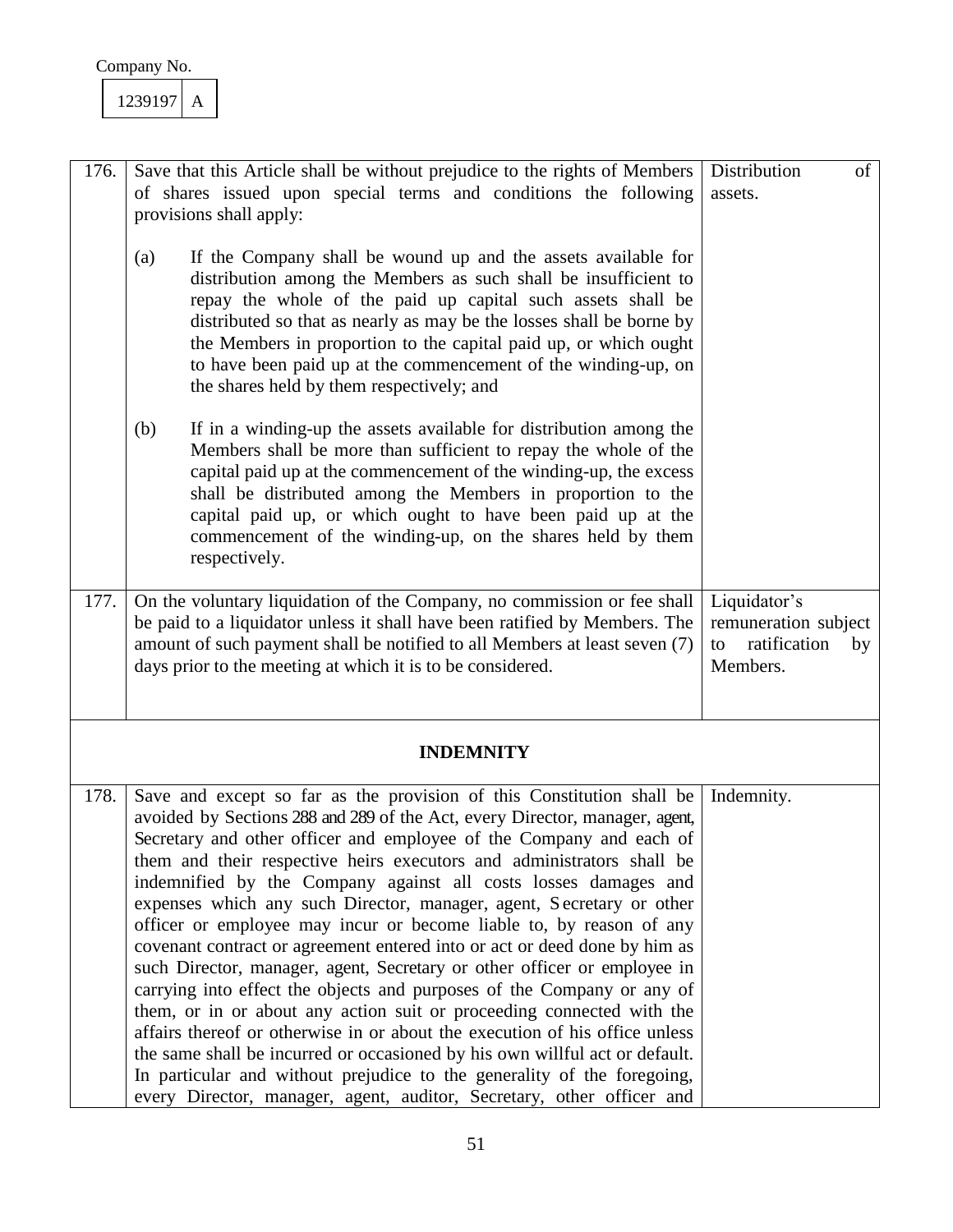| Company No. |  |
|-------------|--|
|             |  |

|      | employee for the time being of the Company shall be indemnified out of<br>the assets of the Company against any liability incurred by him in<br>defending any proceedings, whether civil or criminal, in which judgment<br>is given in his favour or in which he is acquitted or in connection with any<br>application under the Act in which relief is granted to him by the Court in<br>respect of any negligence, default, breach of duty or breach of trust. |                                      |
|------|------------------------------------------------------------------------------------------------------------------------------------------------------------------------------------------------------------------------------------------------------------------------------------------------------------------------------------------------------------------------------------------------------------------------------------------------------------------|--------------------------------------|
|      | <b>ALTERATION OF CONSTITUTION</b>                                                                                                                                                                                                                                                                                                                                                                                                                                |                                      |
| 179. | Subject to the Act, the Company may by Special Resolution add to, amend<br>or delete any of the Articles of the Constitution.                                                                                                                                                                                                                                                                                                                                    | Alteration<br>of<br>Constitution.    |
|      | <b>COMPLIANCE</b>                                                                                                                                                                                                                                                                                                                                                                                                                                                |                                      |
| 180. | This Constitution shall be construed with strict compliance to the Statutes<br>and any other guidelines issued by BNM ("Guidelines") in that :-                                                                                                                                                                                                                                                                                                                  | Compliances<br>with<br>the Statutes. |
|      | Notwithstanding anything contained in this Constitution, if the<br>(a)<br>Statutes and Guidelines prohibit an act being done, the act shall<br>not be done.                                                                                                                                                                                                                                                                                                      |                                      |
|      | Nothing contained in this Constitution prevents an act being done<br>(b)<br>that Statutes and Guidelines require to be done.                                                                                                                                                                                                                                                                                                                                     |                                      |
|      | If the Statutes and Guidelines require an act to be done or not to<br>(c)<br>be done, authority is given for that act to be done or not to be done<br>(as the case may be).                                                                                                                                                                                                                                                                                      |                                      |
|      | (d)<br>If the Statutes and Guidelines require this Constitution to contain<br>a provision and they do not contain such a provision, this<br>Constitution are deemed to contain that provision.                                                                                                                                                                                                                                                                   |                                      |
|      | If the Statutes and Guidelines require this Constitution not to<br>(e)<br>contain a provision and they contain such a provision, this<br>Constitution are deemed not to contain that provision.                                                                                                                                                                                                                                                                  |                                      |
|      | If any provision of this Constitution is or becomes inconsistent<br>(f)<br>with the Statutes and Guidelines, this Constitution are deemed not<br>to contain that provision to the extent of the inconsistency.                                                                                                                                                                                                                                                   |                                      |
|      | Notwithstanding the foregoing, nothing herein shall prevent the Company<br>from applying to the BNM for any waiver of its compliance or observance                                                                                                                                                                                                                                                                                                               |                                      |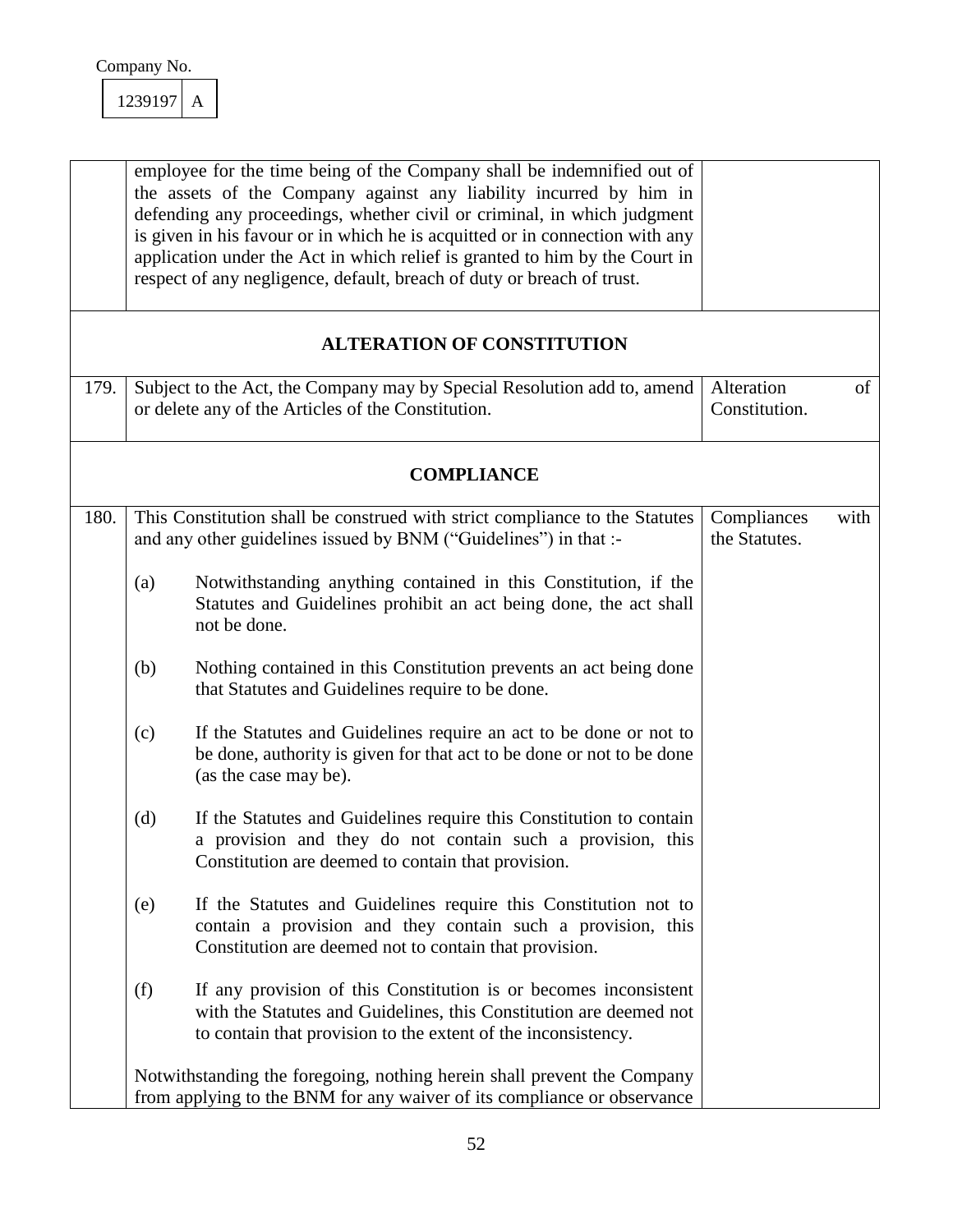|                       | of any of the Statutes and Guidelines and in the event the compliance or<br>observance of any of the Statutes and Guidelines is waived by the BNM,<br>the Company shall be exempted from such compliance.                                                                                                                                                                                                                                 |                 |  |
|-----------------------|-------------------------------------------------------------------------------------------------------------------------------------------------------------------------------------------------------------------------------------------------------------------------------------------------------------------------------------------------------------------------------------------------------------------------------------------|-----------------|--|
| <b>SECRECY CLAUSE</b> |                                                                                                                                                                                                                                                                                                                                                                                                                                           |                 |  |
| 181.                  | No Member shall be entitled to require discovery of or any information<br>respecting any detail of the Company's trade or any matter which may be<br>in the nature of a trade secret, mystery of trade or secret process which<br>may relate to the conduct of the business of the Company and which in the<br>opinion of the Board it will be inexpedient in the interest of the Members<br>of the Company to communicate to the public. | Secrecy clause. |  |